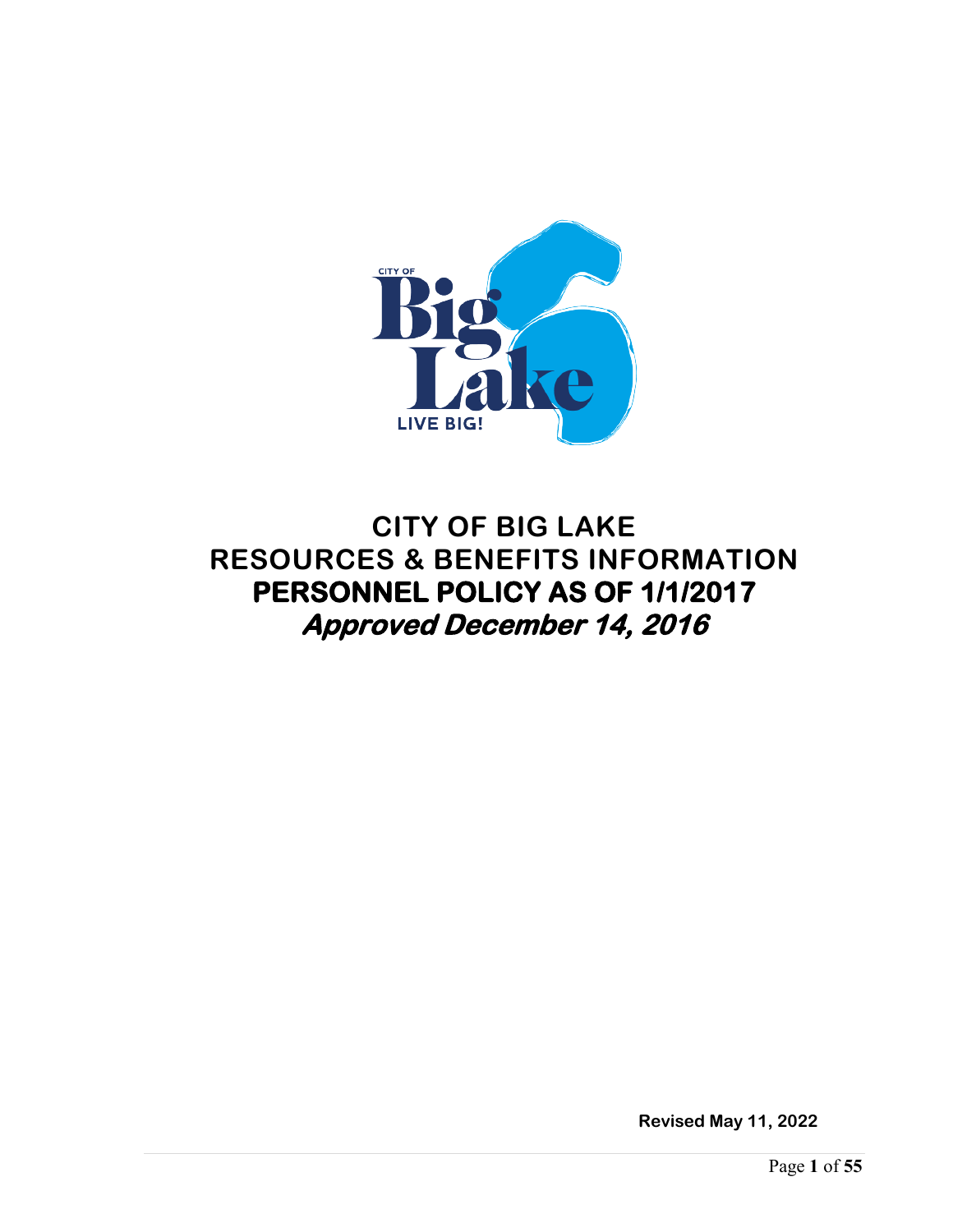| CITYWIDE WORK RULES, CODE OF CONDUCT AND ETHICS POLICY  10                   |  |
|------------------------------------------------------------------------------|--|
|                                                                              |  |
|                                                                              |  |
|                                                                              |  |
|                                                                              |  |
|                                                                              |  |
|                                                                              |  |
|                                                                              |  |
|                                                                              |  |
|                                                                              |  |
| RESPECTFUL WORKPLACE POLICY (includes sexual harassment prevention) 13       |  |
|                                                                              |  |
|                                                                              |  |
|                                                                              |  |
|                                                                              |  |
|                                                                              |  |
|                                                                              |  |
| Supervisor's Response to Allegations of Disrespectful Workplace Behavior  15 |  |
|                                                                              |  |
|                                                                              |  |
|                                                                              |  |
|                                                                              |  |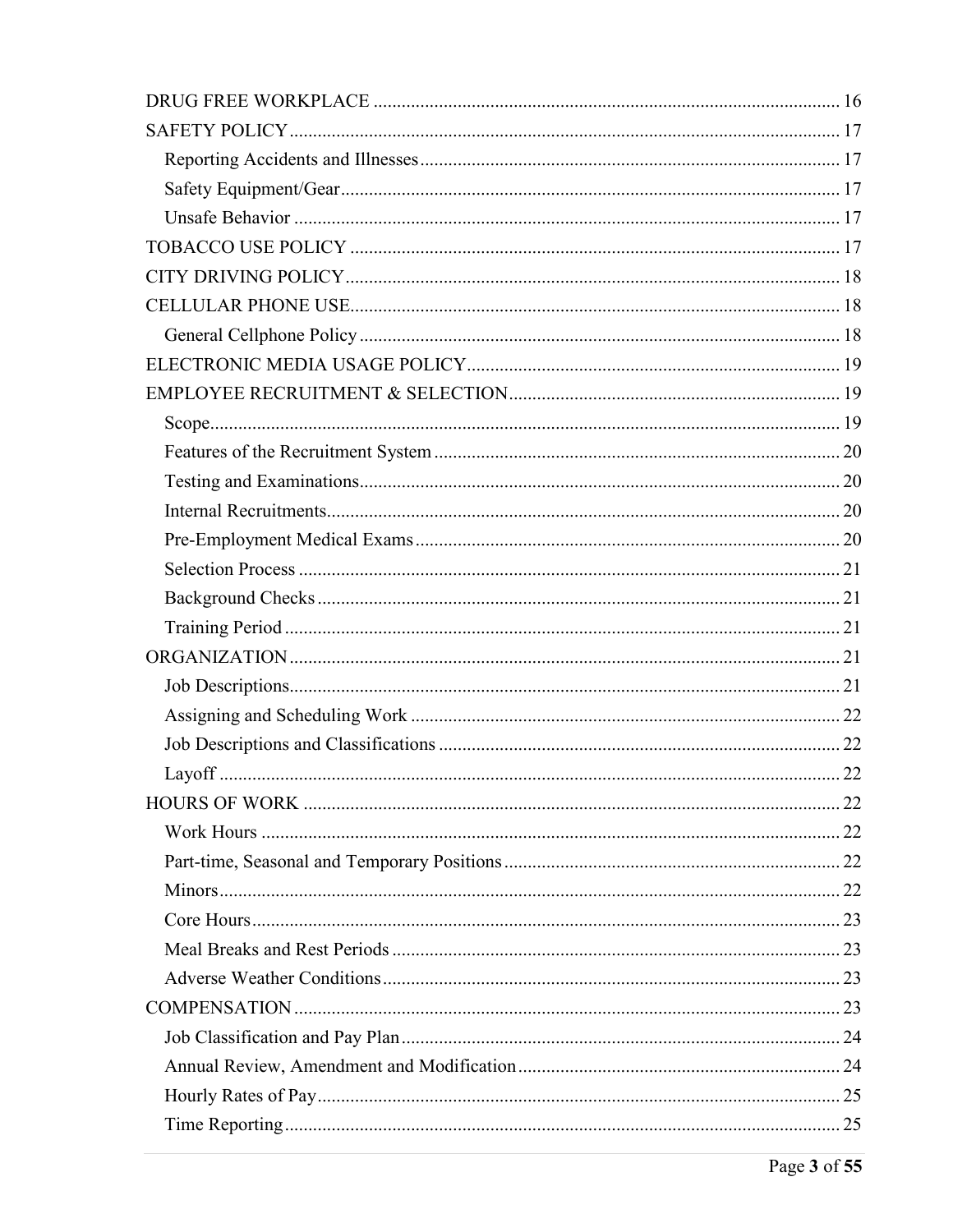| Health, Dental, Life Insurance, Short-term Disability, Long-Term Disability  31 |  |
|---------------------------------------------------------------------------------|--|
|                                                                                 |  |
|                                                                                 |  |
|                                                                                 |  |
|                                                                                 |  |
|                                                                                 |  |
|                                                                                 |  |
|                                                                                 |  |
|                                                                                 |  |
|                                                                                 |  |
|                                                                                 |  |
|                                                                                 |  |
|                                                                                 |  |
|                                                                                 |  |
|                                                                                 |  |
|                                                                                 |  |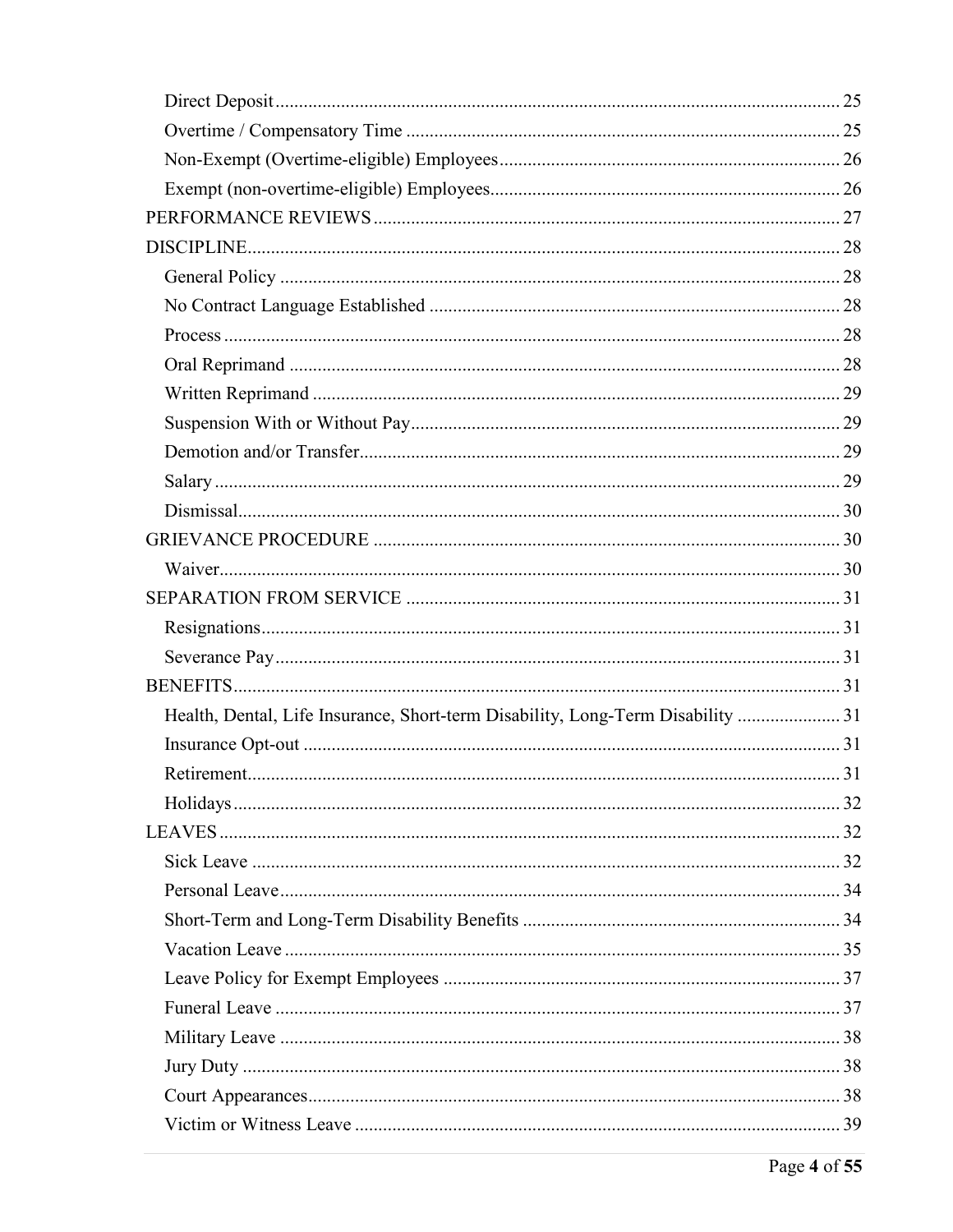| Reasonable Accommodations to an Employee for Health Conditions Relating to Pregnancy |  |
|--------------------------------------------------------------------------------------|--|
|                                                                                      |  |
|                                                                                      |  |
|                                                                                      |  |
|                                                                                      |  |
|                                                                                      |  |
|                                                                                      |  |
|                                                                                      |  |
|                                                                                      |  |
|                                                                                      |  |
|                                                                                      |  |
|                                                                                      |  |
|                                                                                      |  |
|                                                                                      |  |
|                                                                                      |  |
|                                                                                      |  |
|                                                                                      |  |
|                                                                                      |  |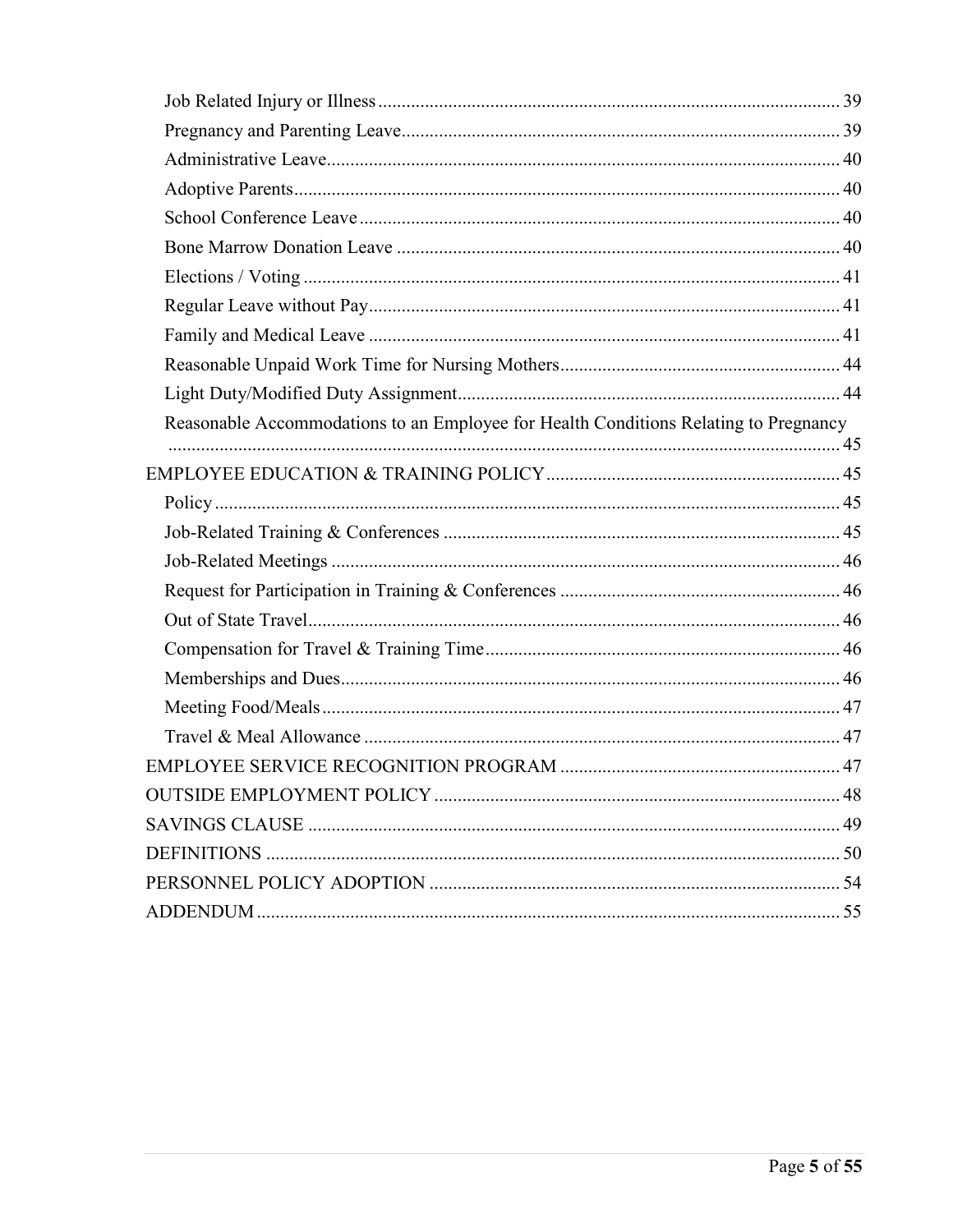# <span id="page-5-0"></span>INTRODUCTION

# <span id="page-5-1"></span>Purpose

The purpose of these policies is to establish a uniform and equitable system of personnel administration for employees of the City of Big Lake. They should not be construed as contract terms for any city employees. No supervisor or city representative has any authority to enter into any agreement for employment for any special period of time, or to make any agreement contrary to this provision. Nothing in this Personnel handbook, or in other city policies which may be communicated to the employee, constitutes a contract of employment for any city employee. The policies are not intended to cover every situation that might arise and can be amended at any time at the sole discretion of the city. These policies supersede all previous personnel policies. As an employee, you are responsible for complying with current city policy at all times.

Except as otherwise prohibited by law, the City of Big Lake has the right to terminate any employee at any time for any or no reason. Employees may similarly terminate employment at any time for any reason.

#### <span id="page-5-2"></span>Scope

These policies apply to all employees of the city. Except where specifically noted, these policies do not apply to:

- Elected Officials;
- City Attorney;
- Members of City Boards, Commissions and Committees;
- Consultants and Contractors;
- Volunteers, except as specifically noted for paid per-call-firefighters.

If any specific provisions of the Personnel Policies conflict with any current union agreement or civil service rules, the union agreement or civil service rules will prevail. Union employees are encouraged to consult their collective bargaining agreement first for information about their employment conditions. Nothing in these policies is intended to modify or supersede any applicable provision of state or federal law.

These policies serve as an information guide to help employees become better informed and to make their experience with the city more rewarding. Departments may have special work rules deemed necessary by the supervisor and approved by the city administrator for the achievement of objectives of that department. Each employee will be given a copy of such work rules by the department upon hiring, such rules will be further explained, and enforcement discussed with the employee by the immediate supervisor.

# <span id="page-5-3"></span>EEO Policy Statement

The City of Big Lake is committed to providing equal opportunity in all areas of employment, including but not limited to recruitment, hiring, demotion, promotion, transfer, recruitment, selection, lay-off, disciplinary action, termination, compensation and selection for training. The City of Big Lake will not discriminate against any employee or job applicant based on race, color, creed, religion, national origin, ancestry, sex, sexual orientation, disability, age, marital status, genetic information, status with regard to public assistance, veteran status, familial status, or membership on a local human rights commission.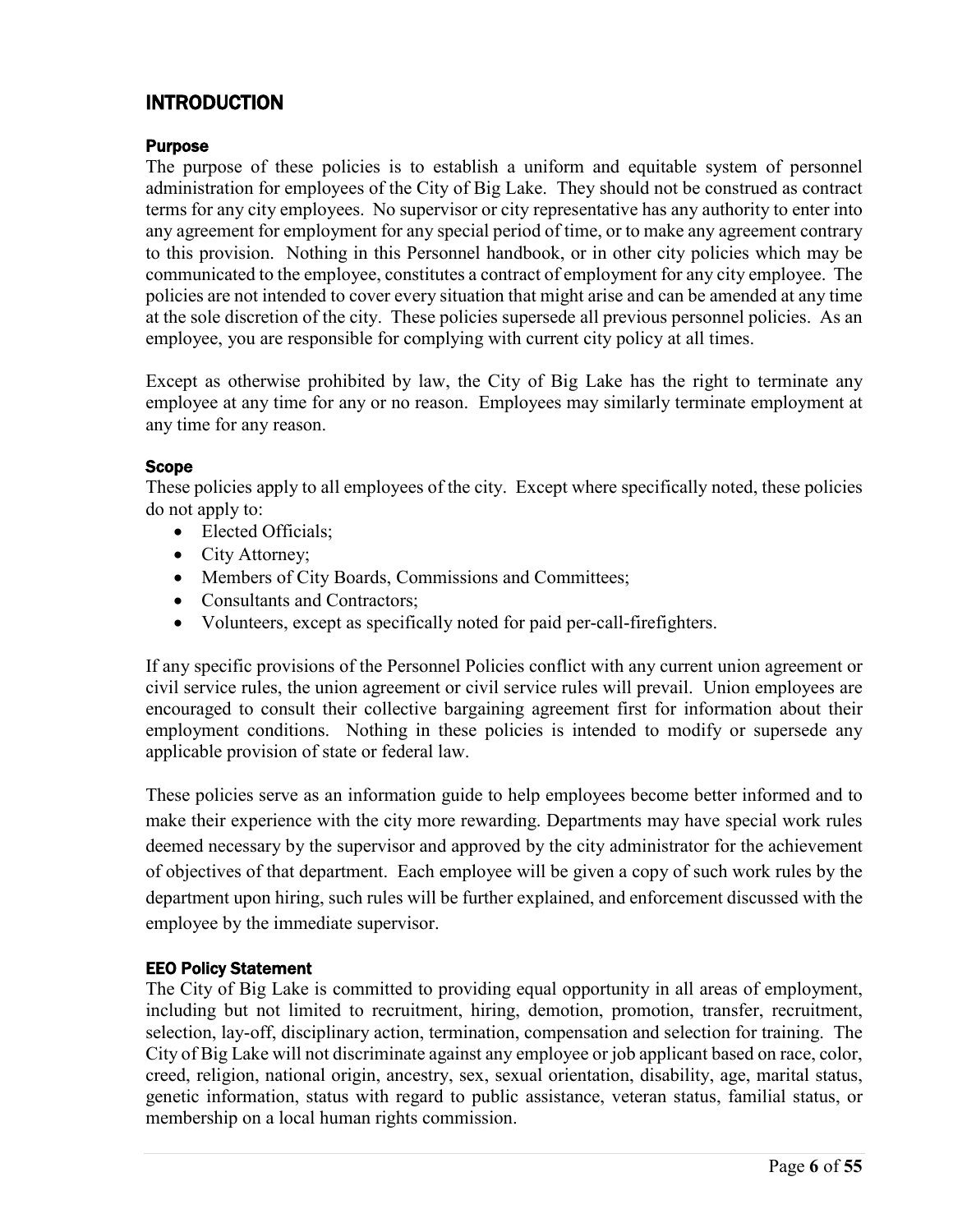# <span id="page-6-0"></span>Data Practices Advisory

Employee records are maintained in a location designated by the city administrator. Personnel data is retained in personnel files, finance files, and benefit/medical files. Information is used to administer employee salary and benefit programs, process payroll, complete state and federal reports, document employee performance, etc.

Employees have the right to know what data is retained, where it is kept, and how it is used. All employee data will be received, retained, and disseminated according to the Minnesota Government Data Practices Act.

# <span id="page-6-1"></span>AFFIRMATIVE ACTION POLICY AND PLAN

# <span id="page-6-2"></span>Purpose

The City of Big Lake will not discriminate against any employee or applicant for employment because of race, color, or creed, religion, ancestry, national origin, sex, disability, age, marital status, or status with regard to public assistance.

The City of Big Lake will take affirmative action to ensure that all employment practices are free of such discrimination. Such employment practices include, but are not limited to the following: hiring including all phases of the selection process, upgrading, demotion, transfer, recruitment or recruitment advertising, layoff, disciplinary action, termination, rates of pay or other forms of compensation, and selection for training.

The city prohibits the harassment of any employee or job applicant based on their protected class status. The city will commit the necessary time and resources, both financial and human, to achieve the goals of Affirmative Action.

The city will evaluate the performance of its management and supervisory personnel based on their involvement in achieving these Affirmative Action objectives as well as other established criteria.

Any employee of this organization who does not comply with the policies and procedures set forth in this policy and plan will be subject to disciplinary action.

Any subcontractor not complying with all Equal Employment Opportunity/Affirmative Action laws, directives and regulations of the Federal and State governing bodies or agencies thereof, will be subject to appropriate legal sanctions.

The city administrator will have the authority and responsibility to enforce this policy and plan and is the designated AA Coordinator. The city administrator's responsibilities will include monitoring all Affirmative Action activities and reporting the effectiveness of this Program, as required by Federal or State agencies.

If any employee or applicant for employment believes he/she has been discriminated against, the city encourages them to contact the AA Coordinator.

# <span id="page-6-3"></span>Plan

The City of Big Lake takes the following steps to ensure all employment practices are free of discrimination: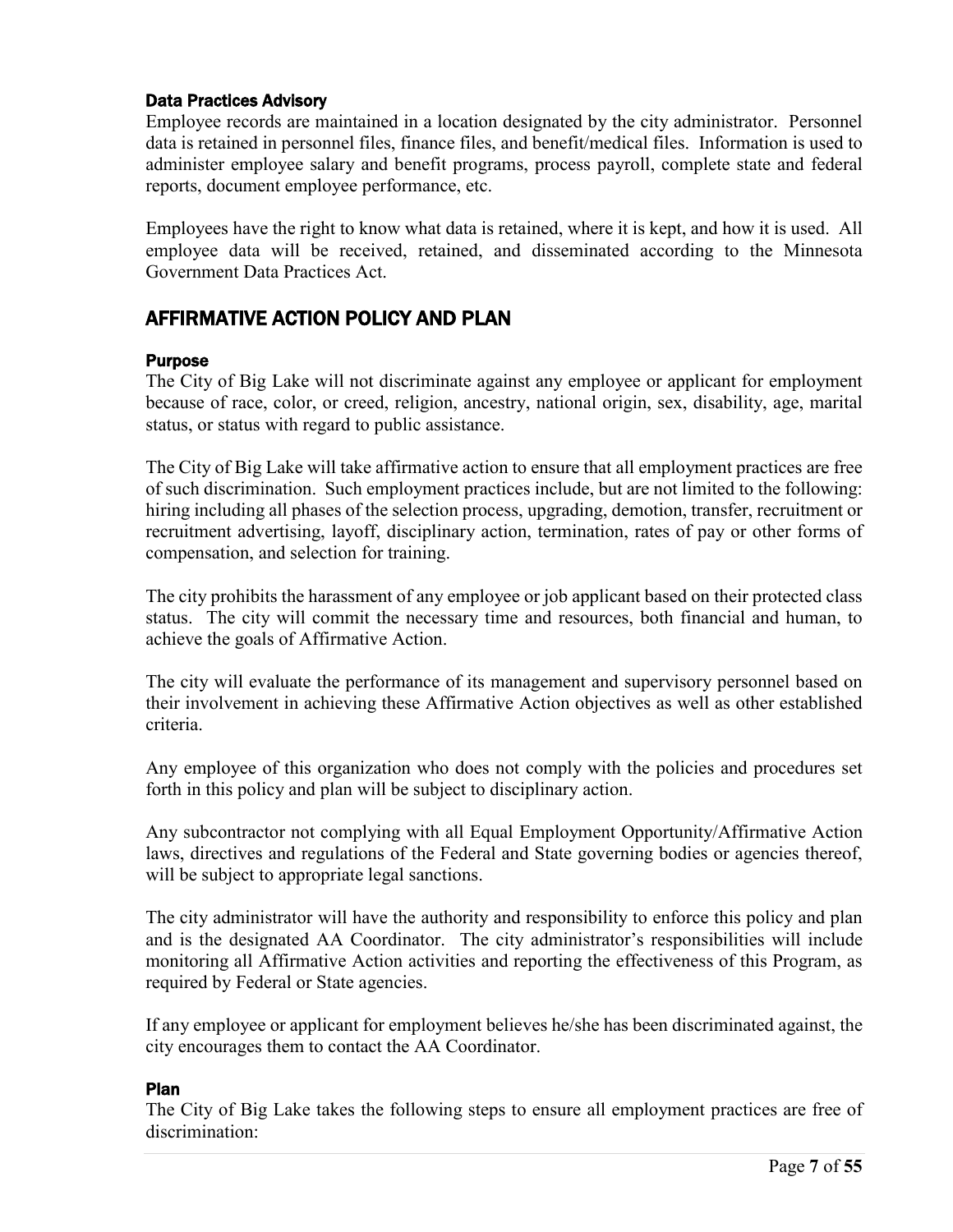- Adopt this policy and plan
- Distribute this policy and plan to all city employees
- Make a good faith effort to attract qualified protected class applicants to fill vacancies due to expansion and turnover
- Use an objective job-related hiring process when filling positions
- Prepare and adopt written job descriptions and update them periodically
- Advertise job openings in locations and publications which attempt to reach members of protected classes
- Provide information to employees and applicants alleging discrimination as to their rights under the provisions of the Civil Rights Act of 1964 as amended, the Minnesota Human Rights Act, and other state and federal laws
- Receive and investigate complaints of alleged acts of discrimination by the City of Big Lake

# <span id="page-7-0"></span>NON-DISCRIMINATION POLICY

#### <span id="page-7-1"></span>**Purpose**

That the city and all employees thereof are subject to a policy of non-discrimination on the basis of race, color, age, creed, religion, national origin, sex, marital status, sexual orientation, status with regard to public assistance or disability.

#### <span id="page-7-2"></span>Non-Discrimination

It is the policy and intent of the city to provide equality of opportunity in employment to all persons.

This policy prohibits discrimination because of race, color, creed, religion, national origin, place of residence, political affiliation, sexual preference, disability, marital status, status with regard to public assistance, membership or activity in a local commission, sex or age in all aspects of its personnel policies, programs, practices and operations.

This policy applies to all phases of full-time, part-time, temporary and seasonal employment including, but not limited to, recruitment, hiring, placement, promotion, demotion, or transfer; layoff, recall, or termination; rates of pay or other forms of compensation and selection for training. This policy also applies to the use of all facilities and participation in all city-sponsored employment activities.

It is the responsibility of the city administrator, every department director and every supervisor to cooperate in the implementation of this policy.

Failure of any employee to perform in a manner consistent with this policy will constitute grounds for reprimand, suspension, demotion, or dismissal from the city's employment.

# <span id="page-7-3"></span>Discrimination Recourse

Equal employment opportunity is the right of a person to work and to advance based on merit, ability, and individual potential.

Any employee who feels that he/she is a victim of discrimination or who believes he/she has witnessed discrimination should immediately report such actions in accordance with the following procedure: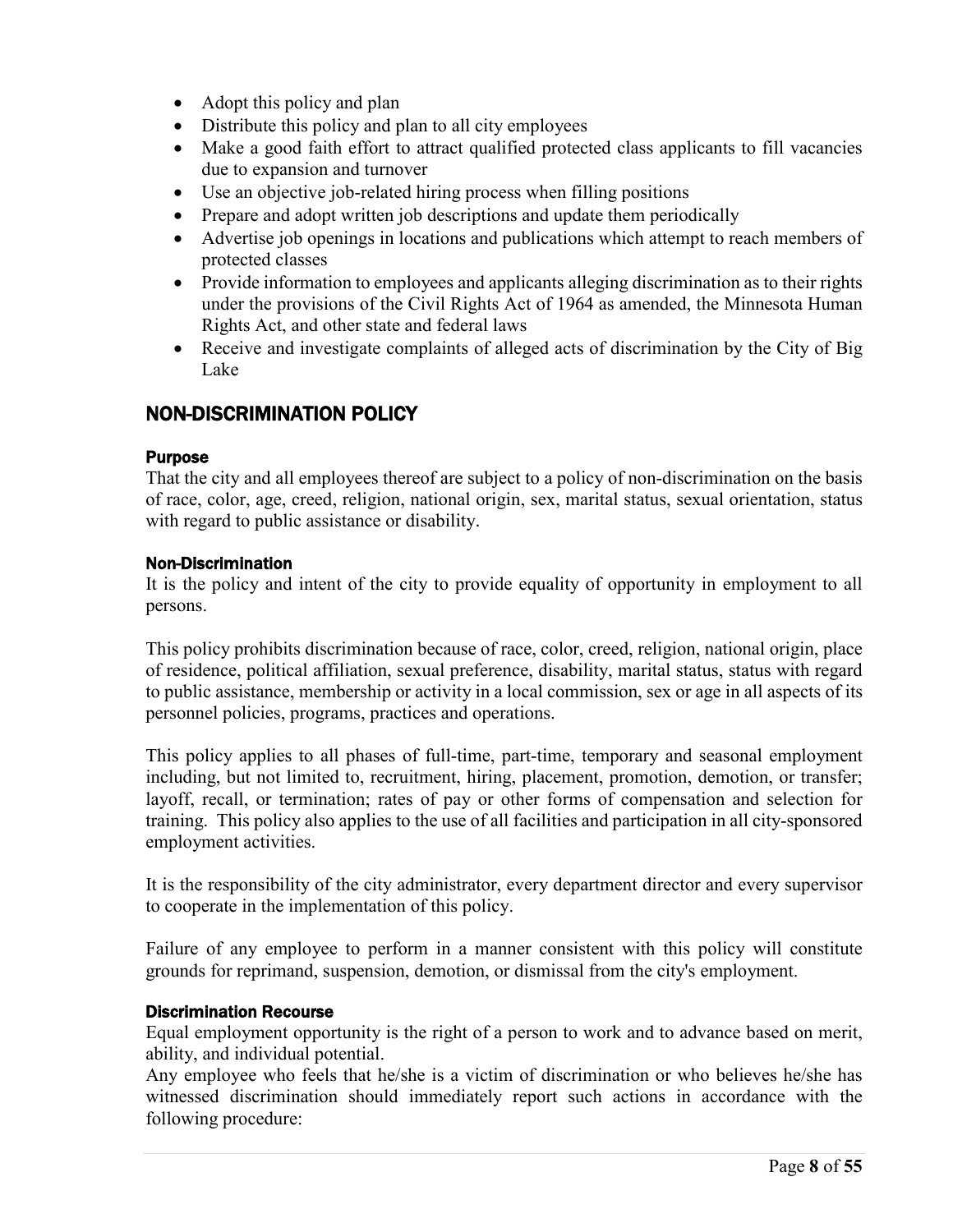- Any employee who has witnessed or believes that he/she is a victim of discrimination should report the act immediately to their department director. If their department director is not available or is involved the act, then the employee should report the act to the city administrator, or city attorney.
- The city will investigate every reported incident immediately. Any employee or supervisor who has been found to discriminate against another employee may be subject to appropriate disciplinary action, up to and including immediate discharge.
- The city will conduct all investigations in a discreet manner. The city recognizes that every investigation requires a determination based on all the facts in the matter.
- The city will not tolerate retaliation against an employee who files a complaint alleging discrimination. The city will discipline any employee who retaliates against another employee who files a complaint alleging discrimination or who testifies assists or participates in any manner in any investigation into a complaint alleging discrimination. Retaliation includes, but is not limited to, any form of intimidation, reprisal or harassment.

A person or group of persons who believe they are victims of unlawful employment discrimination may file a charge of discrimination with the Minnesota Department of Human Rights and the United States Equal Employment Opportunity Commission. Their representative may also file charges on behalf of a person or group of persons. Charges may also be filed by the Commissioner of Human Rights or by the EEOC when there is reason to believe that a person is engaging in an unfair discriminatory practice. A charge must be filed with the E.E.O.C. within 180 days of the alleged unlawful employment practice and with the Minnesota Department of Human Rights within one year after the occurrence of the practice.

Instructions and forms for filing a charge with the EEOC and the Minnesota Department of Human Rights are available from the following offices:

- Minnesota Department of Human Rights 500 Bremer Tower 7th and Minnesota Streets St. Paul, Minnesota 55101 Telephone: (651) 296-5663
- Equal Employment Opportunities Commission (EEOC) 110 South Fourth Street, Room 178 Minneapolis, Minnesota 55401 Telephone: (612) 349-3495

# <span id="page-8-0"></span>NEPOTISM POLICY

The City is committed to the policy of equal opportunity when hiring, promoting and evaluating its employees. For purposes of this policy, immediate family includes spouse, parent, stepparent, parent-in-law, child, stepchild, son- or daughter-in-law, sibling or sibling-in-law, grandparent, grandchild, legal guardian, or ward of an employee or elected official.

Members of an employee's immediate family shall be considered for employment based solely on the individuals' qualifications for vacant positions. However, the City will not employ an individual if the individual would be subject to administrative or supervisory control by a member of the individual's immediate family. These policies also apply to assigning, evaluating, transferring, disciplining or promoting an employee.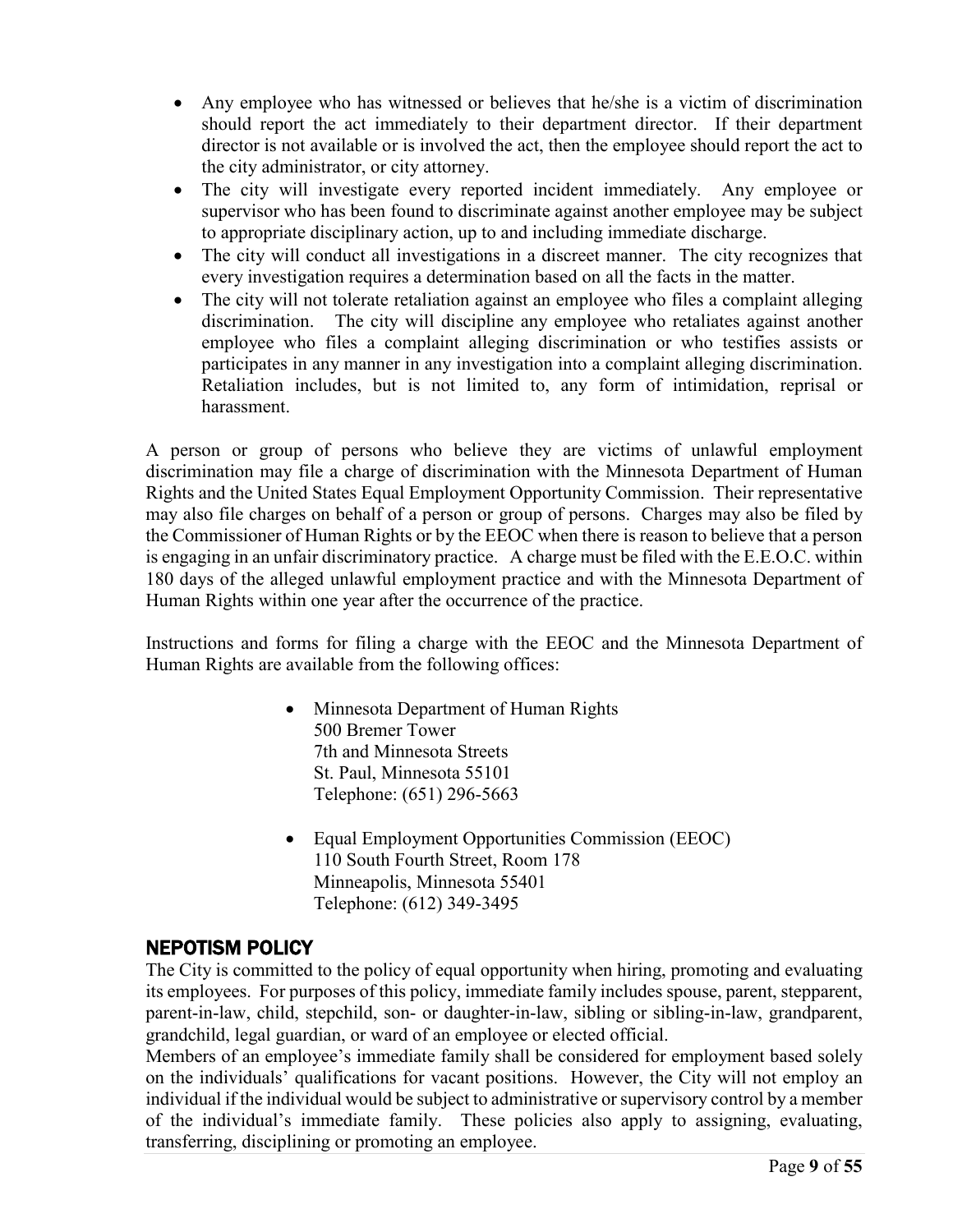City employees shall not be involved in the hiring, recommending for hiring, discipline or promotion of any member of the employee's immediate family, nor placed in a position with authority to hire or supervise immediate family members.

The City shall not hire a member of the Mayor or a City Council member's immediate family while that elected official is in office nor for a minimum 180 days after an elected official is no longer in office.

# <span id="page-9-0"></span>COMMUNICATIONS POLICY

All city employees have a responsibility to help communicate accurate and timely information to the public in a professional manner. Any employee who identifies a mistake in reporting should bring the error to the city administrator or other appropriate staff. Regardless of whether the communication is in the employee's official city role or in a personal capacity, employees must comply with all laws related to trademark, copyright, software use etc.

All staff is responsible for communicating basic and routine information to the public in relation to their specific job duties. Requests for private data or information outside of the scope of an individual's job duties should be routed to the appropriate department or to the data practices authority.

With the exception of routine events and basic information that is readily available to the public, all requests for interviews or information from the media are to be routed through the city administrator, unless police related. Police related requests should be directed first to the chief of police. All news releases concerning city personnel will be the responsibility of the city administrator.

Employees must not make official communications on behalf of the city unless authorized by the city administrator. If so authorized, employees must follow the city administrator's direction with respect to said communications.

# <span id="page-9-1"></span>CITYWIDE WORK RULES, CODE OF CONDUCT AND ETHICS POLICY

# <span id="page-9-2"></span>Conduct as a City Employee

In accepting city employment, employees become representatives of the city and are responsible for assisting and serving the citizens for whom they work. An employee's primary responsibility is to serve the residents of the City of Big Lake. Employees should exhibit conduct that is ethical, professional, responsive, and of standards becoming of a city employee. To achieve this goal, employees must adhere to established policies, rules, and procedures and follow the instructions of their supervisors.

The following are job requirements for every position at the City of Big Lake. All employees are expected to:

- Perform assigned duties to the best of their ability at all times.
- Render prompt and courteous service to the public at all times.
- Read, understand and comply with the rules and regulations as set forth in these personnel policies as well as those of their departments.
- Conduct themselves with decorum toward both residents and staff and respond to inquiries and information requests with patience and every possible courtesy.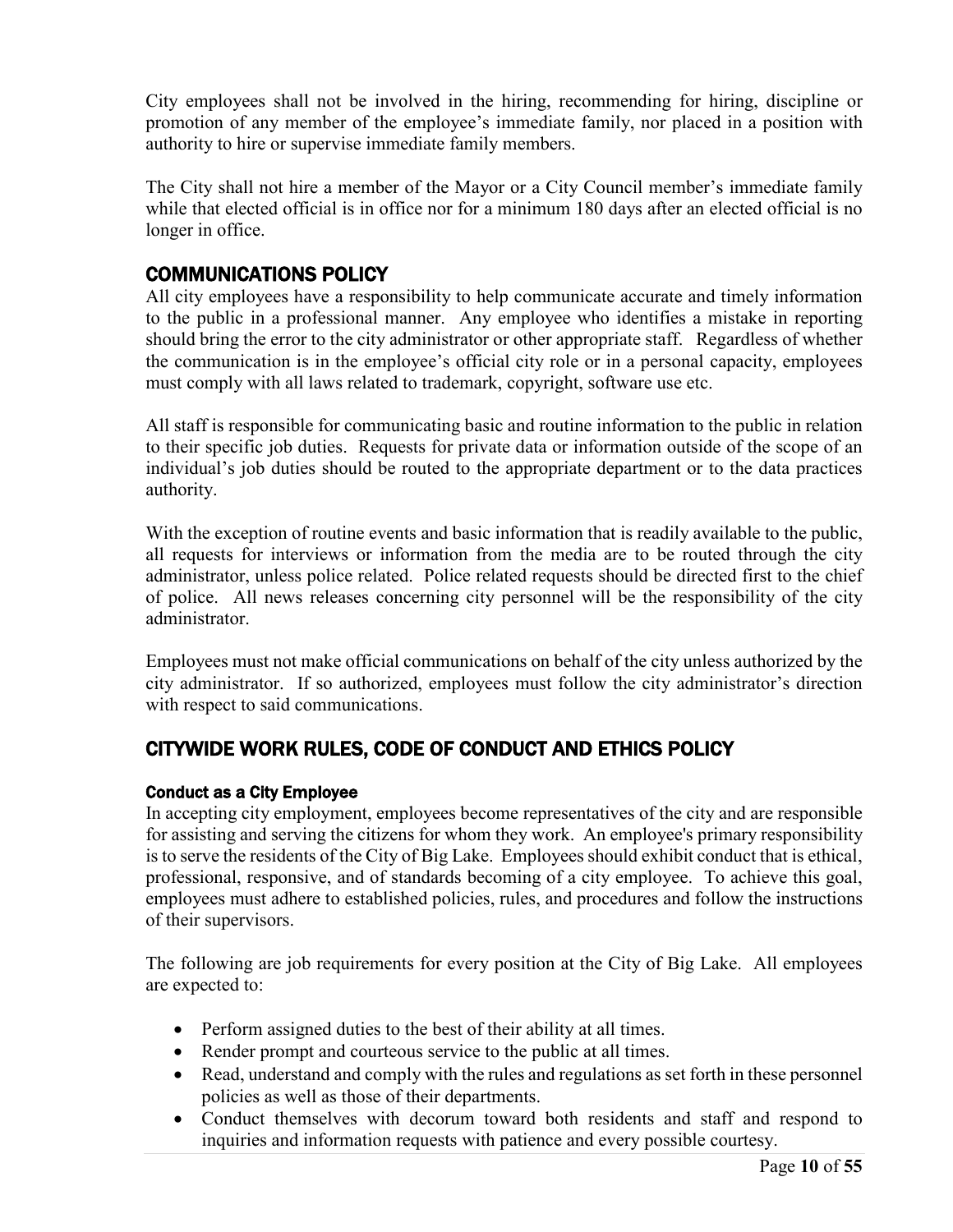- Report any unsafe conditions to the immediate supervisor.
- Maintain good attendance while meeting the goals set by your supervisor.

# <span id="page-10-0"></span>Attendance & Absence

Employees who are going to be absent from work are required to notify their supervisor as soon as possible in advance of the absence. In case of unexpected absence, employees should call their supervisor before the scheduled starting time.

After an absence of three **(3)** or more consecutive days or for frequent absences or absences that follow a pattern (such as the same day of the week, or after a holiday weekend, etc.) a physician's statement may be required on the employee's first day back to work, indicating the nature of the illness or medical condition and attesting to the employee's ability to return to work and safely perform the essential functions of the job with or without reasonable accommodation.

Nothing in this policy precludes the city from administering discipline for unexcused absences of less than three **(3)** days.

For budgetary and confidentiality reasons, non-exempt employees (eligible for overtime pay) are not authorized to take work home or work through lunch without prior approval from their supervisor.

# <span id="page-10-1"></span>Access to and Use of City Property

Any employee who has authorized possession of City-owned property must register his/her name and the serial number or identifying information about the property with his/her supervisor.

Employees are responsible for the safekeeping and care of all such equipment. City-owned property may not be used for personal use or profit. All such equipment must be turned in and accounted for by any employee leaving employment with the city in order to resign in good standing.

# <span id="page-10-2"></span>Appearance

Departments may establish dress codes for employees as part of departmental rules. Personal appearance should be appropriate to the nature of the work and contacts with other people and should present a positive image to the public. Uniforms bearing a city identification patch should not be worn during off-duty hours.

# <span id="page-10-3"></span>Conflict of Interest

City employees are to remove themselves from situations in which they would have to take action or make a decision where that action or decision could be a perceived or actual conflict of interest or could result in a personal benefit for himself or herself or a family member. Any officer or employee having an interest in any proposed legislative action of the council and who gives an opinion or recommendation to the council, shall disclose on the record of the council the nature and extent of such interest.

No council member, officer or employee may purchase personal property from the city except property that is no longer needed by the city and

- if there is reasonable public notice and the goods are sold at public auction; or
- if it is sold by a sealed bid, process and the officer or employee is the highest responsible bidder.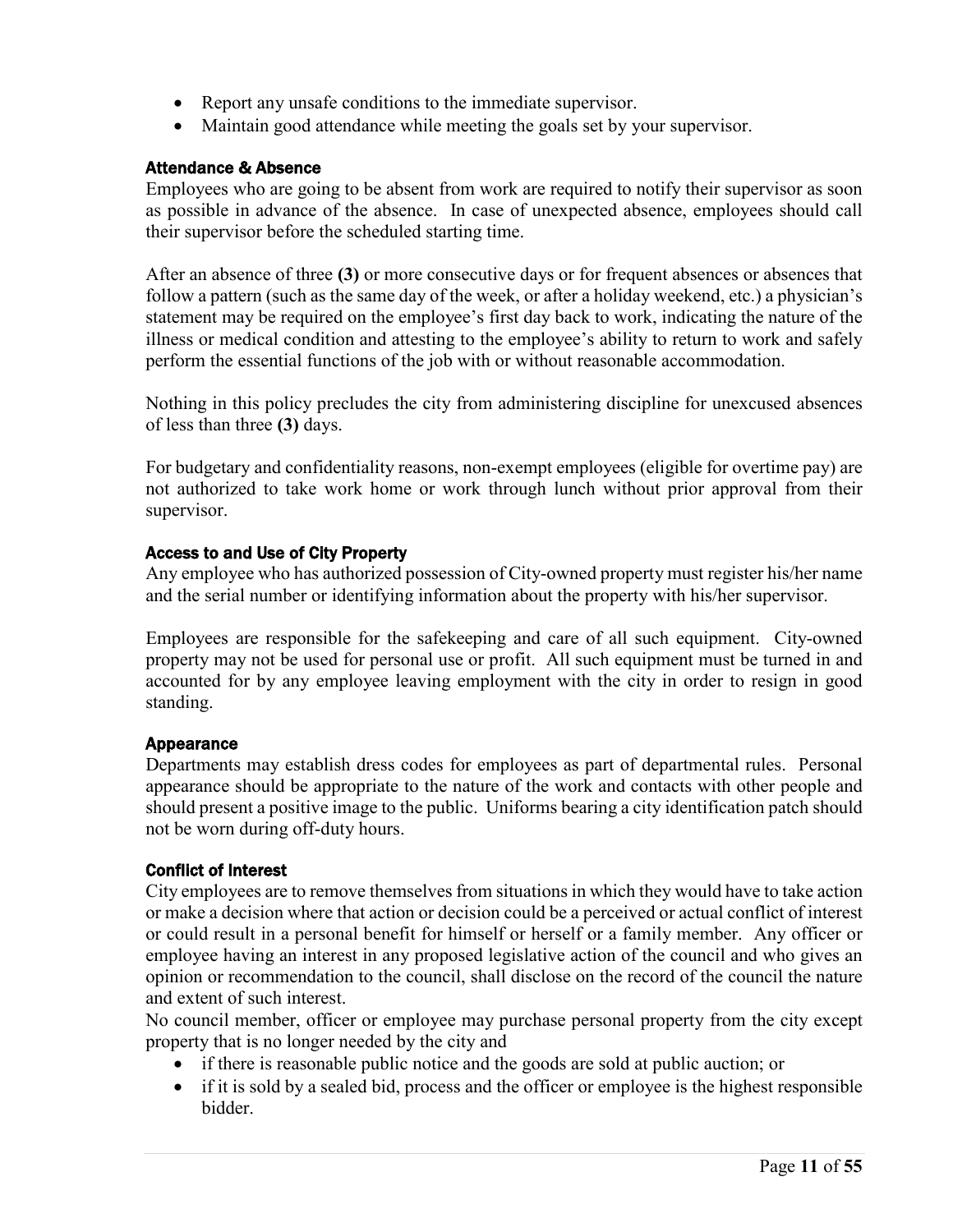The council member, officer or employee who buys the property must not be involved in the auction or sealed bid process.

No member of the council, official, or employee may accept any gift or gratuity in any size under circumstances in which it could be reasonably thought to influence him or her in the performance of his or her official duties or appears to be a reward for any official action on his or her part.

#### <span id="page-11-0"></span>Whistleblower Protections

An employee of the city who, in good faith, reports an activity that he/she considers to be illegal or dishonest to one or more of the parties may have whistleblower protections. The whistleblower is not responsible for investigating the activity or for determining fault or corrective measures; appropriate city management officials are charged with these responsibilities.

Examples of illegal or dishonest activities include violations of federal, state or local laws; billing for services not performed or for goods not delivered; and other fraudulent financial reporting.

If an employee has knowledge of or a concern of illegal or dishonest fraudulent activity, the employee is to contact his/her immediate supervisor or the City Administrator. The employee must exercise sound judgment to avoid baseless allegations. An employee who intentionally files a false report of wrongdoing may be subject to discipline up to and including termination.

It is the city's legal responsibility to protect employees who make a complaint of employment discrimination, who serve as a witness or participate in an investigation, or who are exercising their rights when requesting religious or disability accommodation from retaliation.

Whistleblower protections are provided in two important areas – confidentiality and against retaliation; insofar as consistent with Minnesota Data Practices, the confidentiality of the whistleblower will be maintained. However, identity may have to be disclosed to conduct a thorough investigation, to comply with the law and to provide accused individuals their legal rights of defense. The city will not retaliate against a whistleblower. This includes but is not limited to, protection from retaliation in the form of an adverse employment action such as termination, compensation decreases, or poor work assignments and threats of physical harm. Any whistleblower who believes he/she is being retaliated against must contact the City Administrator immediately. The right of a whistleblower for protection against retaliation does not include immunity for any personal wrongdoing.

#### <span id="page-11-1"></span>Disclosure of Confidential Information

No officer or employee who has custody of or access to information which may be considered confidential by Minnesota Law shall use or release such information without property authority.

# <span id="page-11-2"></span>Personal Telephone Calls

Personal telephone calls are to be made or received only when necessary, when they do not interfere with working operations and should be completed as quickly as possible. The employee will pay for any personal long-distance call costs.

#### <span id="page-11-3"></span>Political Activities

Although city employees have the right to express their views and to pursue legitimate involvement in the political system, no employee of the city shall directly or indirectly, during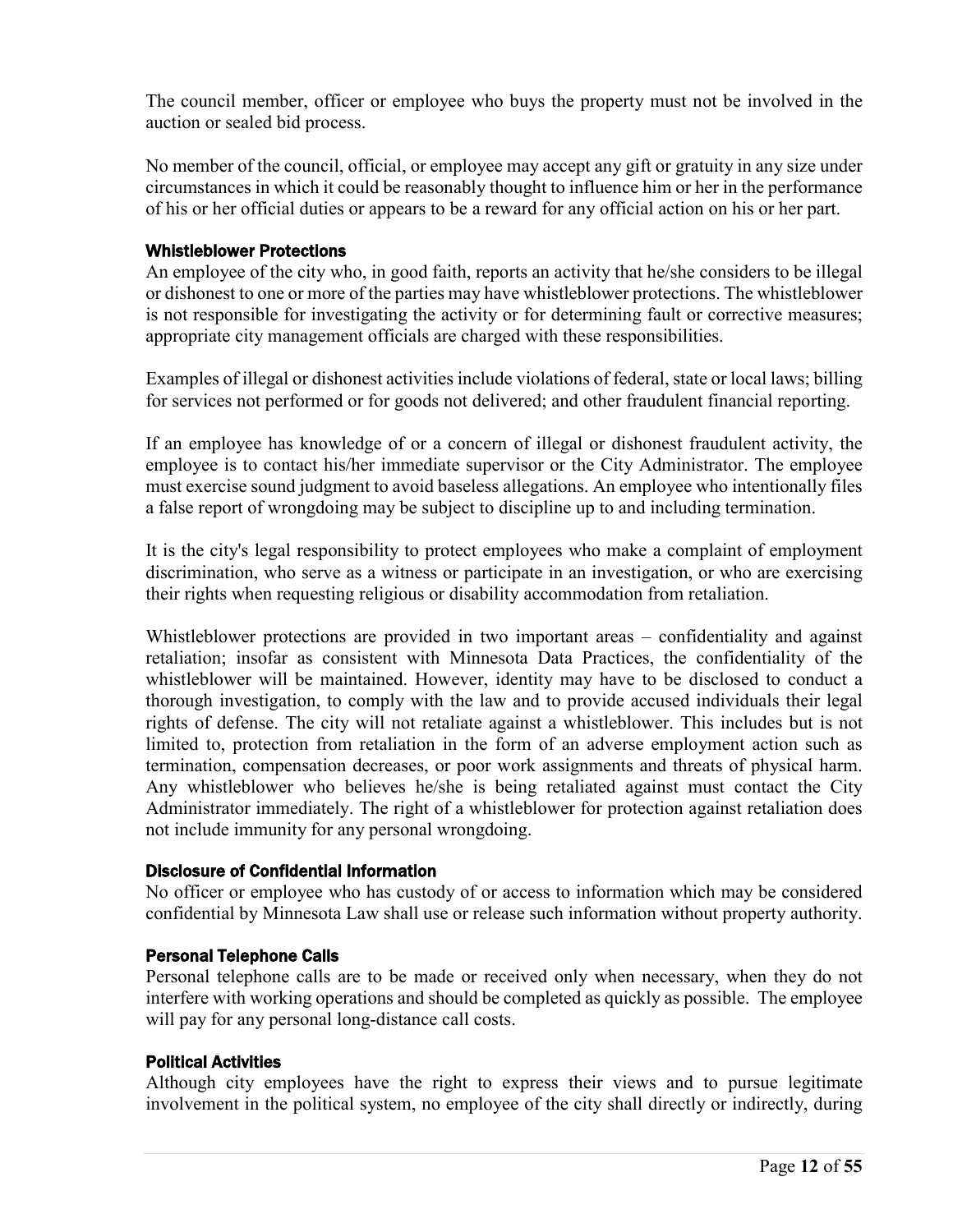hours of employment, solicit or receive funds for political purposes or engage in political activities on City time or City premises.

# <span id="page-12-0"></span>RESPECTFUL WORKPLACE POLICY (includes sexual harassment prevention)

#### <span id="page-12-1"></span>General

The City of Big Lake is committed to creating and maintaining a work place free of harassment and discrimination. Such harassment is a violation of Title VII of the Civil Rights Act of 1964 and the Minnesota Human Rights Act. The intent of this policy is to provide general guidelines about the conduct that is and is not appropriate in the workplace. The city acknowledges that this policy cannot possibly predict all situations that might arise, and recognizes that some employees are exposed to disrespectful behavior, and even violence, by the very nature of their jobs.

# <span id="page-12-2"></span>**Applicability**

Maintaining a respectful work environment is a shared responsibility. This policy is applicable to all city personnel including regular and temporary employees, volunteers, firefighters, and City Council members.

#### <span id="page-12-3"></span>Abusive Customer Behavior

While the city has a strong commitment to customer service, the city does not expect that employees accept verbal abuse from any customer. An employee may request that a supervisor intervene when a customer is abusive, or they may defuse the situation themselves, including ending the contact.

If there is a concern over the possibility of physical violence, a supervisor should be contacted immediately. When extreme conditions dictate, 911 may be called. Employees should leave the area immediately when violence is imminent unless their duties require them to remain. Employees must notify their supervisor about the incident as soon as possible.

# <span id="page-12-4"></span>Types of Disrespectful Behavior

The following types of behaviors cause a disruption in the workplace and are, in many instances, unlawful:

*Violent behavior* includes the use of physical force, harassment, or intimidation.

**Discriminatory behavior** includes inappropriate remarks about or conduct related to a person's race, color, creed, religion, national origin, disability, sex, marital status, age, sexual orientation, or status with regard to public assistance.

*Offensive behavior* may include such actions as: rudeness, angry outbursts, inappropriate humor, vulgar obscenities, name-calling, disrespectful language, or any other behavior regarded as offensive to a reasonable person. It is not possible to anticipate in this policy every example of offensive behavior. Accordingly, employees are encouraged to discuss with their fellow employees and supervisor what is regarded as offensive, taking into account the sensibilities of employees and the possibility of public reaction. Although the standard for how employees treat each other and the public will be the same throughout the city, there may be differences between work groups about what is appropriate in other circumstances unique to a work group. If an employee is unsure whether a particular behavior is appropriate, the employee should request clarification from their supervisor or the city administrator.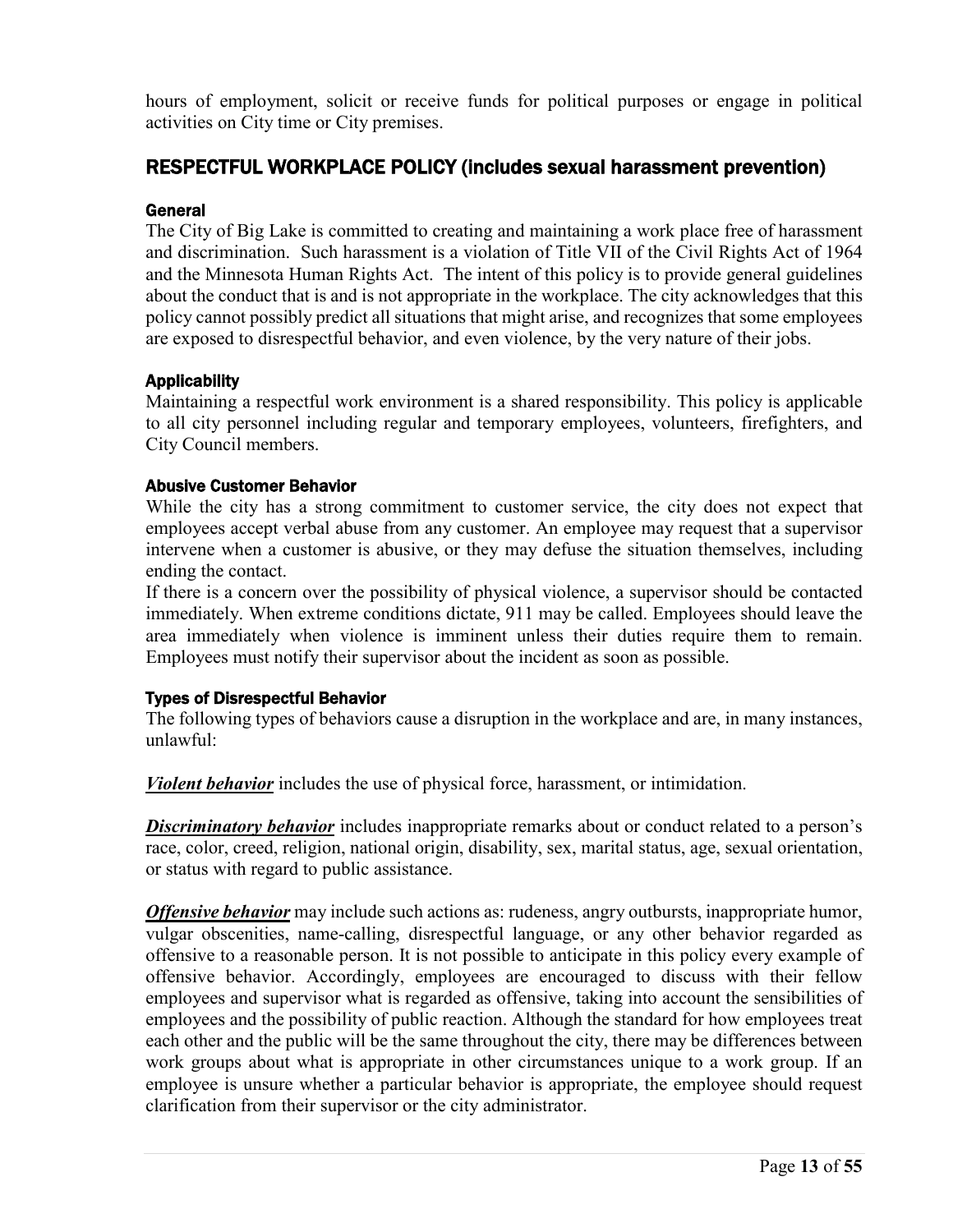*Sexual harassment* can consist of a wide range of unwanted and unwelcome sexually directed behavior such as unwelcome sexual advances, requests for sexual favors, and other verbal or physical conduct of a sexual nature when:

- Submitting to the conduct is made either explicitly or implicitly a term or condition of an individual's employment; or
- Submitting to or rejecting the conduct is used as the basis for an employment decision affecting an individual's employment; or
- Such conduct has the purpose or result of unreasonably interfering with an individual's work performance or creating an intimidating, hostile or offensive work environment.

Sexual harassment includes, but is not limited to, the following:

- Unwelcome or unwanted sexual advances. This means stalking, patting, pinching, brushing up against, hugging, cornering, kissing, fondling or any other similar physical contact considered unacceptable by another individual.
- Verbal or written abuse, kidding, or comments that are sexually oriented and considered unacceptable by another individual. This includes comments about an individual's body or appearance where such comments go beyond mere courtesy, telling "dirty jokes" or any other tasteless, sexually oriented comments, innuendos or actions that offend others.
- Requests or demands for sexual favors. This includes subtle or obvious expectations, pressures, or requests for any type of sexual favor, along with an implied or specific promise of favorable treatment (or negative consequence) concerning one's current or future job.

*Supervisor/Subordinate Relationships* increase the likelihood of claims of harassment and unfair treatment. Therefore, romantic or sexual relationships between a supervisor and his/her subordinate are prohibited. If the City discovers that this type of relationship exists, the City may require one or both members of the couple to transfer, change jobs, be demoted, or resign.

# <span id="page-13-0"></span>Possession and Use of Dangerous Weapons

Possession or use of a dangerous weapon is prohibited on city property, in city vehicles, or in any personal vehicle, which is being used for city business. This includes employees with valid permits to carry firearms.

The following exceptions to the dangerous weapons prohibition are as follows:

- Employees legally in possession of a firearm for which the employee holds a valid permit, if required, and said firearm is secured within an attended personal vehicle or concealed from view within a locked unattended personal vehicle while that person is working on city property.
- A person who is showing or transferring the weapon or firearm to a police officer as part of an investigation.
- Police officers and employees who are in possession of a weapon or firearm in the scope of their official duties.

# <span id="page-13-1"></span>Employee Response to Disrespectful Workplace Behavior

Employees who believe that disrespectful behavior is occurring are encouraged to deal with the situation in one of the ways listed below. However, if the allegations involve violent behavior,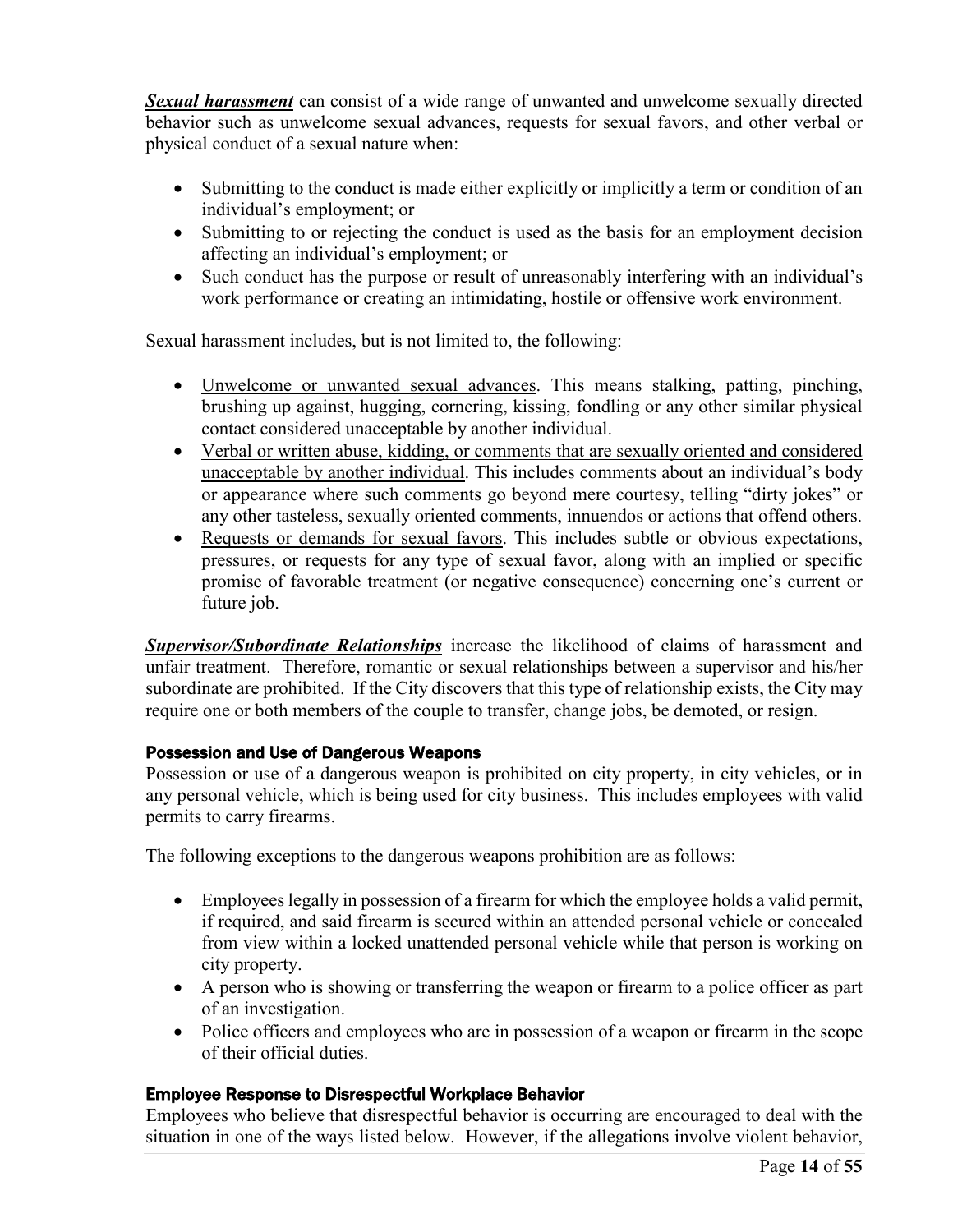sexual harassment, or discriminatory behavior, then the employee is responsible for taking one of the actions below. If employees see or overhear a violation of this policy, they are encouraged to follow the steps below.

**Step 1(a).** Politely, but firmly, tell whoever is engaging in the disrespectful behavior how you feel about their actions. Politely request the person to stop the behavior because you feel intimidated, offended, or uncomfortable. If practical, bring a witness with you for this discussion.

**Step 1(b).** If you fear adverse consequences could result from telling the offender or if the matter is not resolved by direct contact, go to your supervisor or city administrator. The person to whom you speak is responsible for documenting the issues and for giving you a status report on the matter no later than ten business days after your report.

**Step 1(c).** In the case of violent behavior, all employees are required to report the incident immediately to their supervisor, city administrator or police department.

Any employee who observes sexual harassment or discriminatory behavior, or receives any reliable information about such conduct, must report it within two business days to a supervisor or the city administrator.

**Step 2.** If, after what is considered to be a reasonable length of time (for example, 30 days), you believe inadequate action is being taken to resolve your complaint/concern, the next step is to report the incident to the city administrator or the Mayor.

#### <span id="page-14-0"></span>Supervisor's Response to Allegations of Disrespectful Workplace Behavior

Employees who have a complaint of disrespectful workplace behavior will be taken seriously.

In the case of sexual harassment or discriminatory behavior, a supervisor must report the allegations within two business days to the city administrator, who will determine whether an investigation is warranted. A supervisor must act upon such a report even if requested otherwise by the victim. In situations other than sexual harassment and discriminatory behavior, supervisors will use the following guidelines when an allegation is reported:

**Step 1.** If the nature of the allegations and the wishes of the victim warrant a simple intervention, the supervisor may choose to handle the matter informally. The supervisor may conduct a coaching session with the offender, explaining the impact of his/her actions and requiring that the conduct not reoccur. This approach is particularly appropriate when there is some ambiguity about whether the conduct was disrespectful. **Step 2.** If a formal investigation is warranted, the individual alleging a violation of this policy will be interviewed to discuss the nature of the allegations. The person being interviewed may have someone of his/her own choosing present during the interview. The investigator will obtain the following description of the incident, including date, time and place:

- Corroborating evidence.
- A list of witnesses.
- Identification of the offender.

**Step 3.** The supervisor must notify the city administrator about the allegations.

**Step 4.** As soon as practical after receiving the written or verbal complaint, the alleged policy violator will be informed of the allegations. The alleged violator will have the opportunity to answer questions and respond to the allegations.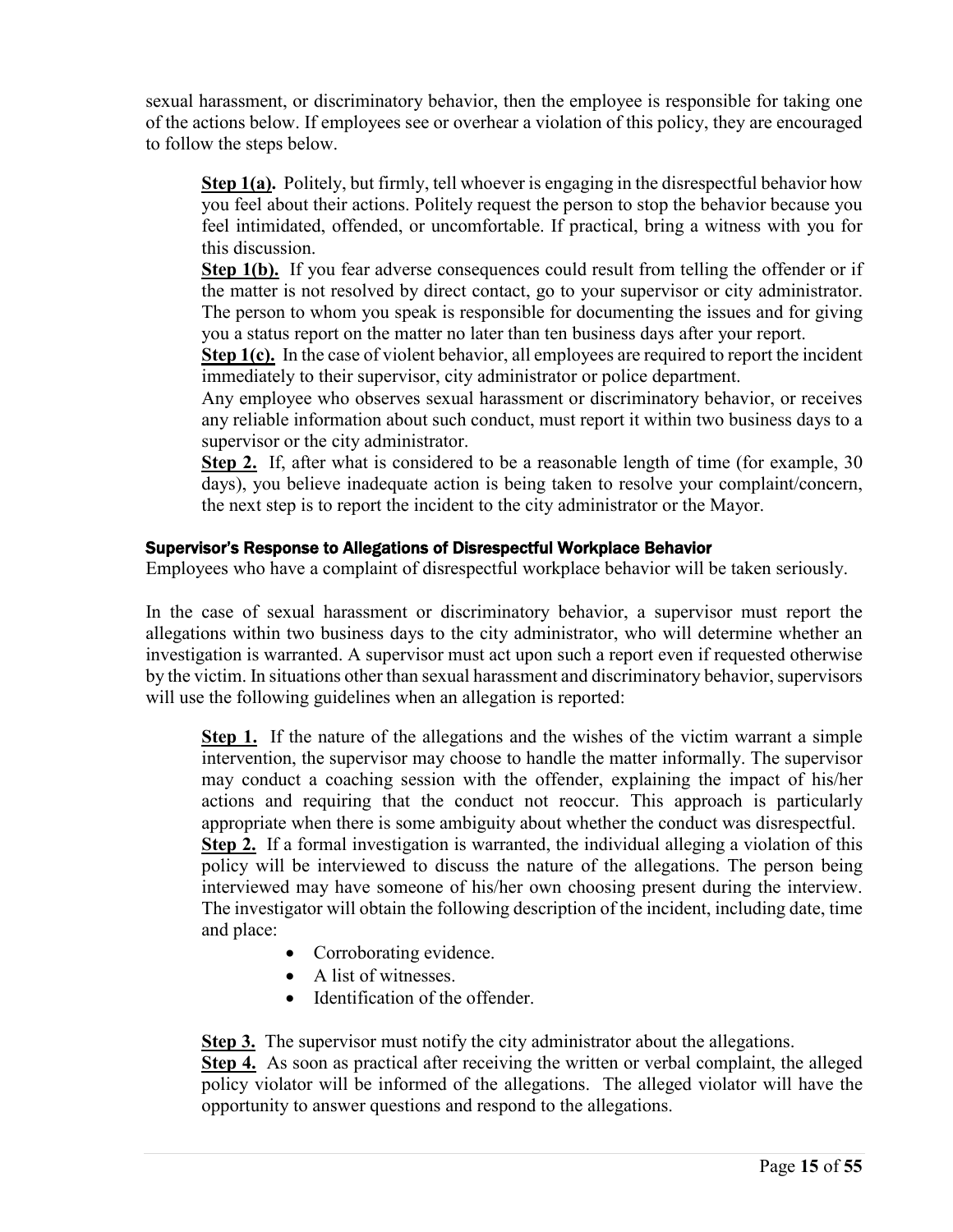**Step 5.** After adequate investigation and consultation with the appropriate personnel, a decision will be made regarding whether or not disciplinary action will be taken.

**Step 6.** The alleged violator and complainant will be advised of the findings and conclusions as soon as practicable.

# <span id="page-15-0"></span>Special Reporting Requirements

When the supervisor is perceived to be the cause of a disrespectful workplace behavior incident, a report will be made to the city administrator who will assume the responsibility for investigation and discipline.

If the city administrator is perceived to be the cause of a disrespectful workplace behavior incident, a report will be made to the city attorney who will confer with the Mayor and City Council regarding appropriate investigation and action.

If a Council Member is perceived to be the cause of a disrespectful workplace behavior incident involving city personnel, the report will be made to the city administrator and referred to the City Attorney who will undertake the necessary investigation. The city attorney will report his/her findings to the City Council, which will take the action it deems appropriate.

Pending completion of the investigation, the city administrator may at his/her discretion take appropriate action to protect the alleged victim, other employees, or citizens.

# <span id="page-15-1"></span>**Confidentiality**

A person reporting or witnessing a violation of this policy cannot be guaranteed anonymity. The person's name and statements may have to be provided to the alleged offender. All complaints and investigative materials will be contained in a file separate from the involved employees' personnel files. If disciplinary action does result from the investigation, the results of the disciplinary action will then become a part of the employee(s) personnel file(s).

# <span id="page-15-2"></span>Retaliation

Consistent with the terms of applicable statutes and city personnel policies the city may discipline any individual who retaliates against any person who reports alleged violations of this policy. The city may also discipline any individual who retaliates against any participant in an investigation, proceeding or hearing relating to the report of alleged violations. Retaliation includes, but is not limited to, any form of intimidation, reprisal, or harassment.

# <span id="page-15-3"></span>DRUG FREE WORKPLACE

In accordance with Federal Law, the City of Big Lake has adopted the following policy on drugs in the workplace:

- Employees are expected and required to report to work on time and in appropriate mental and physical condition. It is the city's intent and obligation to provide a drug-free, safe and secure work environment.
- The unlawful manufacture distribution, possession, or use of a controlled substance on city property or while conducting city business is absolutely prohibited. Violations of this policy will result in disciplinary action, up to and including termination, and may have legal consequences.
- The city recognizes drug abuse as a potential health, safety, and security problem. Employees needing help in dealing with such problems are encouraged to use their health insurance plans, as appropriate.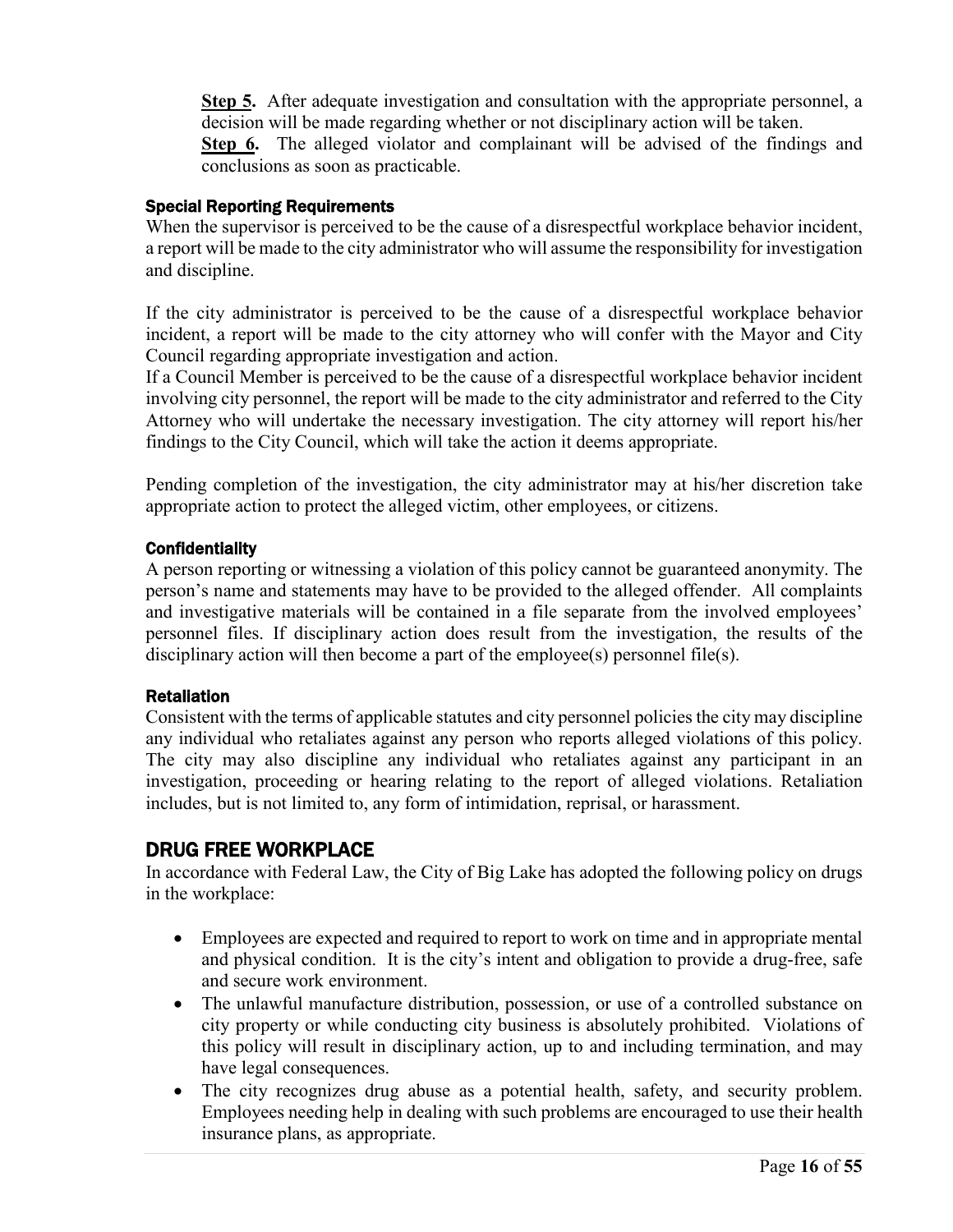• Employees must, as a condition of employment, abide by the terms of this policy and must report any conviction under a criminal drug statute for violations occurring on or off work premises while conducting city business. A report of the conviction must be made within five **(5)** days after the conviction as required by the Drug-Free Workplace Act of 1988.

# <span id="page-16-0"></span>SAFETY POLICY

The health and safety of each employee of the city and the prevention of occupational injuries and illnesses are of primary importance to the city. To the greatest degree possible, management will maintain an environment free from unnecessary hazards and will establish safety policies and procedures for each department. Adherence to these policies is the responsibility of each employee. Overall administration of this policy is the responsibility of each supervisor.

# <span id="page-16-1"></span>Reporting Accidents and Illnesses

Both Minnesota Worker's Compensation laws and the state and federal Occupational Safety and Health Acts require that all on the job injuries and illnesses be reported as soon as possible by the employee, or on behalf of the injured or ill employee, to his/her supervisor. The employee's immediate supervisor is required to complete a First Report of Injury and any other forms that may be necessary related to an injury or illness on the job.

# <span id="page-16-2"></span>Safety Equipment/Gear

Where safety equipment is required by federal, state, or local rules and regulations, it is a condition of employment that the employee wears such equipment.

# <span id="page-16-3"></span>Unsafe Behavior

Supervisors are authorized to send an employee home immediately when the employee's behavior violates the city's personnel policies, department policies, or creates a potential health or safety issue for the employee or others.

# <span id="page-16-4"></span>TOBACCO USE POLICY

In the interest of good health, the city discourages employees from smoking or using tobacco in any manner. The City of Big Lake observes and supports the Minnesota Clean Indoor Air Act. All City buildings and vehicles, in their entirely, shall be designated as tobacco free, meaning that smoking in any form (through the use of tobacco products such as pipes, cigars and cigarettes) or "vaping" with e-cigarettes is prohibited. Smoking in any form, vaping and the use of chewing tobacco is prohibited for employees while on duty. Employees 18 and over may use tobacco products only during their breaks and lunch and only in areas designated for that purpose.

Approved smoking areas must be clearly designated by the department director. There will be no smoking in areas not designated as smoking areas. If smoking results in discomfort to others, smokers are required to stop smoking. Smoking or tobacco use in non-approved areas may result in disciplinary action.

Employer contribution toward health benefits are for **non-tobacco use premiums only**, if employee is charged the higher tobacco use rate, the employee will be responsible for the difference between the non-tobacco and tobacco use rate.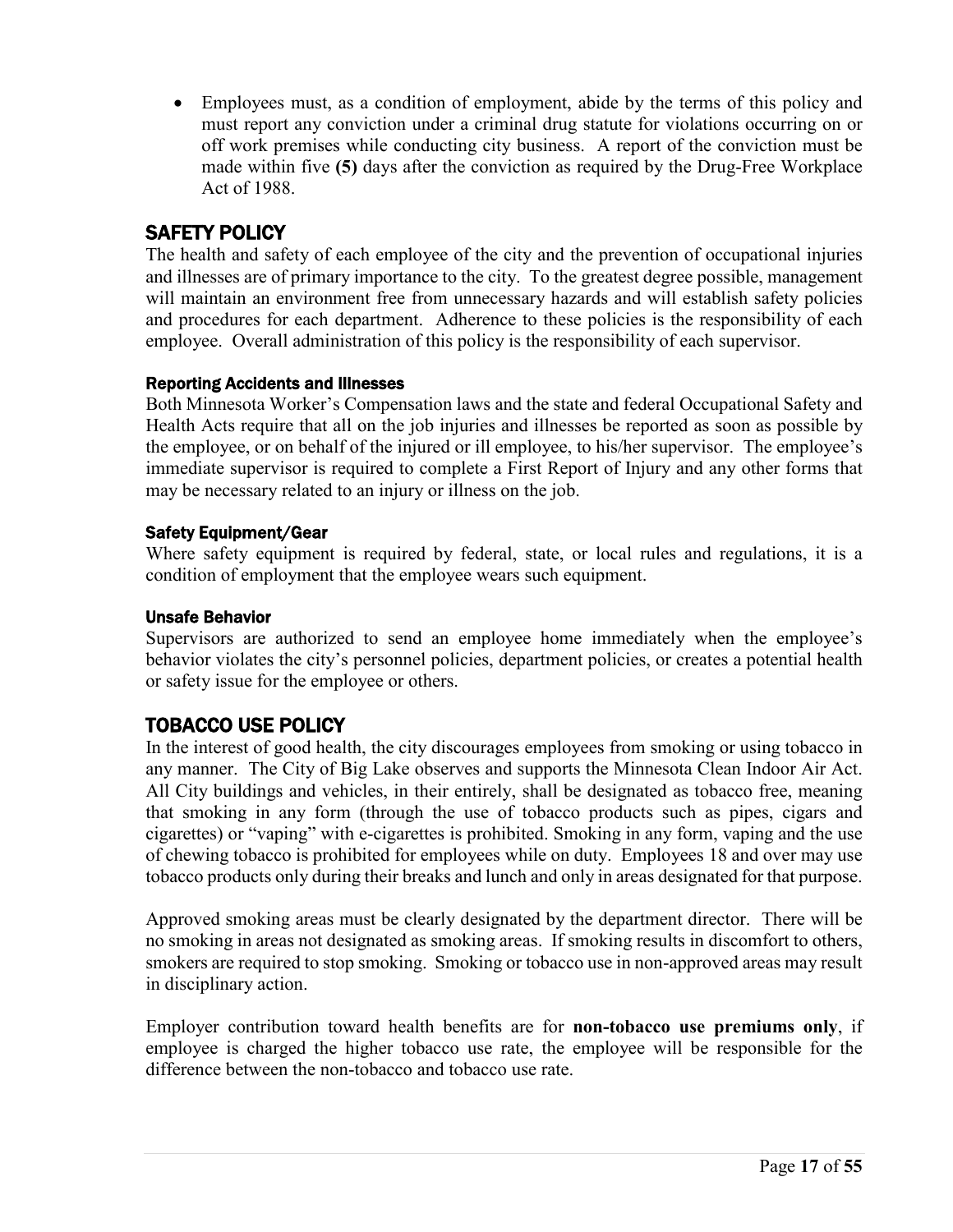# <span id="page-17-0"></span>CITY DRIVING POLICY

This policy applies to all employees who drive a vehicle on city business at least once per month, whether driving a city-owned vehicle or their own personal vehicle. It also applies to employees who drive less frequently but whose ability to drive is essential to their job due to the emergency nature of the job. The city expects all employees who are required to drive as part of their job to drive safely and legally while on city business and to maintain a good driving record.

The city will examine driving records once per year for all employees who are covered by this policy to determine compliance with this policy. Employees who lose their driver's license or receive restrictions on their license are required to notify their immediate supervisor on the first workday after any temporary, pending or permanent action is taken on their license and to keep their supervisor informed of any changes thereafter. The city will determine appropriate action on a case-by-case basis, and may result in discipline, up to and including termination of employment.

# <span id="page-17-1"></span>CELLULAR PHONE USE

This city administrator will determine which positions require a cellular phone allowance to be provided by the city. The cell phone allowance program is limited to those employees with significant monthly cell phone usage for city business. The City of Big Lake will pay an allowance equal to the employee's monthly plan or \$50.00 per month, whichever is less. In the case of department director or city administrator, the monthly allowance will be \$50.00 per month.

The city administrator will determine which positions require a cellular phone to be provided by the city. City-owned cellular telephones are intended for the use of city employees in the conduct of their work for the city. Employees should have no expectation of privacy in anything they create, store, send or receive using the city's cell phone. Supervisors are responsible for the cellular telephones assigned to their employees and will exercise discretion in their use.

Personal calls from City-owned cellular telephones shall be made or received only when necessary, when they do not interfere with working operations and should be completed as quickly as possible. The employee will pay for any personal long-distance call costs.

A supervisor may authorize an employee to use his/her own personal phone for city business and be reimbursed by the city for those calls. An employee will not be reimbursed for businessrelated calls without prior authorization from his/her supervisor. Supervisors may also prohibit employees from carrying their own personal cell phones during working hours if it interferes with the performance of their job duties.

# <span id="page-17-2"></span>General Cellphone Policy

Cellular telephones are intended for the use of city employees in the conduct of their work for the city. Supervisors are responsible for the cellular telephones assigned to their employees and will exercise discretion in their use. Nothing in this policy will limit supervisor discretion to allow reasonable and prudent personal use of such telephones or equipment provided that:

- Its use in no way limits the conduct of work of the employee or other employees.
- No personal profit is gained or outside employment is served during work hours.
- All employees are expected to follow applicable local, state, and federal laws and regulations regarding the use of cellphones at all times. Employees whose job responsibilities include regular or occasional driving and who are issued a cellphone for business use are expected to refrain from using their phone while driving. Safety must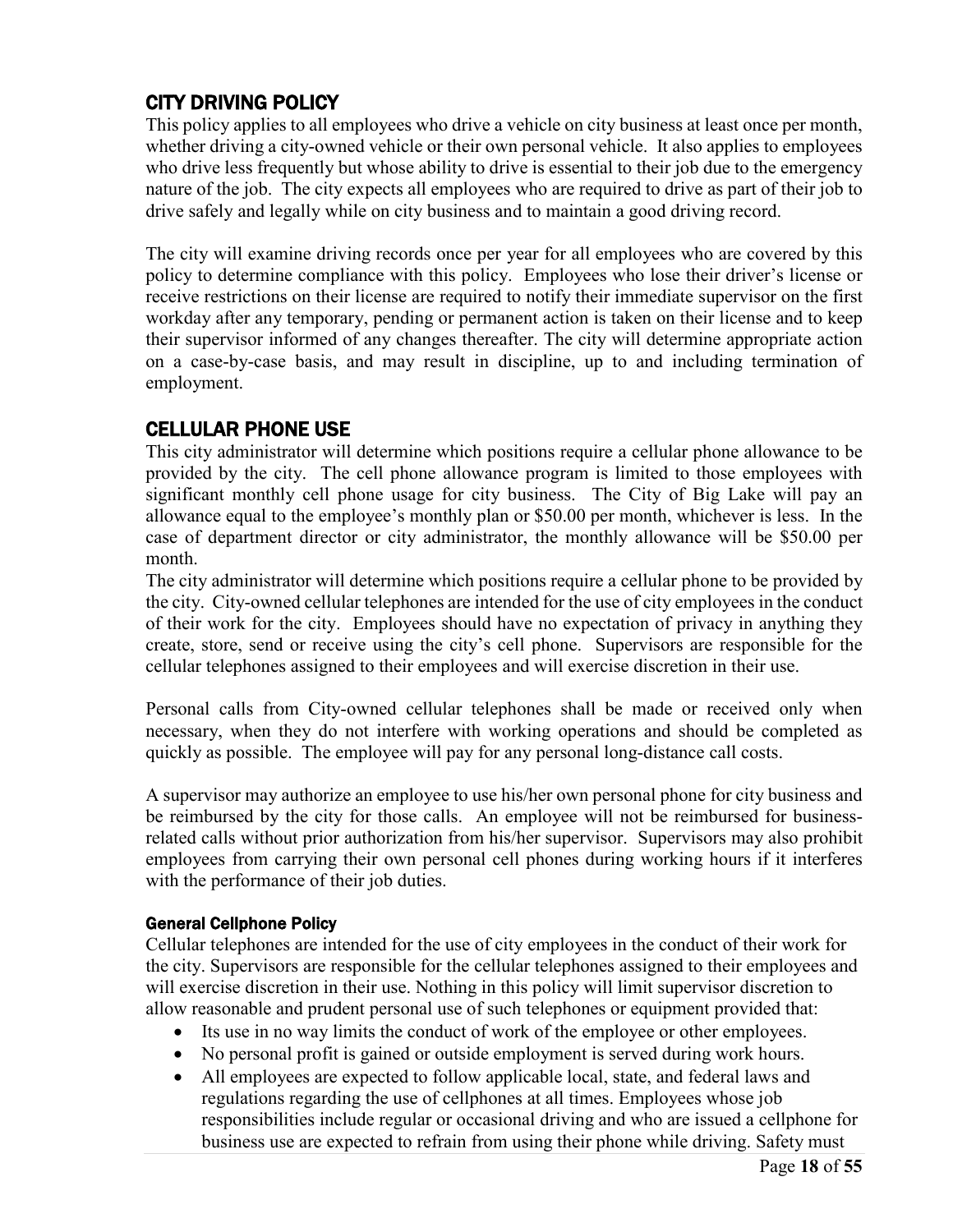come before all other concerns. Regardless of the circumstances and in accordance with Minnesota law, employees are required to use hands-free operations or pull off into a parking lot and safely stop the vehicle before placing or accepting a call. Employees are encouraged to refrain from discussion of complicated or emotional matters and to keep their eyes on the road while driving at all times. Special care should be taken in situations where there is traffic or inclement weather, or the employee is driving in an unfamiliar area. Hands-free equipment will be provided with City-issued phones or to employees required to carry their own phone for city business to facilitate the provisions of this policy.

- Reading/sending text messages, making or receiving phone calls without the use of a hands-free equipment, emailing, video calling, scrolling/typing, accessing a webpage, or using non-navigation applications while driving is strictly prohibited.
	- o In accordance with State law, there is an exception to hands free cell phone operations to obtain emergency assistance to report a traffic accident, medical emergency or serious traffic hazard or prevent a crime from being committed. There is also a State law exception for authorized emergency vehicles while in the performance of official duties.
- Employees who are charged with traffic violations resulting from the use of their phone while driving will be solely responsible for all liabilities that result from such actions. See above "City Driving Policy" for more information on reporting driver's license restrictions"

# <span id="page-18-0"></span>ELECTRONIC MEDIA USAGE POLICY

The city council authorizes the use of the internet and on-line services for the support of all city tasks. The city may review any employee's electronic files, messages and usage to the extent necessary to ensure that electronic media and services are being used in compliance with the law and with this and other city policies.

Limited, occasional or incidental use of electronic media (sending or receiving) for personal, non-business purpose done on the employee's personal time is understandable and acceptable – as is the case with personal phone calls. Such personal use must not consume large amounts of city resources. Employees using electronic media and services for personal use waive any claims to privacy regarding that usage. Any costs incurred by the city due to personal use (such as printing costs, per-minute internet fees or cellular phone charges) must be paid by the employee.

Department directors will determine whether an employee should have access to a voice mail account and e-mail account. The director shall also determine whether the e-mail account should be set up for internal city use only or also for internet e-mail access.

In general, all messages left via e-mail or voice mail should be returned as soon as possible. If possible, message should be returned within the same shift as it was received. At a minimum, all messages shall be responded to within a 24-hour period.

# <span id="page-18-1"></span>EMPLOYEE RECRUITMENT & SELECTION

# <span id="page-18-2"></span>Scope

The city administrator or a designee will manage the hiring process for positions within the city. While staff may coordinate the hiring process, the city council is responsible for the final hiring decision and must approve all hires to city employment. All hires will be made according to merit and fitness related to the position being filled.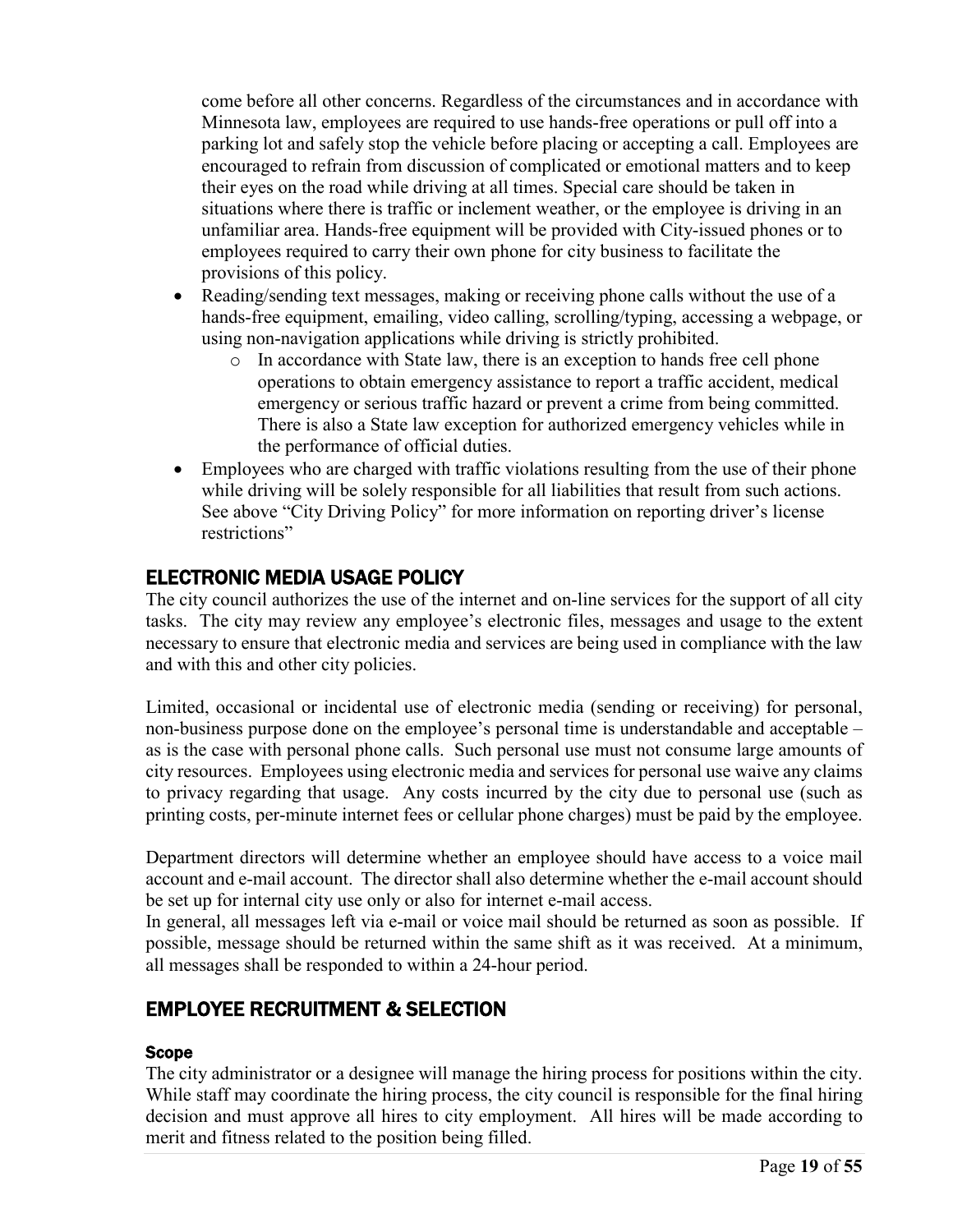#### <span id="page-19-0"></span>Features of the Recruitment System

The city administrator or designee will determine if a vacancy will be filled through an open recruitment or by promotion, transfer, (including Inter-jurisdictional transfers) or some other method. This determination will be made on a case-by-case basis. The majority of position vacancies will be filled through an open recruitment process.

Application for employment will generally be made on application forms provided by the city. Other materials in lieu of a formal application may be accepted in certain recruitment situations as determined by the city administrator or designee. Supplemental questionnaires may be required in certain situations. All candidates must complete and submit the required application materials by the posted deadline, in order to be considered for the position. The city administrator may extend the deadline for application. Unsolicited applications will not be kept on file.

Position vacancies may be filled on an "acting" basis as needed. The city council will approve all acting appointments. Pay rate adjustments, if any, will be determined by the city council.

#### <span id="page-19-1"></span>Testing and Examinations

Applicant qualifications will be evaluated in one or more of the following ways: training and experience rating; written test; oral test or interview; performance or demonstrative test; physical agility test, or other appropriate job-related exam. For example:

- Keyboarding exercise for data entry positions.
- Writing exercises for positions requiring writing as part of the job duties.
- "In-basket" exercise for an administrative support position (sets up real-life scenarios and items that would likely be given to the position for action, and asks the candidate to list and prioritize the steps they would take to complete the tasks).
- Mock presentation to the city council for planning or other director positions.
- Scenarios of situations police officers are likely to encounter on the job that test the candidate's decision-making skills (can be role-played or multiple-choice questions).

#### <span id="page-19-2"></span>Internal Recruitments

Internal recruitments will be open to any city employee who:

- has successfully completed the initial training period;
- meets the minimum qualifications for the vacant position; and
- currently is and for the past year has been in good standing with the city.

The city council or designee will establish minimum qualifications for each position with input from the appropriate supervisor. To be eligible to participate in the selection process a candidate must meet the minimum qualifications. In many cases the city will consider alternative experience if it is substantially equivalent to the qualification being required.

#### <span id="page-19-3"></span>Pre-Employment Medical Exams

The city administrator or designee may determine that a pre-employment medical examination, which may include a psychological evaluation, is necessary to determine fitness to perform the essential functions of any city position. Where a medical examination is required, an offer of employment is contingent upon successful completion of the medical exam.

When a pre-employment medical exam is required, it will be required of all candidates who are finalists and/or who are offered employment for a given job class. Information obtained from the medical exam will be treated as confidential medical records.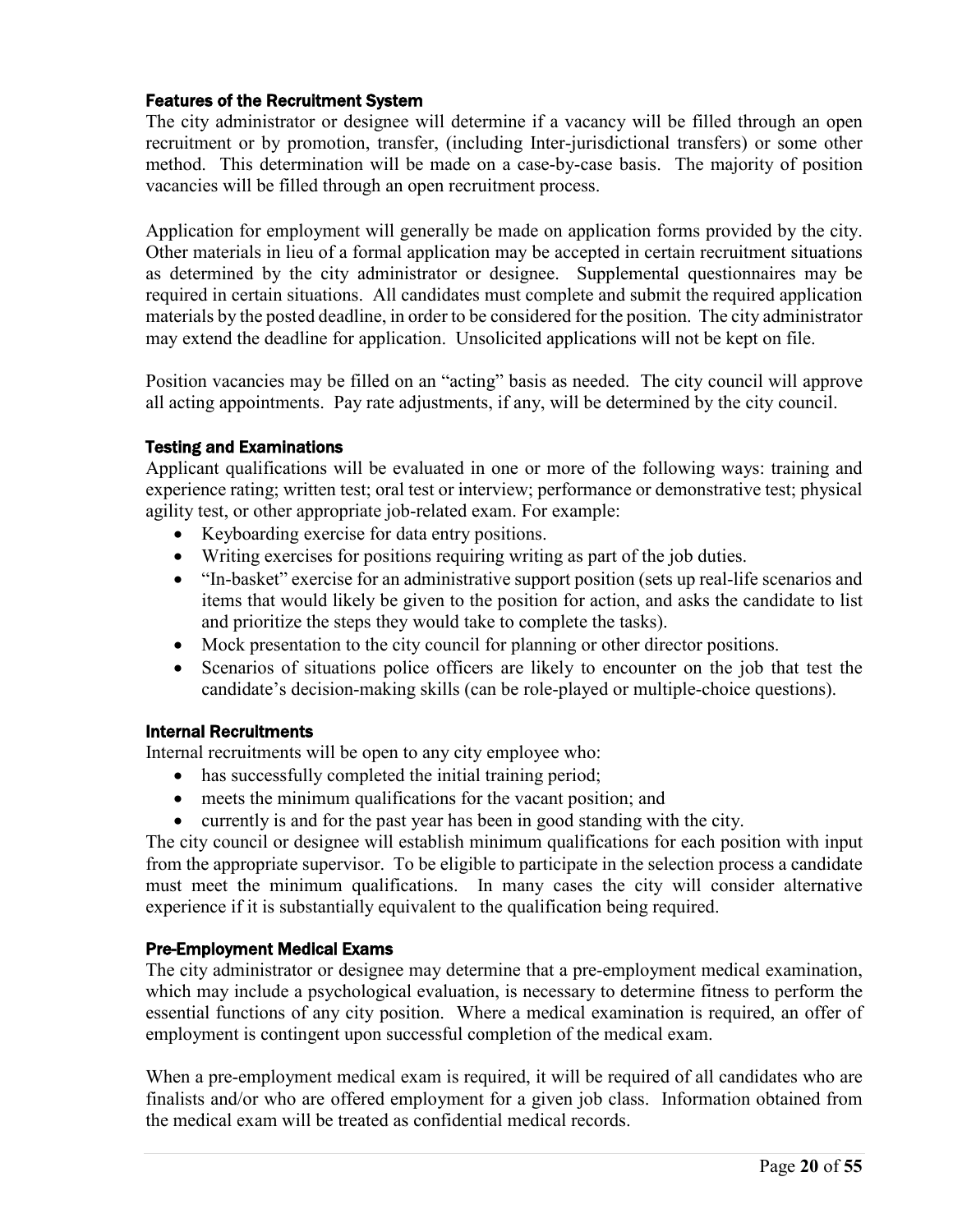When required, the medical exam will be conducted by a licensed physician designated by the City with the cost of the exam paid by the city. (A licensed psychologist or psychiatrist will conduct Psychological/psychiatric exams.) The physician will notify the city administrator or designee that a candidate either is or is not medically able to perform the essential functions of the job, with or without accommodations and whether the candidate passed a drug test, if applicable. If the candidate requires accommodation to perform one or more of the essential functions of the job, the city administrator or designee will confer with the physician and candidate regarding reasonable and acceptable accommodations.

If a candidate is rejected for employment based on the results of the medical exam, he/she will be notified of this determination.

#### <span id="page-20-0"></span>Selection Process

The selection process will be a cooperative effort between the city administrator or designee and the hiring supervisor, subject to final hiring approval of the city council. Any, all or none of the candidates may be interviewed.

The process for hiring seasonal and temporary employees may be delegated to the appropriate supervisor with each hire subject to final city council approval. Except where prohibited by law, the supervisor may terminate seasonal and temporary employees at any time, subject to city council approval.

The city has the right to make the final hiring decision based on qualifications, abilities, experience and the City of Big Lake needs.

#### <span id="page-20-1"></span>Background Checks

All finalists for employment with the city will be subject to a background check to confirm information submitted as part of application materials and to assist in determining the candidate's suitability for the position. Except where already defined by state law, the city administrator will determine the level of background check to be conducted based on the position being filled.

# <span id="page-20-2"></span>Training Period

The training period is an integral part of the selection process and will be used for closely observing the employee's work and for training the employee in work expectations. Training periods apply to new hires, transfers, promotions and rehires. Training periods are six months in duration, but with approval of the City Administrator may be extended by, for example, an unpaid leave of absence.

# <span id="page-20-3"></span>ORGANIZATION

#### <span id="page-20-4"></span>Job Descriptions

The city will maintain job descriptions for each regular position. New positions will be developed as needed but must be approved by the city council prior to the position being filled.

A job description is prepared for each position within the city. Each job description will include: position title, department, supervisor's title, FLSA status (exempt or nonexempt), primary objective of the position, essential functions of the position, examples of performance criteria, minimum requirements, desirable training and experience, supervisory responsibilities (if any), and extent of supervisory direction or guidance provided to position. Good attendance and compliance with work rules and policies are essential functions of all city positions.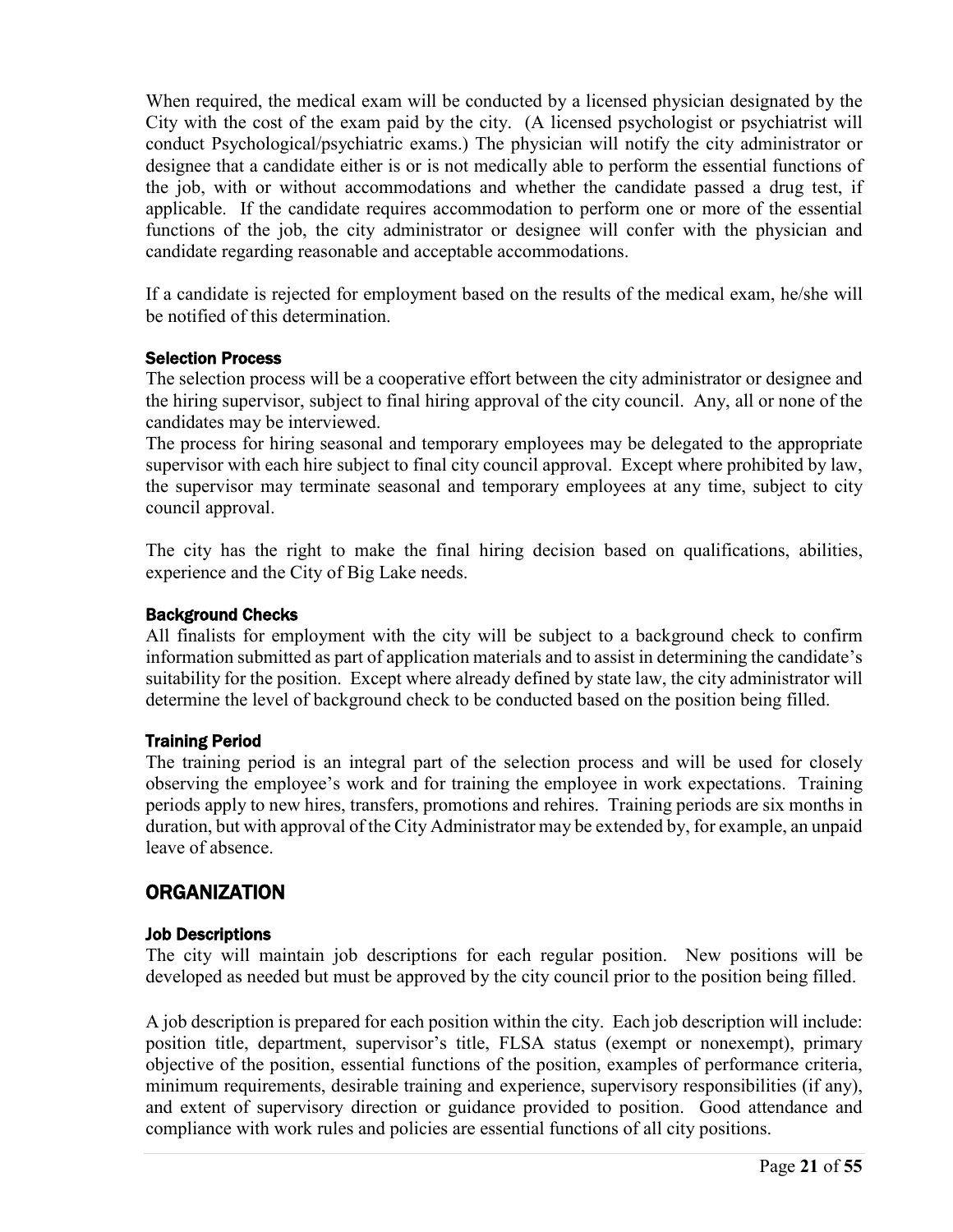Prior to posting a vacant position the existing job description is reviewed by the city administrator or designee and the hiring supervisor to ensure the job description is an accurate reflection of the position and that the stated job qualifications do not present artificial barriers to employment.

A current job description is provided to each new employee. Supervisors are responsible for revising job descriptions as necessary to ensure that the position's duties and responsibilities are accurately reflected. All revisions are reviewed and must be approved by the city administrator.

#### <span id="page-21-0"></span>Assigning and Scheduling Work

Assignment of work duties and scheduling work is the responsibility of the supervisor subject to the approval of the city administrator.

#### <span id="page-21-1"></span>Job Descriptions and Classifications

Assignment of job titles, establishment of minimum qualifications, and the maintenance of job descriptions and related records is the responsibility of the city administrator.

#### <span id="page-21-2"></span>Layoff

In the event it becomes necessary to reduce personnel, temporary employees and those serving a probationary period in affected job classes will be terminated from employment with the city before other employees in those job classes. Within these groups, the selection of employees to be retained will be based on merit and ability as determined by the city administrator, subject to approval of the city council. When all other considerations are equal, the principle of seniority will apply in layoffs and recall from layoff.

# <span id="page-21-3"></span>HOURS OF WORK

# <span id="page-21-4"></span>Work Hours

Supervisors with the approval of the city administrator will establish employee work schedules and opportunities to work remotely. The regular workweek for full time employees is five eighthour days in addition to a lunch period, Monday through Friday, except as otherwise approved by the city administrator in accordance with the customs and needs of the individual departments. - (**See Addendum for union contract)**

# <span id="page-21-5"></span>Part-time, Seasonal and Temporary Positions

In order to comply with law while avoiding penalties, part-time employees will be scheduled with business needs and in manner that ensures positions retain part-time status under which intended. Effective January 1, 2016, employees in part-time and temporary positions will not be permitted to work more than a monthly average of 29 hours/week, including hours worked, paid leave (such as annual leave or holiday leave). All shifts, including schedule trades or picked-up shifts, must be pre-approved by supervisor. Working a shift without prior approval may result in discipline, up to and including termination of employment. In some rare instances, a parttime, seasonal or temporary employee maybe offered health insurance in order to comply with federal health care reform laws and regulations.

#### <span id="page-21-6"></span>**Minors**

The city will allow the hiring of minors age 15–17 for certain designated positions and with preapproval from the city administrator or designee. The employment of minors shall conform to all applicable state and federal laws. Minors, under the age of 16, may not be employed during school hours unless they have special permission from their school superintendent and parents,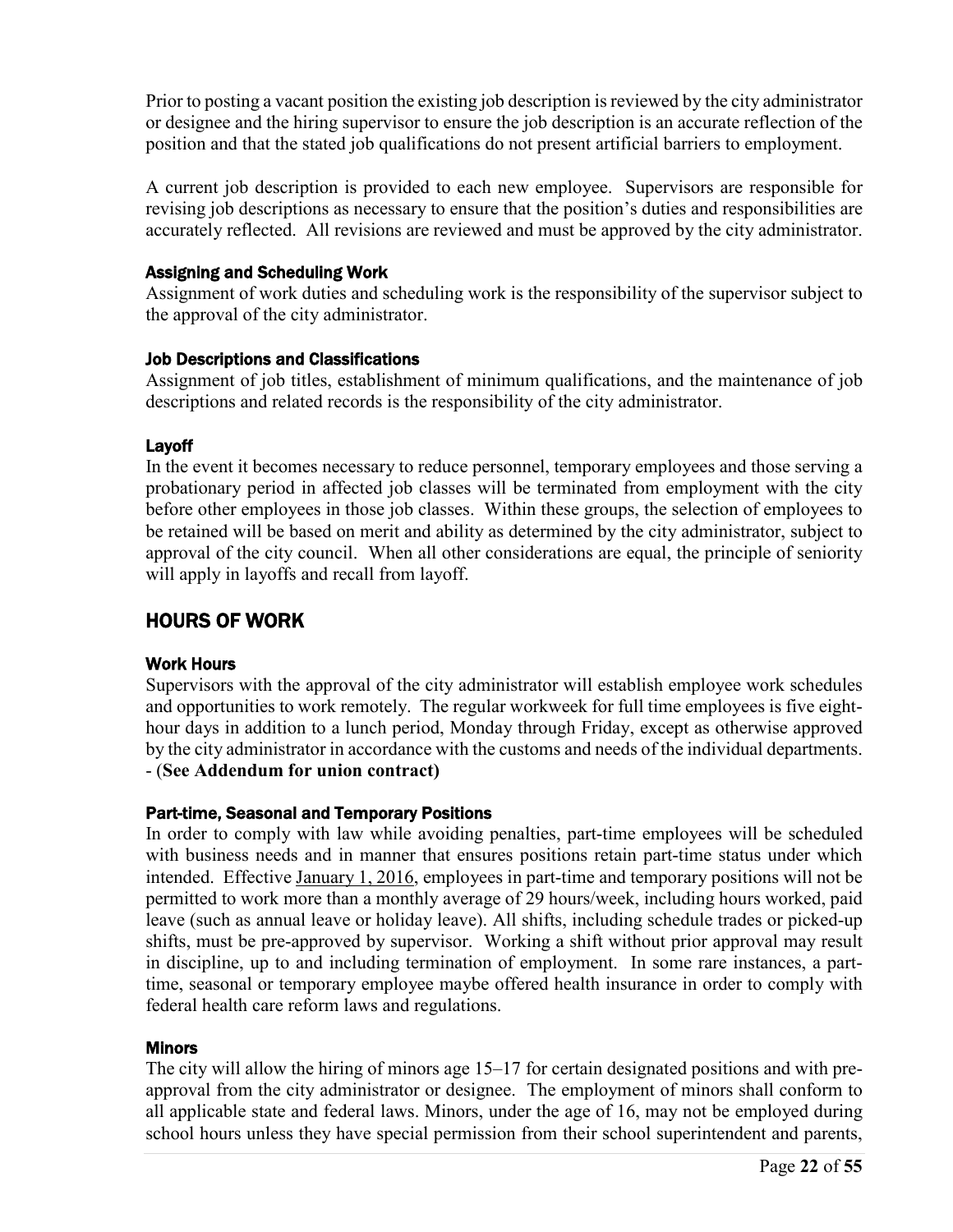according to applicable state law. Minors,  $16 - 17$  years of age, in high school cannot work before 5:00 AM on school days, or after 11:00 PM the evening before a school day. Minors, under the age of 16 cannot work before 7:00 AM and after 9:00 PM on any day. Minors cannot work more than forty (40) hours in a week or more than eight- (8) hours in any 24-hour period. The city shall have the discretion to utilize more restrictive rules when necessary to accommodate the needs of the city.

# <span id="page-22-0"></span>Core Hours

To ensure employee availability and accountability to the public the city serves, all non-union full-time employees (exempt and non-exempt) are to be at work or available to the public and co-workers during the hours of **7:30 am to 5:00 pm, Monday through Thursday, and 7:30 am to 11:30 am on Fridays,** unless away from the work site for a work related activity or on approved leave, except as otherwise approved by the city administrator in accordance with the customs and needs of the individual departments. The Liquor Store employee's core hours will be based on the hours of operation of the liquor store as scheduled by the store/assistant manager. **(See Addendum for union contract)**

# <span id="page-22-1"></span>Meal Breaks and Rest Periods

A paid fifteen (15) minute paid break is allowed within each four (4) consecutive hours of work. An unpaid thirty (30) minute lunch period is provided when an employee works eight or more consecutive hours. Employees are expected to use these breaks as intended and will not be permitted to adjust work start time, end time or lunchtime by saving these breaks. Employees working in city buildings will normally take their break at the place provided for that purpose in each building. Employees working out-of-doors will normally take their break at the location of their work. Employees whose duties involve traveling throughout the city may stop along the assigned route at a restaurant or other public accommodation for their fifteen (15) minute break with approval of supervisor. The supervisor or city administrator must approve exceptions.

Departments with unique job or coverage requirements may have additional rules, issued by the supervisor and subject to approval of the city administrator, on the use of meal breaks and rest periods.

# <span id="page-22-2"></span>Adverse Weather Conditions

City facilities will generally be open during adverse weather. Due to individual circumstances, each employee will have to evaluate the weather and road conditions in deciding to report to work (or leave early). Employees not reporting to work for reasons of personal safety will not normally have their pay reduced because of this absence. Employees will be allowed to use accrued vacation time or compensatory time; or with supervisor, approval may modify the work schedule or make other reasonable schedule adjustments.

Sworn police officers and public works maintenance employees will generally be required to report to work regardless of conditions.

# <span id="page-22-3"></span>**COMPENSATION**

Regular employees of the city will be compensated according to schedules adopted by the city council. Unless approved by the council, employees will not receive any amount from the city in addition to the pay authorized for the positions to which they have been appointed. Expense reimbursement or travel expense may be authorized in addition to regular pay.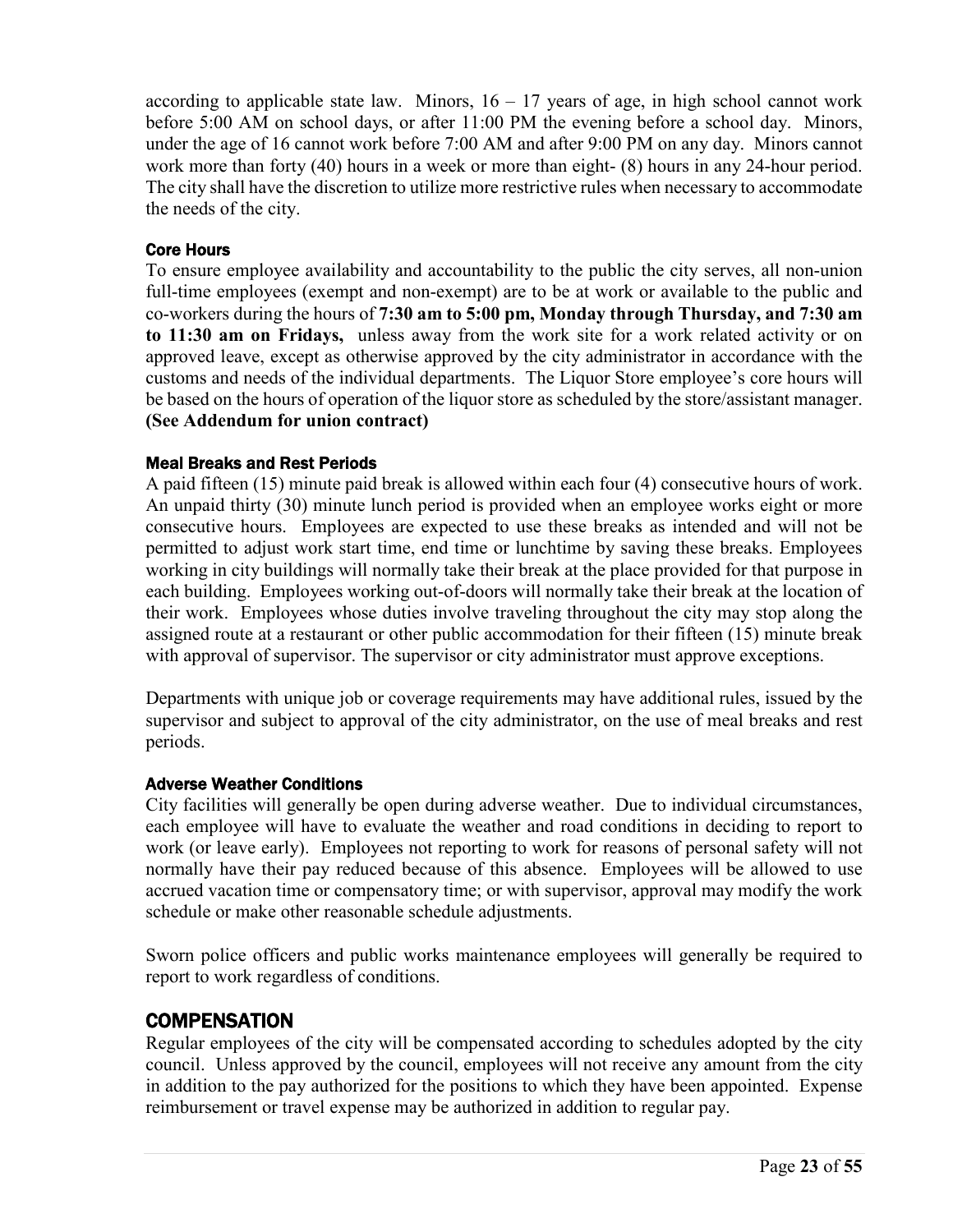Compensation for seasonal and temporary employees will be set by the city council at the time of hire, or on an annual basis.

Under the Minnesota Wage Disclosure Protection Law, employees have the right to tell any person the amount of their own wage. While the Minnesota Government Data Practices Act (Minn.Stat.§13.43), specifically lists an employee's actual gross salary and salary range as public personnel data, Minnesota law also requires wage disclosure protection rights and remedies to be included in employer personnel handbooks. To that end and in accordance with Minn. Stat. §181.72, employers may not:

- Require nondisclosure by an employee of his or her wages as a condition of employment.
- Require an employee to sign a waiver or other document, which purports to deny an employee the right to disclose the employee's wage.
- Take any adverse employment action against an employee for disclosing the employee's own wages or discussing another employee's wages, which have been disclosed voluntarily.
- Retaliate against an employee for asserting rights or remedies under Minn. Stat. §181.72, subd.3.

The city cannot retaliate against an employee for disclosing his/her own wages. An employee's remedies under Wage Disclosure Protection Law are to bring a civil action against the city and/or file a complaint with the Minnesota Department of Labor and Industry at (651)284-5070 or (800)342-5354.

### <span id="page-23-0"></span>Job Classification and Pay Plan

The city administrator and finance department shall prepare a recommended job classification and pay plan, which shall recommend the minimum and maximum rates of pay for each job position not covered by the labor contract. - (**See Addendum for current pay scale and job descriptions)**

Each job position shall be assigned a salary range based upon, but not limited to the following factors:

- An evaluation of the know-how, accountability, problem-solving and working conditions of the position
- The duties and rates of pay for other job classifications, whether comparable or not
- The prevailing rates of pay for comparable positions in both public and private sectors in the appropriate labor market
- The cost of living as measured by the Bureau of Labor Statistics and Consumer Price Index
- The value of fringe benefits provided by the employer
- Financial and fiscal policies and consideration of the city, and other pertinent economic factors.

#### <span id="page-23-1"></span>Annual Review, Amendment and Modification

Each fiscal year, the city council shall review the pay plan and adopt salary ranges for each classification for that fiscal year. The city council may modify salary ranges at any time.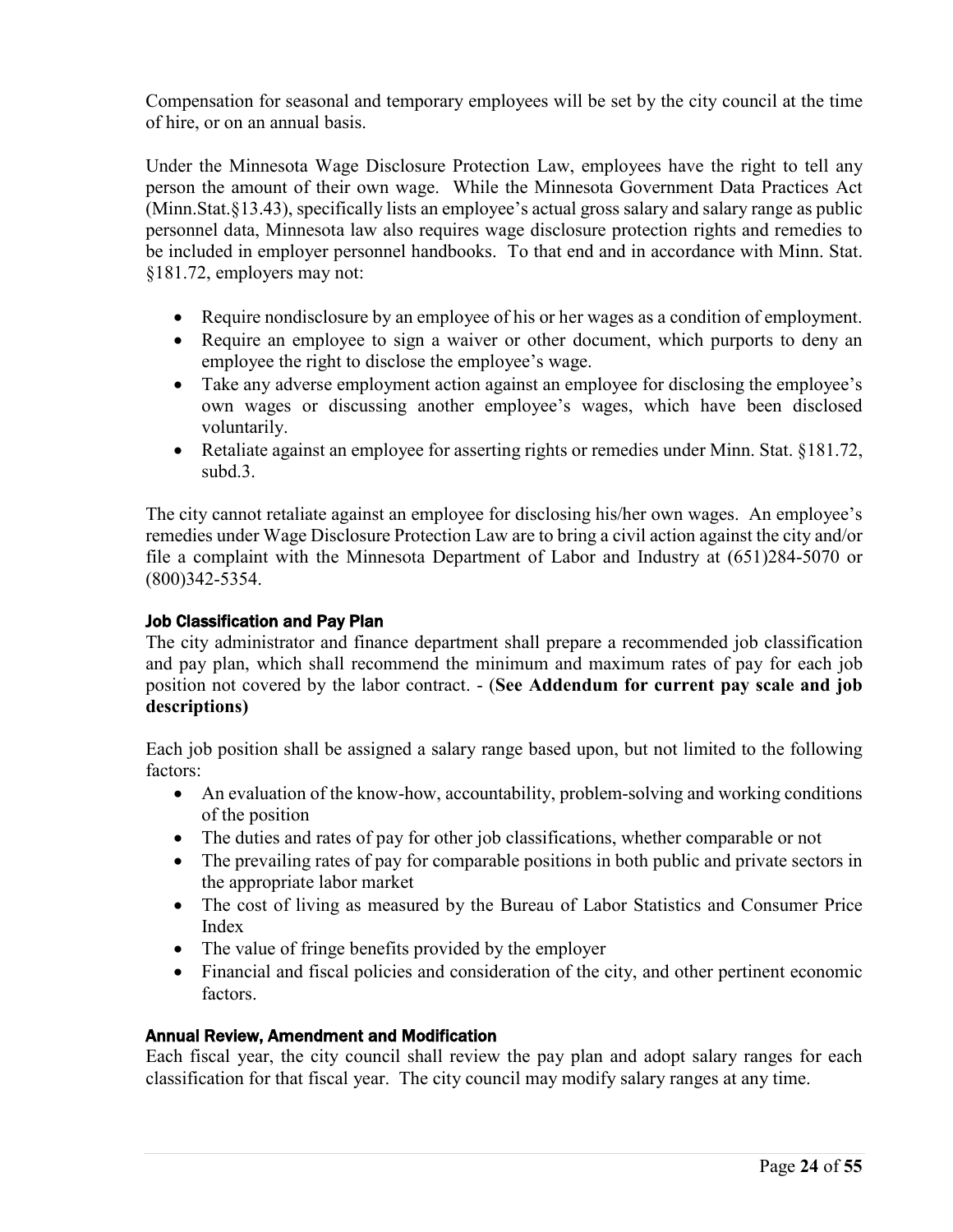### <span id="page-24-0"></span>Hourly Rates of Pay

The city council shall establish hourly rates of pay for all positions not covered by the classification and pay plan.

#### <span id="page-24-1"></span>Time Reporting

Full-time, non-exempt employees are expected to work the number of hours per week as established for their position. In most cases, this will be 40 hours per workweek. They will be paid according to the time reported on their electronic time sheets. To comply with the provisions of the federal and state Fair Labor Standards Acts, hours worked and any leave time used by nonexempt employees are to be recorded daily, including the beginning and ending time of work each day and submitted to payroll on a biweekly basis. Each time reporting form must include the electronic signature of the employee and immediate supervisor. Reporting false information on a time sheet may be cause for immediate termination.

Timesheets must be received electronically by the finance department by **10:00** am on Monday of payroll week for payment on Wednesday. Timesheets submitted after the deadline will not be paid until the following payroll week.

Employees are responsible for notifying payroll of any change in status including changes in address, phone number, names of beneficiaries, marital status, etc.

#### <span id="page-24-2"></span>Direct Deposit

The City of Big Lake does offer direct deposit to all employees, council members and commissioners. As of **January 1, 2019**, the city will only offer direct deposit, paper checks will no longer be issued to any staff, appointed or elected official.

Employees are responsible for notifying the payroll department of any change in banking information.

When paydays fall on a holiday, direct deposits are normally issued the day before the holiday.

Direct deposit paystubs will be emailed to the preferred email address given by the employee. Paystubs will not be given to anyone other than the person for whom they were prepared, unless the person has a note signed by the employee authorizing the city to give the other person the Paystub. Checks will be given to the spouse, or another appropriate immediate family member, in the case of a deceased employee.

#### <span id="page-24-3"></span>Overtime / Compensatory Time

The City of Big Lake has established this overtime policy to comply with applicable state and federal laws governing accrual and use of overtime. The city administrator will determine whether each employee is designated as "exempt" or "non-exempt" from earning overtime. In general, employees in executive, administrative and professional job classes are exempt; all others are non-exempt.

All employees, in all departments, are required to work overtime as requested by their supervisors as a condition of continued employment. Refusal to work overtime may result in disciplinary action. Supervisors will make reasonable efforts to balance the personal needs of their employees when assigning overtime work.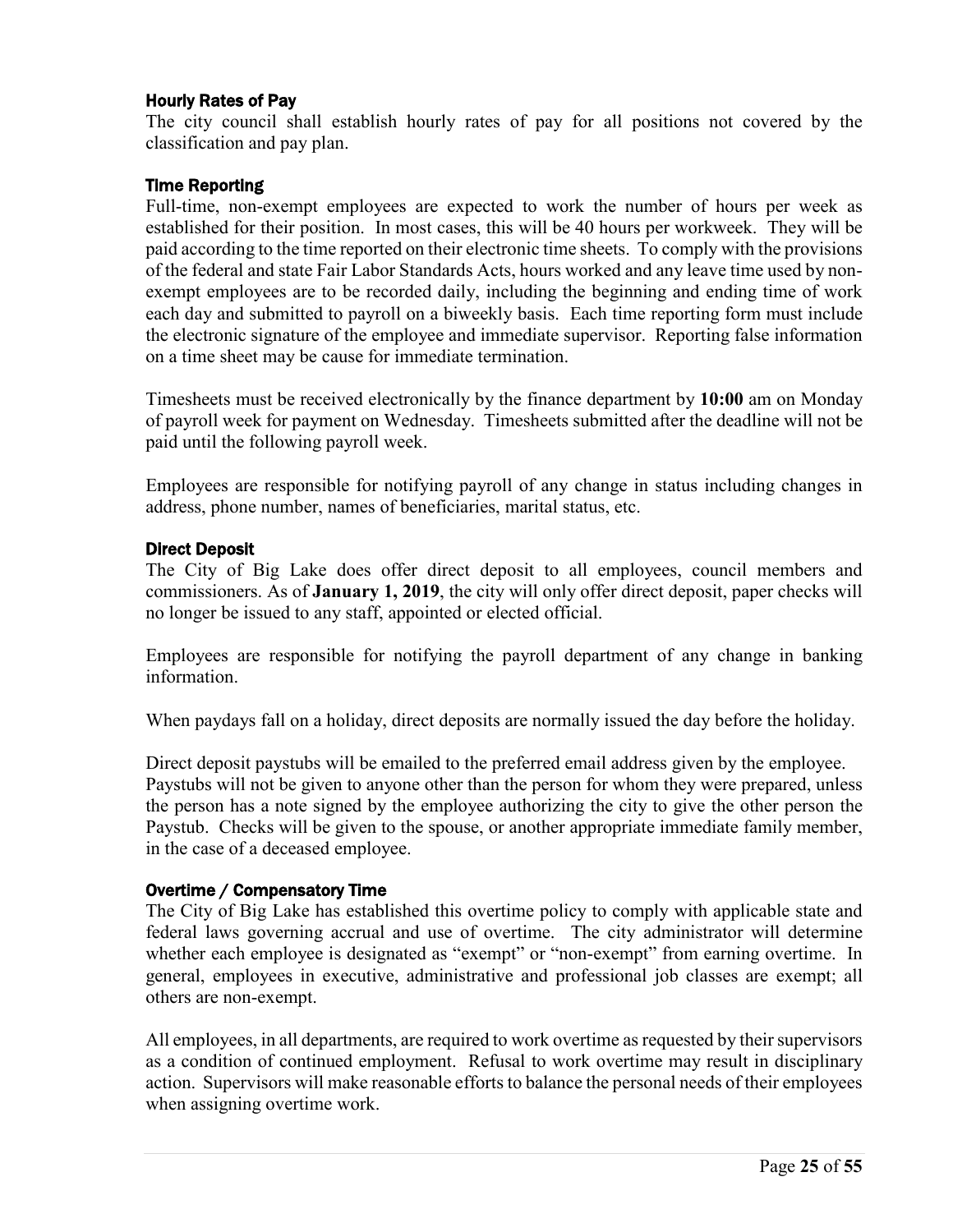### <span id="page-25-0"></span>Non-Exempt (Overtime-eligible) Employees

All overtime-eligible employees will be compensated at the rate of time and one-half for all hours worked over 40 in one workweek. Vacation, sick, holiday and comp leave will count toward "hours worked". Compensation will take the form of either time and one-half pay or compensatory time. Compensatory time is paid time off at the rate of one and one-half hours off for each hour of overtime worked.

For most employees the workweek begins at midnight on Sunday and runs until the following Saturday night at 11:59 p.m. Supervisors may establish a different workweek based on the needs of the department, subject to the approval of the city administrator. **(See Addendum for union contract)**

The employee's supervisor must approve overtime hours in advance. An employee who works overtime without prior approval may be subject to disciplinary action. **(See Addendum for union contract)**

Overtime earned will be paid at the rate of time and one-half on the next regularly scheduled payroll date, unless the employee indicates on his/her timesheet that the overtime earned is to be recorded as compensatory time in lieu of payment. The maximum compensatory time accumulated or balance for any employee is **40 hours**. Once an employee has a balance of 40 hours of compensatory time, no further compensatory time may accrue, all further overtime will be paid in lieu of compensatory time. Employees may request and use compensatory time off in the same manner as other leave requests. **(Union employees refer to union contract)** 

All compensatory time will be marked as such on official timesheets, both when it is earned and when it is used. The finance department will maintain compensatory time records. All compensatory time accrued will be paid when the employee leaves city employment at the hourly pay rate the employee is earning at that time.

#### <span id="page-25-1"></span>Exempt (non-overtime-eligible) Employees

Positions classified as Exempt do not qualify for overtime compensation per the Fair Labor Standards Act (FLSA). Exempt employees are expected to work the hours necessary to meet the performance expectations outlined by their supervisors, the city administrator, and or the City Council. Generally, to meet these expectations, and for reasons of public accountancy, an exempt employee will need to work 40 or more hours per week. Exempt employees do not receive extra pay for the hours worked over 40 in one workweek.

Exempt employees are paid on a salary basis. This means they receive a predetermined amount of pay each pay period and are not paid by the hour. Their pay does not vary based on the quality or quantity of work performed, and they receive their full weekly salary for any week in which any work is performed.

The City of Big Lake will only make deductions from the weekly salary of an exempt employee in the following situations:

- The employee is in a position that does not earn vacation or personal leave and is absent for a day or more for personal reasons other than sickness or accident;
- The employee is in a position that earns sick leave, receives a short-term disability benefit or workers' compensation wage loss benefits and is absent for a full day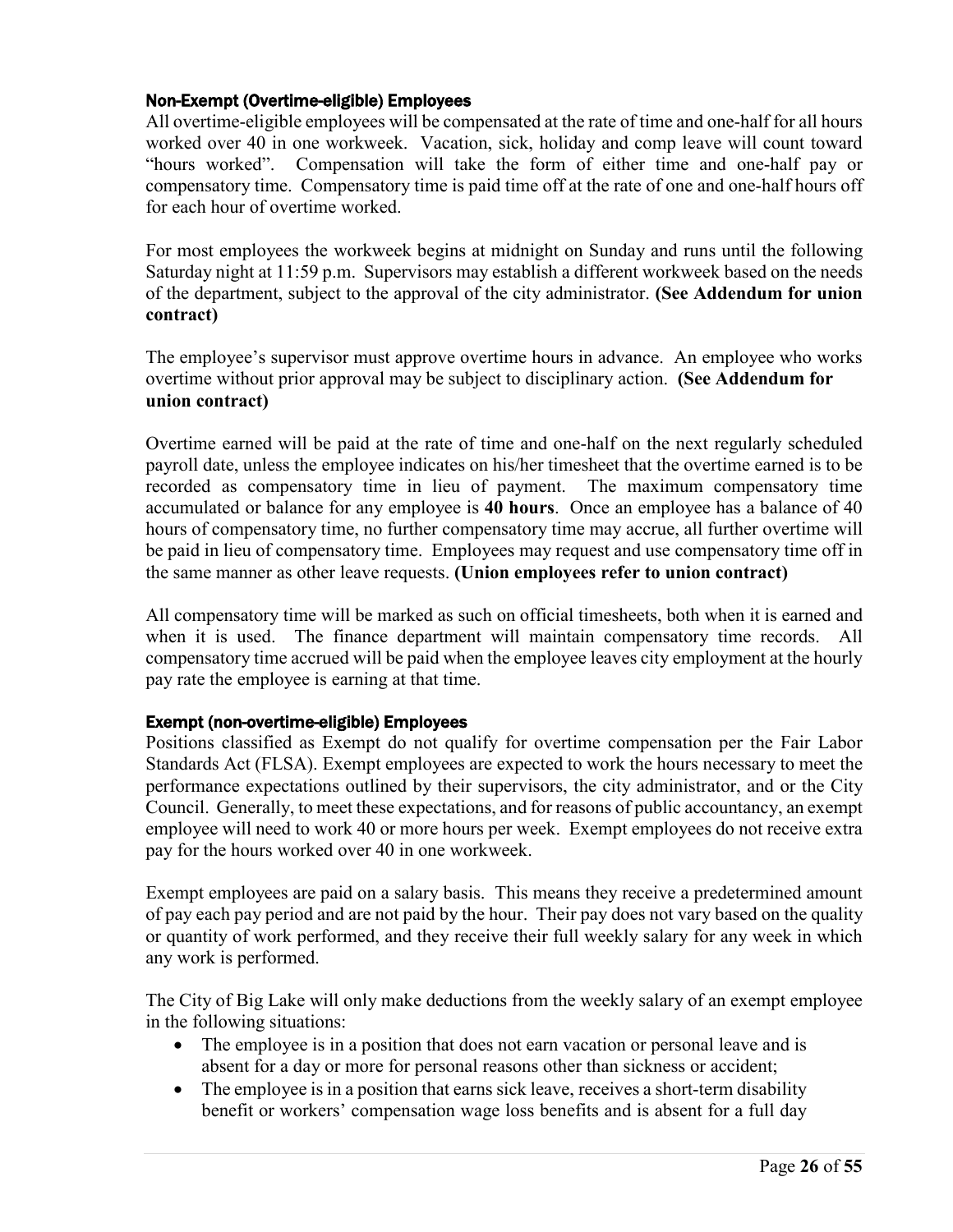due to sickness or disability, but he/she is either not yet qualified to use the paid leave or he/she has exhausted all of his/her paid leave.

- The employee is absent for a full workweek and, for whatever reason, the absence is not charged to paid leave (for example, a situation where the employee has exhausted all of his/her paid leave or a situation where the employee does not earn paid leave).
- The very first workweek or the very last workweek of employment with the city in which the employee does not work a full week. In this case, the city will prorate the employee's salary based on the time actually worked.
- The employee is in a position that earns paid leave and is absent for a partial day due to personal reasons, illness or injury, but:
	- Paid leave has not been requested or has been denied;
	- Paid leave is exhausted;
	- The employee has specifically requested unpaid leave;
- The employee is suspended without pay for a full day or more for disciplinary reasons for violations of any written policy that is applied to all employees.
- The employee takes unpaid leave under the FMLA.
- The City of Big Lake may for budgetary reasons implement a voluntary or involuntary unpaid leave program and, under this program, make deductions from the weekly salary of an exempt employee. In this case, the employee will be treated as non-exempt for any workweek in which the budget-related deductions are made.

The City of Big Lake will not make deductions from pay due to exempt employees being absent for jury duty or attendance as a witness but will require the employee to pay back to the city any amounts received by the employee as jury fees or witness fees.

If the city inadvertently makes an improper deduction to the weekly salary of an exempt employee, the city will reimburse the employee and make appropriate changes to comply in the future.

# <span id="page-26-0"></span>PERFORMANCE REVIEWS

The city administrator or designee for periodically evaluating the performance of city employees will establish an objective performance review system. The quality of an employee's past performance will be considered in personnel decisions such as promotions, transfers, demotions, terminations and, where applicable, salary adjustments.

Performance reviews will be discussed with the employee. While certain components of a performance evaluation, such as disputed facts reported to be incomplete or inaccurate are challengeable using the city's grievance process, other performance evaluation data, including subjective assessments, are not. For those parts of the performance evaluation system deemed not challengeable, an employee may submit a written response, which will be attached to the performance review. Performance reviews are to be scheduled on a regular basis, at least annually. The performance review document, with all required signatures, will be retained as part of the employee's personnel file.

During the training period, informal performance meeting should occur frequently between the supervisor and the employee. Conducting these informal performance meetings provides both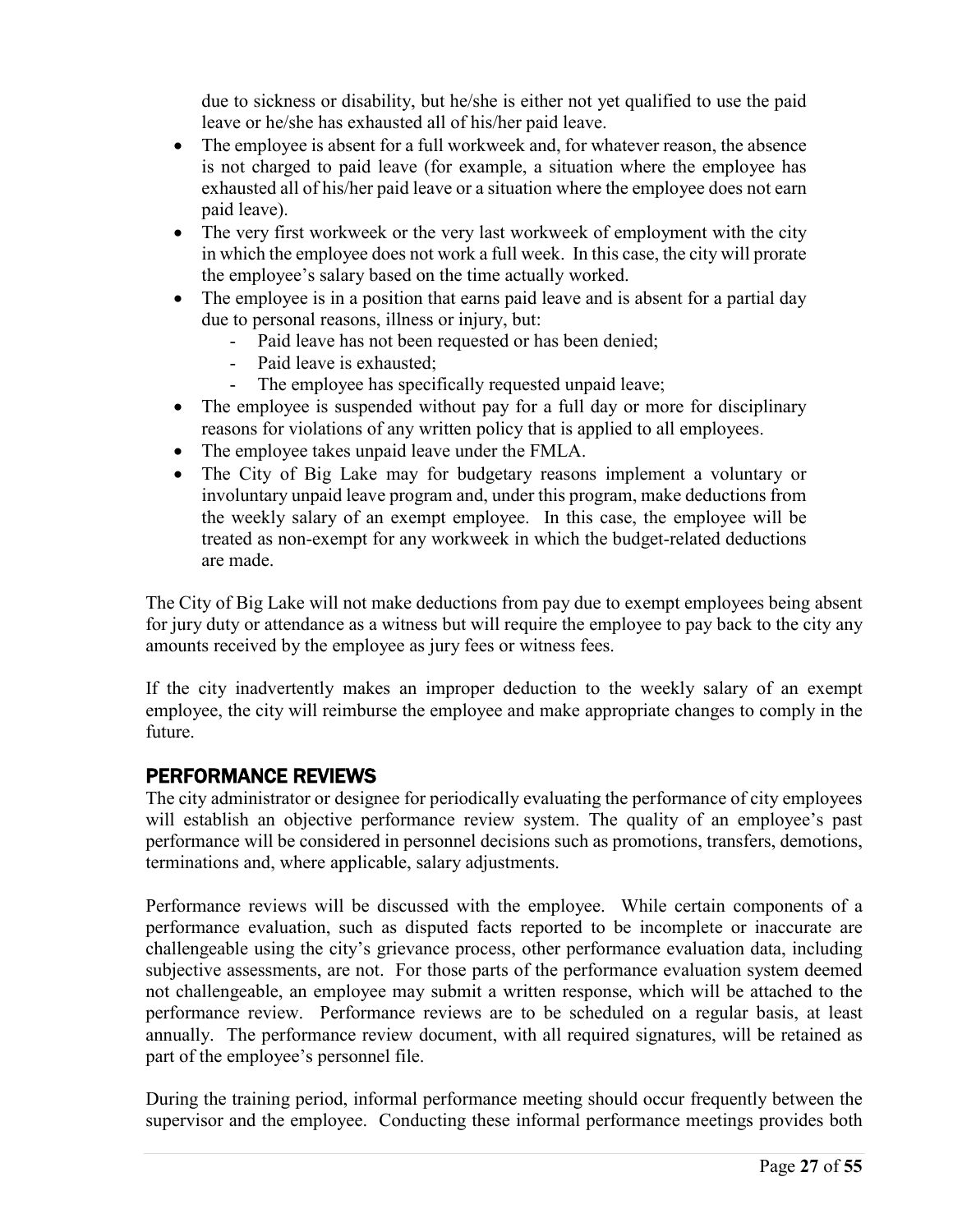the supervisor and the employee the opportunity to discuss what is expected, what is going well and not so well.

Signing of the performance review document by the employee acknowledges the review has been discussed with the supervisor and does not necessarily constitute agreement. Failure to sign the document by the employee will not delay processing.

**Step increases are contingent on the employee receiving a positive performance review. If an employee does not receive a satisfactory performance review or better, they will not receive their next scheduled step increase. Step Increases, if applicable, will be as of January 1, of each year. Only one step increase will be issued within a calendar year.**

# <span id="page-27-0"></span>**DISCIPLINE**

# <span id="page-27-1"></span>General Policy

Supervisors are responsible for maintaining compliance with city standards of employee conduct. The objective of this policy is to establish a standard disciplinary process for employees of the City of Big Lake. City employees will be subject to disciplinary action for failure to fulfill their duties and responsibilities at the level required, including observance of work rules and standards of conduct and applicable city policies.

Discipline will be administered in a non-discriminatory manner. An employee who believes that discipline applied was either unjust or disproportionate to the offense committed may pursue a remedy through the grievance procedures established in the city's personnel policies. The supervisor and/or the city administrator will investigate any allegation on which disciplinary action might be based before any disciplinary action is taken.

# <span id="page-27-2"></span>No Contract Language Established

This policy is not to be construed as contractual terms and is intended to serve only as a guide for employment discipline.

#### <span id="page-27-3"></span>**Process**

The city may elect to use progressive discipline with any employee. There may be circumstances that warrant deviation from the suggested order or where progressive discipline is not appropriate. Nothing in these personnel policies implies that any city employee has a property right to the job he/she performs.

Documentation of disciplinary action taken will be placed in the employee's personnel file with a copy provided to the employee. The following are descriptions of the types of disciplinary actions:

#### <span id="page-27-4"></span>Oral Reprimand

This measure will be used where informal discussions with the employee's supervisor have not resolved the matter. All supervisors have the ability to issue oral reprimands without prior approval.

Oral reprimands are normally given for first infractions on minor offenses to clarify expectations and put the employee on notice that the performance or behavior needs to change, and what the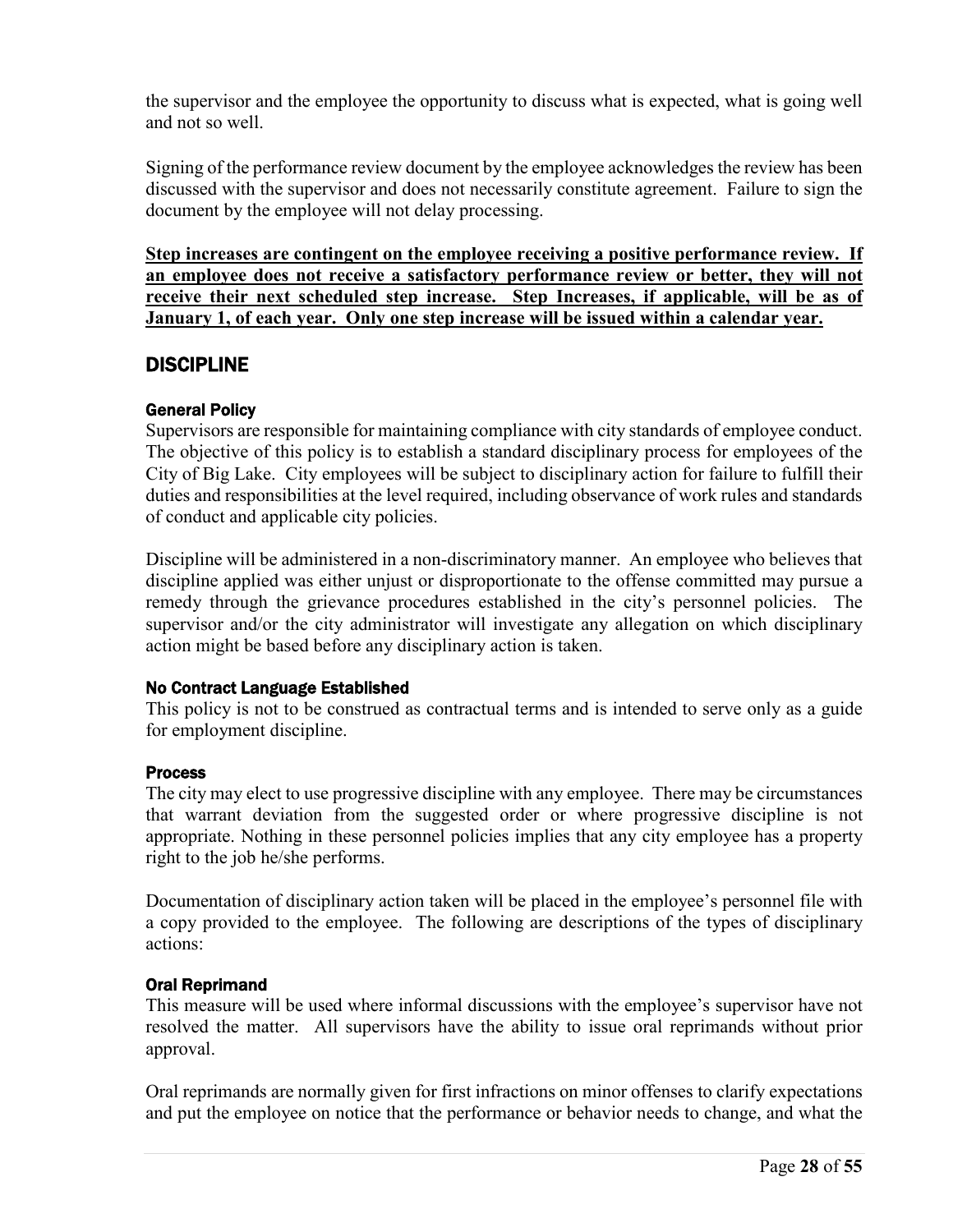change must be. The supervisor will document the oral reprimand including date(s) and a summary of discussion and corrective action needed.

#### <span id="page-28-0"></span>Written Reprimand

A written reprimand is more serious and may follow an oral reprimand when the problem is not corrected or the behavior has not consistently improved in a reasonable period. Serious infractions may require skipping either the oral or written reprimand, or both. The supervisor, with prior approval from the city administrator, issues written reprimands.

A written reprimand will:

- state what did happen;
- state what should have happened;
- identify the policy, directive or performance expectation that was not followed;
- provide history, if any, on the issue;
- state goals, including timetables, and expectations for the future; and
- indicate consequences of recurrence.

Employees will be given a copy of the reprimand to sign acknowledging its receipt. Employees' signatures do not mean the employee agrees with the reprimand. Written reprimands will be placed in the employee's personnel file.

#### <span id="page-28-1"></span>Suspension With or Without Pay

The city administrator may suspend an employee without pay for disciplinary reasons. Suspension without pay may be followed with immediate dismissal as deemed appropriate by the City Council, except in the case of veterans. Qualified veterans will not be suspended without pay in conjunction with a termination.

The employee will be notified in writing of the reason for the suspension either prior to the suspension or shortly thereafter. A copy of the letter of suspension will be placed in the employee's personnel file.

The city administrator may suspend an employee with or without pay for disciplinary reasons. Suspension without pay may be followed with immediate dismissal as deemed appropriate by the City Council, except in the case of veterans. Qualified veterans will not be suspended without pay conjunction with a termination. Suspension of a Department Head that lasts longer than two weeks will be approved by City Council at the next regularly scheduled Council meeting. If the allegation is proven false after the investigation, the relevant written documents will be removed from the employee's personnel file and the employee will receive any compensation and benefits due had the suspension not taken place.

#### <span id="page-28-2"></span>Demotion and/or Transfer

An employee may be demoted or transferred if attempts at resolving an issue have failed and the city administrator determine a demotion or transfer to be the best solution to the problem. The employee must be qualified for the position to which they are being demoted or transferred. The city council must approve this action.

#### <span id="page-28-3"></span>**Salary**

An employee's salary increase may be withheld or the salary may be decreased due to performance deficiencies with the approval of the city administrator.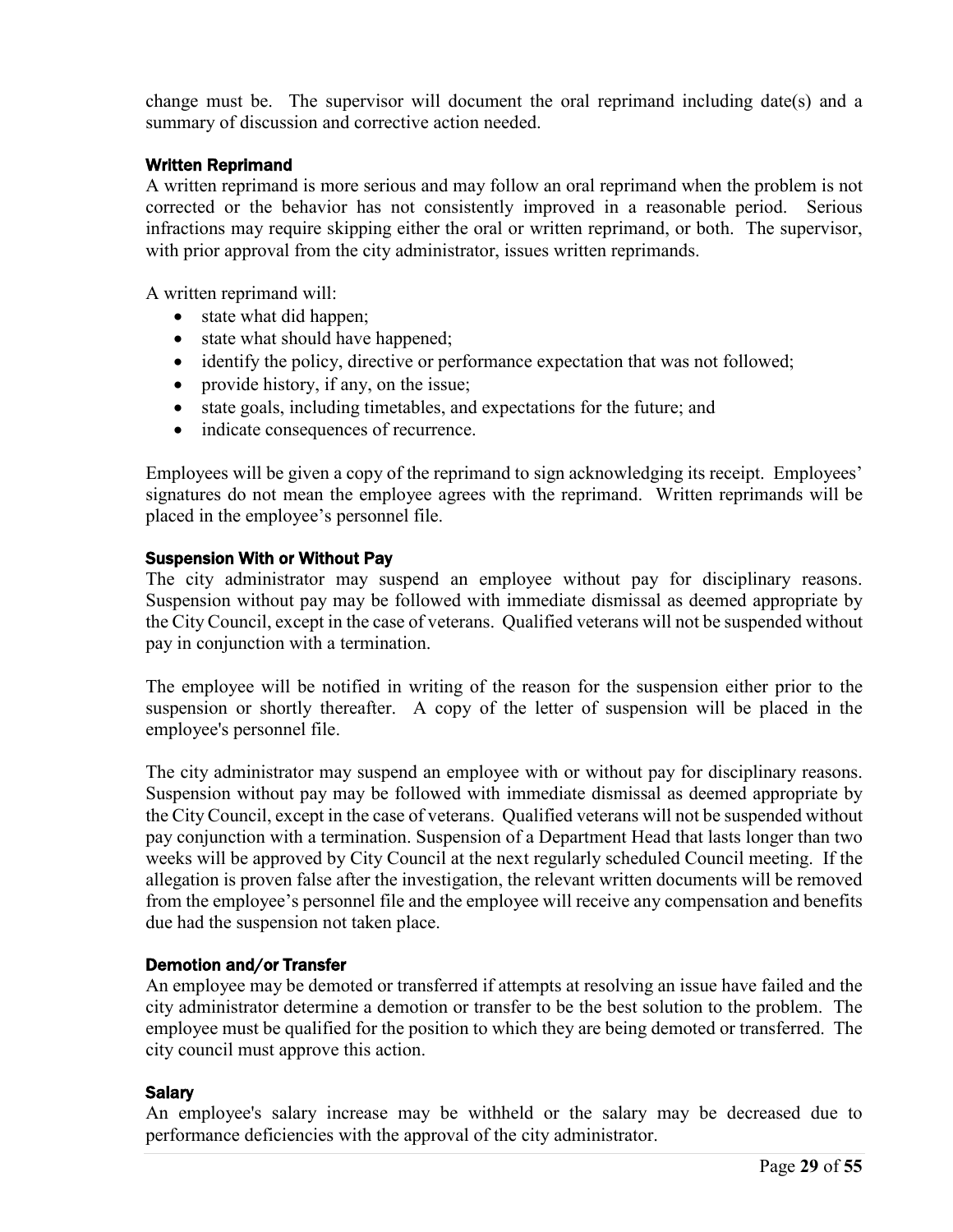#### <span id="page-29-0"></span>**Dismissal**

The city administrator, with the approval of the city council, may dismiss an employee for substandard work performance, serious misconduct, or behavior not in keeping with city standards.

If the disciplinary action involves the removal of a qualified veteran, the appropriate hearing notice will be provided and all rights will be afforded the veteran in accordance with Minnesota law.

# <span id="page-29-1"></span>GRIEVANCE PROCEDURE

Any dispute between an employee and the city relative to the application, meaning or interpretation of these personnel policies will be settled in the following manner:

**Step 1**: The employee must present the grievance in writing, stating the nature of the grievance, the facts on which it is based, the provision or provisions of the personnel policies allegedly violated and the remedy requested, to the proper supervisor within twenty-one (21) days after the alleged violation or dispute has occurred. The supervisor will respond to the employee in writing within seven (7) calendar days.

**Step 2:** If the grievance has not been settled in accordance with Step 1, it must be presented in writing, stating the nature of the grievance, the facts on which it is based, the provision or provisions of the Personnel Policies allegedly violated, and the remedy requested, by the employee to the city administrator within seven (7) days after the supervisor's response is due. The city administrator or his/her designee will respond to the employee in writing within seven (7) calendar days. The decision of the city administrator is final for all disputes with exception of those components in a performance evaluation subject to a challenge through the Minnesota Department of Administration.

#### <span id="page-29-2"></span>**Waiver**

If a grievance is not presented within the time limits set forth above, it will be considered "waived." If a grievance is not appealed to the next step in the specified time limit or any agreed extension thereof, it will be considered settled based on the city's last answer. If the city does not answer a grievance or an appeal within the specified time limits, the employee may elect to treat the grievance as denied at that step and immediately appeal the grievance to the next step. The time limit in each step may be extended by mutual agreement of the city and the employee without prejudice to either party.

The following actions are not grievable:

- While certain components of a performance evaluation, such as disputed facts reported to be incomplete or inaccurate are challengeable, other performance evaluation data, including subjective assessments, are not.
- Pay increases or lack thereof; and
- Merit pay awards.

The above list is not meant to be all-inclusive or exhaustive.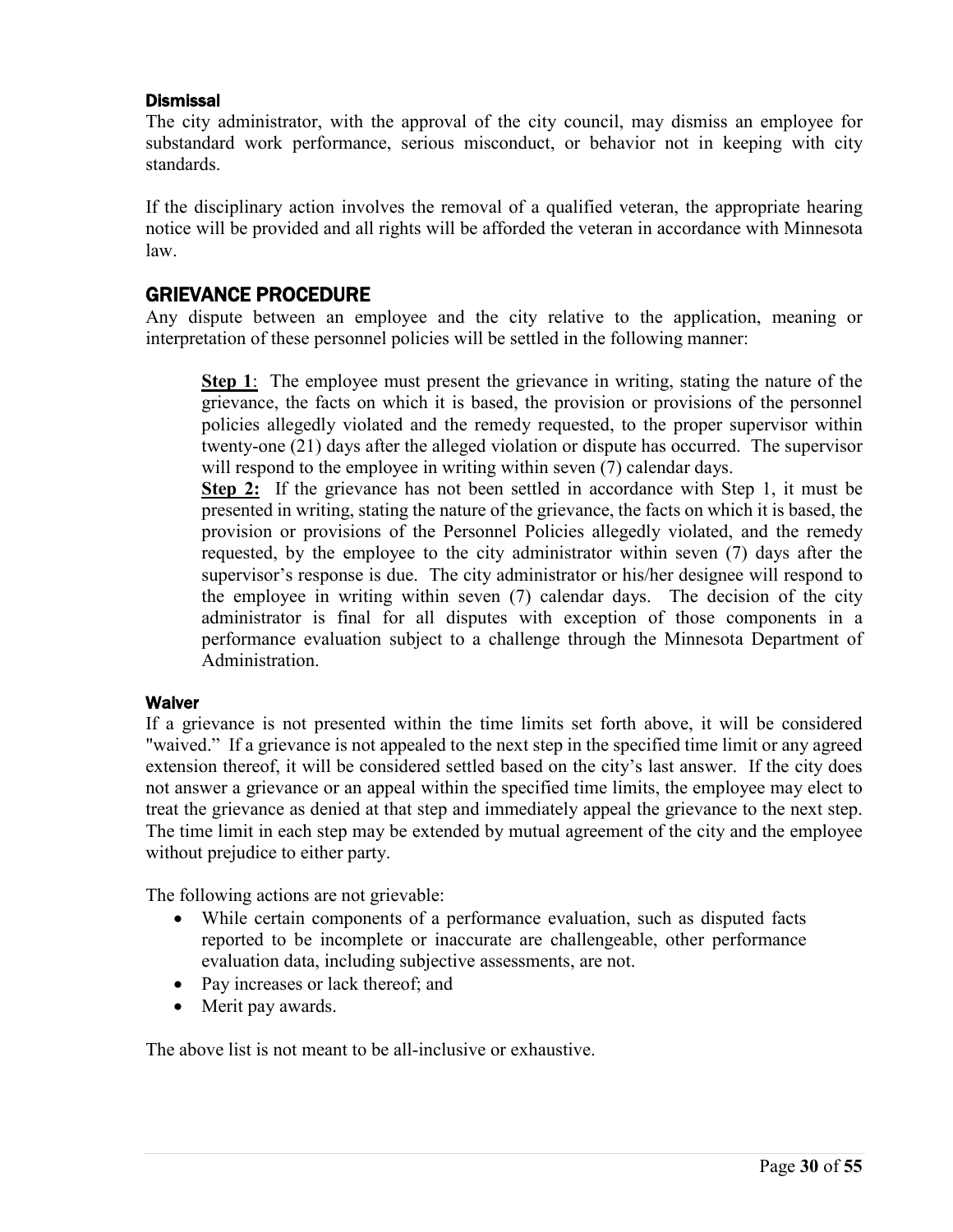# <span id="page-30-0"></span>SEPARATION FROM SERVICE

### <span id="page-30-1"></span>**Resignations**

Employees wishing to leave the city service in good standing must provide a written resignation notice to their supervisor, at least ten **(10)** working days before leaving. Exempt employees must give thirty **(30)** calendar days' notice. The written resignation must state the effective date of the employee's resignation.

Unauthorized absences from work for a period of three consecutive workdays may be considered as resignation without proper notice.

Failure to comply with this procedure may be cause for denying the employee's **severance pay** and any future employment with the city.

#### <span id="page-30-2"></span>Severance Pay

Employees, who leave the employment of the city in good standing by retirement or resignation, after working for at last one year, will receive pay for 100% of unused accrued vacation

# <span id="page-30-3"></span>**BENEFITS**

#### <span id="page-30-4"></span>Health, Dental, Life Insurance, Short-term Disability, Long-Term Disability

The City will contribute a monthly amount toward group health (**non-tobacco use rates**), dental, and life insurance, short-term and long-term benefits for each eligible full time employee and his/her dependents. The amount to be contributed and the type of coverage will be determined annually by the city council.

For information about coverage and eligibility requirements, employees should refer to the summary plan description or contact the finance department or the city administrator.

#### <span id="page-30-5"></span>Insurance Opt-out

The city does no longer offers insurance opt-out program. Those employees that were grandfathered in as of 2015 will receive \$150.00 per month opt-out payment or \$69.23 per 26 payrolls. This amount will be frozen for all current employees participating in the opt-out payment.

#### <span id="page-30-6"></span>Retirement

The city participates in the Public Employees Retirement Fund (PERA) to provide pension benefits for its eligible employees to help plan for a successful and secure retirement. Participation in PERA is mandatory for most employees and contributions into PERA begin immediately. The city and the employee contribute to PERA each pay period as determined by state law. Most employees are also required to contribute a portion of each paycheck for Social Security and Medicare (the city matches the employee's social security and Medicare withholding).

For information about PERA, eligibility and contribution requirements contact the finance department.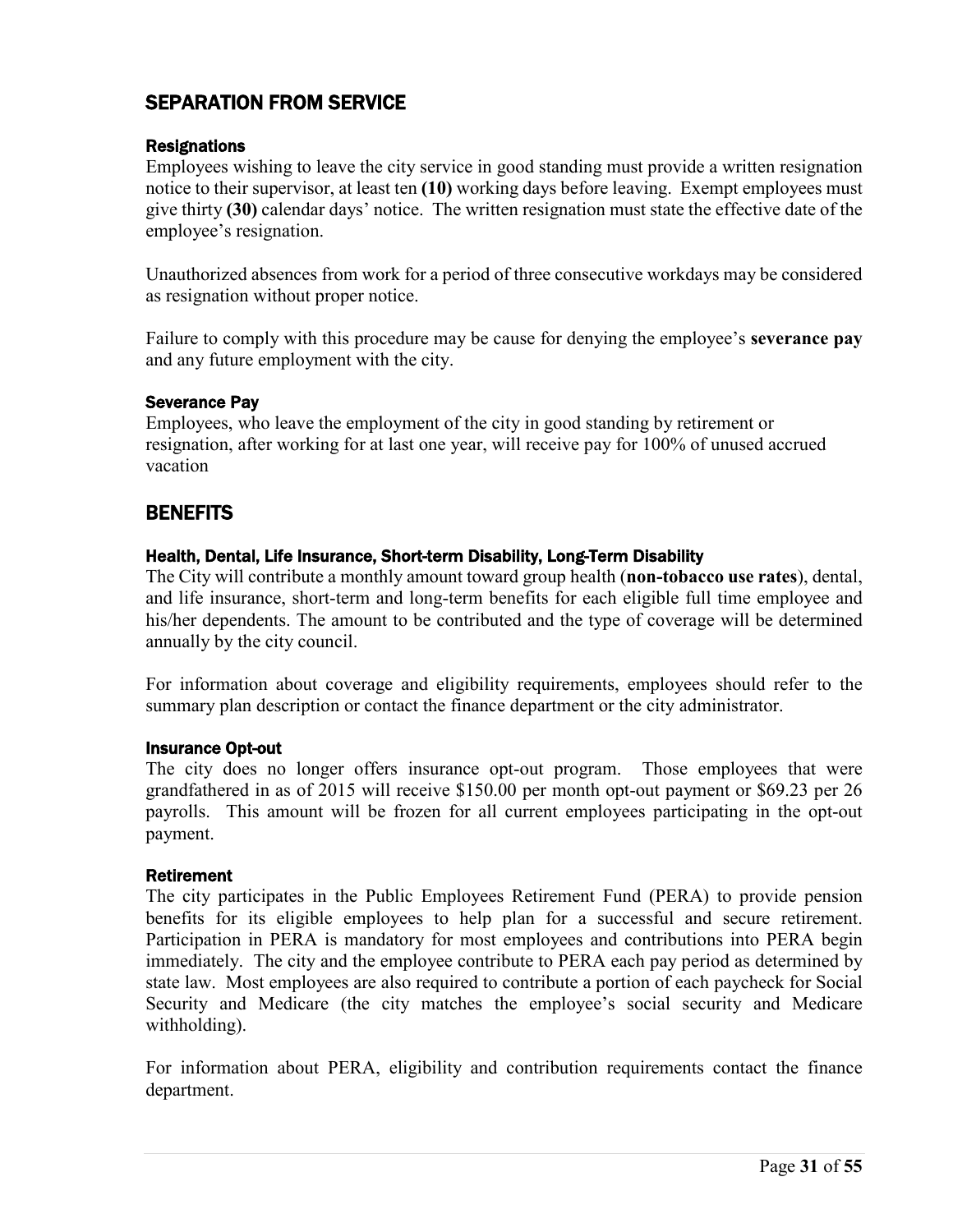# <span id="page-31-0"></span>Holidays

The city observes the following official holidays for all regular non-union full-time and permanent part-time employees: **(Union employees refer to union contract) – remove 2 floating holidays as of 1/1/17 and add 16 hours to vacation accrual**

| New Year's Day              | Labor Day                 |
|-----------------------------|---------------------------|
| Martin Luther King, Jr. Day | Veteran's Day             |
| President's Day             | Thanksgiving Day          |
| Memorial Day                | Friday after Thanksgiving |
| Independence Day            | Christmas Day             |

Official holidays commence at the beginning of the first shift of the day on which the holiday is observed and continue for twenty-four (24) hours thereafter.

When a holiday falls on a Sunday, the following Monday will be the "observed" holiday and when a holiday falls on a Saturday, the preceding Friday will be the "observed" holiday for city operations/facilities that are closed on holidays.

On Christmas Eve, all City offices will close at noon, unless Christmas Eve falls on a Friday, then it would be "observed" as the Christmas Day holiday and all city offices would be closed for the day.

Full-time non-union employees will receive pay for official holidays at their normal straight time rates, provided they are on paid status on the last scheduled day prior to the holiday and first scheduled day immediately after the holiday. Any employee on a leave of absence without pay from the city is not eligible for holiday pay. **(Union employees refer to union contract)**

All regular full-time and permanent part-time employees scheduled to work on a city "observed" holiday will receive one- and one-half times **(1.5)** their regular hourly rate for the hours worked on that day.

Exempt employees who are required to work on an observed holiday may take another day off in-lieu of the observed holiday **in the same pay period**.

Employees wanting to observe holidays other than those officially observed by the city may request either vacation leave or unpaid leave for such time off.

# <span id="page-31-1"></span>LEAVES

# <span id="page-31-2"></span>Sick Leave

Sick leave is authorized absence from work with pay, granted to qualified full-time and part-time employees. Sick leave is a privilege, not a right. Employees are to use this paid leave only when they are unable to work for medical reasons and under the conditions explained below. Sick leave does not accrue during an unpaid leave of absence.

• Full-time employees will accumulate sick leave at a rate of one (**1**) day per month or **3.70** hours per payroll not to exceed 800 hours (**100** days).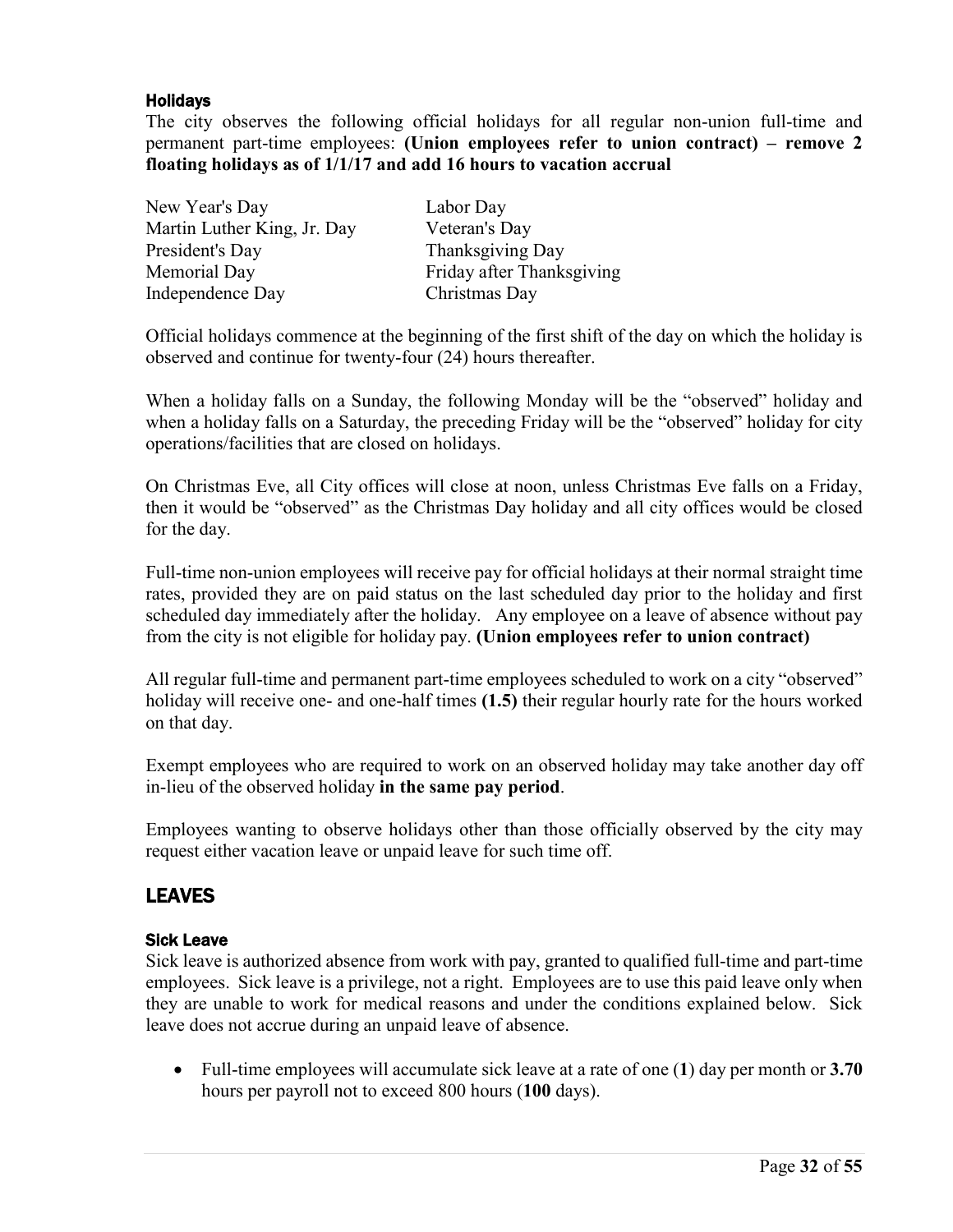- If, at end of the calendar year an employee has accumulated over 800 hours (100 days) the employee is allowed to make a one (1) time selection between the following alternatives. Must be submitted to the finance department by **December 15** of the year.
	- $\circ$  Four (4) hours of pay at the employee's regular rate of pay for every eight (8) hours of sick leave accumulated beyond the 800 hours (100 days).
	- o Four (4) hours of vacation for every eight (8) hours of sick leave accumulated beyond the 800 hours (100 days). Useable only during the next fiscal year.
- Part-time employees will not earn or accrue sick leave.
- Temporary and seasonal employees will not earn or accrue sick leave.
- Sick leave may be used only for days when the employee would otherwise have been at work. It cannot be used for scheduled days off.

#### **Sick leave uses**

When an employee is unable to perform work duties due to illness or disability (including pregnancy).

- For medical, dental or other care provider appointments.
- When an employee has been exposed to a contagious disease of such a nature that his/her presence at the work place could endanger the health of others.
- To care for the employee's injured or ill children, including stepchildren or foster children, for such reasonable periods as the employee's attendance with the child may be necessary.
- To care for an ill spouse, father, father-in-law, mother, mother-in-law, stepparent, grandparent, grandchild, sister or brother.
- Safety leave Employees are authorized to use sick leave for reasonable absences for themselves or relatives (employee's adult child, spouse, sibling, parent, mother-in-law, father-in-law, grandchild, grandparent, or stepparent) who are providing or receiving assistance because they, or a relative, is a victim of sexual assault, domestic abuse, or stalking. Safety leave for those listed, other than the employee and the employee's child, is limited to 160 hours in any 12-month calendar period.

Pursuant to Minn. Stat. §181.9413, eligible employees may use up to 160 hours of sick leave in any **12-month calendar period** for absences due to an illness of or injury to the employee's adult child, spouse, sibling, parent, grandparent, stepparent, parent-in-laws (mother-in-laws and fatherin-laws) and grandchildren (includes step-grandchildren, biological, adopted or foster grandchildren).

After accrued sick leave has been exhausted, vacation leave may be used upon approval of the City Administrator, to the extent the employee is entitled to such leave.

# **To be eligible for sick leave pay, the employee will**

- Communicate with his/her immediate supervisor, as soon as possible after the scheduled start of the work day, for each and every day absent;
- Keep his/her immediate supervisor informed of the status of the illness/injury or the condition of the ill family member;
- Submit a physician's statement upon request.

Any work restrictions must be stated clearly on the return-to-work form.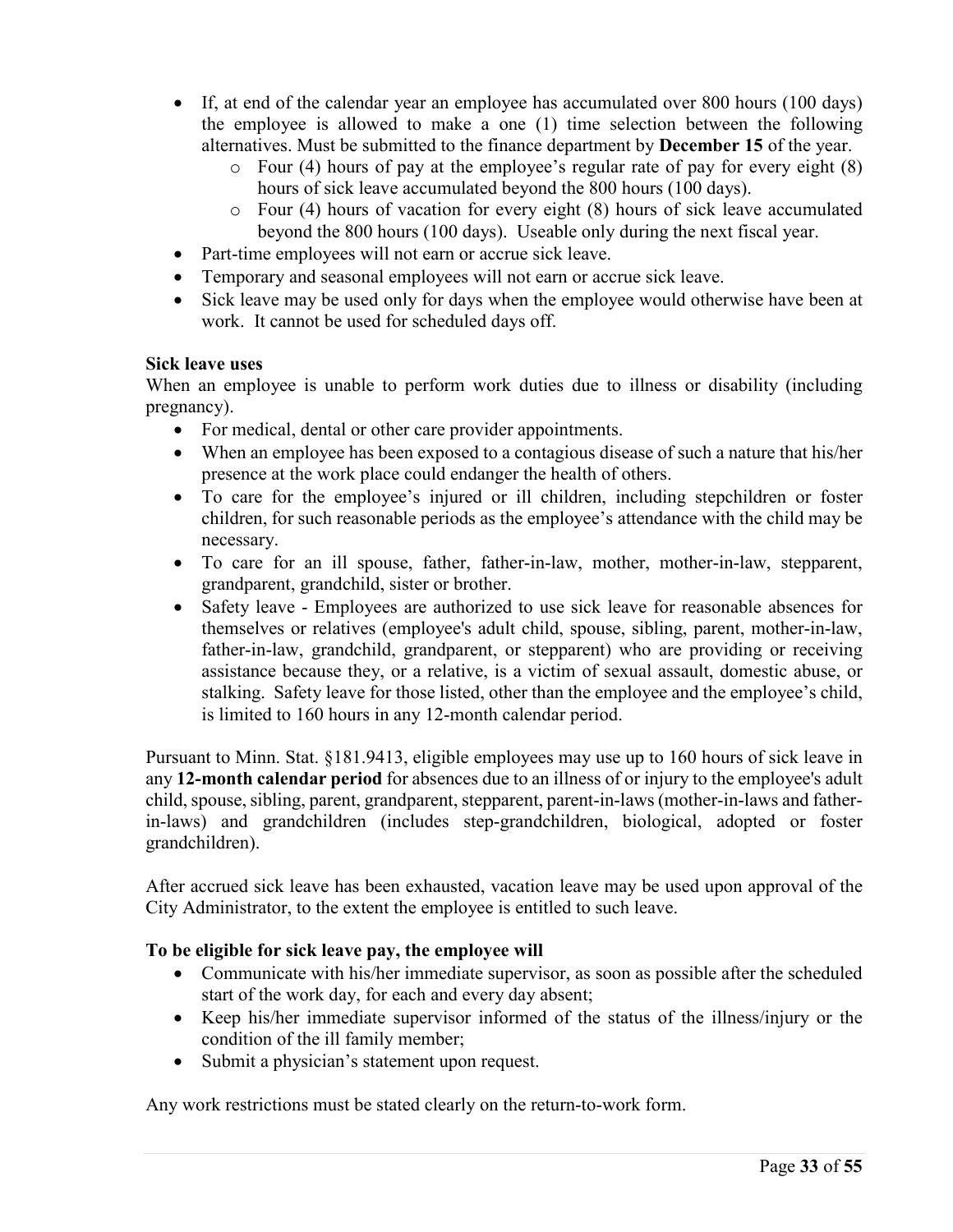The city has the right to obtain a second medical opinion to determine the validity of an employee's worker's compensation or sick leave claim, or to obtain information related to restrictions or an employee's ability to work. The city will arrange and pay for an appropriate medical evaluation when it is required by the city.

Any employee who makes false claim for sick leave will be subject to discipline up to and including termination.

Employees must normally use sick leave prior to using paid vacation, or compensatory time and prior to an unpaid leave of absence during medical leave, except where Parenting Leave under Minnesota law and the medical leave overlap.

Sick leave will normally not be approved after an employee gives notice that he or she will be terminating employment. The city administrator must approve exceptions. Sick leave cannot be transferred from one employee to another.

#### **Sick pay upon separation**

Regular full-time employees who separated from employment with the city in good standing, provided the following conditions are satisfied, shall be entitled to up to twenty (20) days of accumulated sick leave (**160 Hours**) to be paid to the employee upon resigning from the city: (**union members refer to union contract)**

- The employee must provide written notice of his/her resignation to the city at least two (2) weeks in advance of the employee's last day of work.
- The employee must have worked for the City of Big Lake for ten (10) consecutive years.
- The employee must sign a waiver of claims.

# <span id="page-33-0"></span>Personal Leave

Regular employees are granted two **(2)** days personal leave each calendar year for personal preference. This leave is subject to prior approval of the supervisor and is granted with pay. Personal leave is deducted from accrued sick leave. Employees not yet completed their training period are not entitled to personal leave. **(Union employees refer to union contract)**

# <span id="page-33-1"></span>Short-Term and Long-Term Disability Benefits

The city shall provide short-term and long-term disability benefit programs for those regular fulltime employees who are covered by annual leave. Short-term disability benefits shall be paid to eligible employees who shall have missed twenty-two **(22)** consecutive calendar days due to illness or injury.

The amount of the short-term disability benefit payable shall be the difference between the employee's regular rate of pay, in effect at the time of the injury or illness, and any payment(s) the employee receives or anticipates receiving in the nature of wage loss replacement whether it be from workers compensation, Public Employees Retirement Association (PERA) disability, Social Security, personal injury protection, or any other source, payable from the 23rd calendar day following the employee's initial absence from work due to injury or illness and continuing for a maximum of ninety **(90)** working days.

Any employee receiving payments under the short-term disability benefit plan shall not accrue annual leave during the period of disability. In order to qualify for a short-term disability benefit,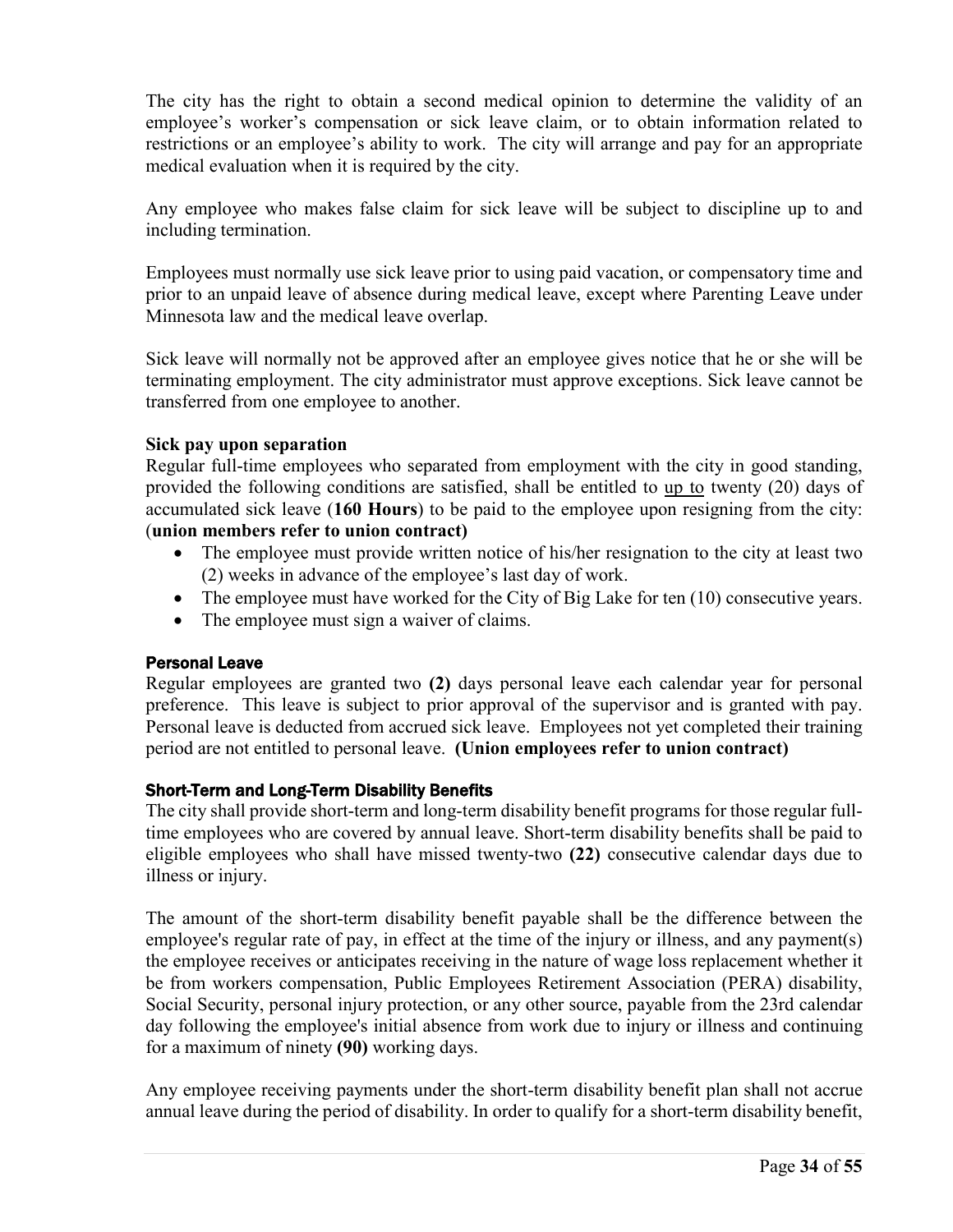the employee shall submit medical documentation from a physician certifying that the first twenty-two **(22)** consecutive calendar days of the employee's absence was due to injury or illness.

In order to continue receiving short-term disability benefits, an employee must regularly submit medical documentation substantiating the disability for the duration of the disability at the city's request from a physician certifying that the absence from work is due to injury or illness.

The employee shall further provide to the city a release of medical information authorizing the city, or its agents, access to the employee's medical records relevant to the specific injury or illness in question for sustaining disability. The employee shall, if required or requested, submit to an examination at the city's expense by a physician designated by the city in order to verify the injury or illness claimed by the employee.

Before qualifying for short-term disability benefits, an employee must complete all required city forms to the city's satisfaction. In order to continue to receive short-term disability benefits, all required city forms must remain in effect for the duration of the disability.

Each new event, which results in short-term disability benefits, shall be preceded by a new waiting period of twenty-two **(22)** consecutive calendar days. Each new event shall be subject to the provisions of this Article.

Each day in which an employee is able to work less than four **(4)** hours per day shall count as one-half **(1/2)** day toward the ninety **(90)** day benefit period. If an employee returns to work on a part time basis during the ninety **(90)** day benefit period, each day in which the employee is able to work four **(4)** or more hours per day shall count as one **(1)** day toward the ninety **(90)** day benefit period.

Long-term disability benefits will begin on the ninety-first **(91)** day of the benefit period. Longterm disability benefits compensate employees for up to **60%** of their wages for the length of their disability period or until age 65.

#### <span id="page-34-0"></span>Vacation Leave

#### **Vacation Leave Schedule**

| Years of Service      | Annual Accrual                |
|-----------------------|-------------------------------|
|                       |                               |
| Less than 3 Years     | 14 Days or 4.30 hours/payroll |
| 3 to 14 Years         | 20 Days or 6.15 hours/payroll |
| Greater than 14 Years | 26 Days or 8.00 hours/payroll |

#### **Eligibility**

Full-time employees will earn vacation leave in accordance with the above schedule.

Part-time employees, temporary and seasonal employees will not earn or accrue vacation leave.

#### **Accrual Rate**

For determining an employee's vacation accrual rate, years of service will include all continuous time that the employee has worked at the city (including authorized unpaid leave). Employees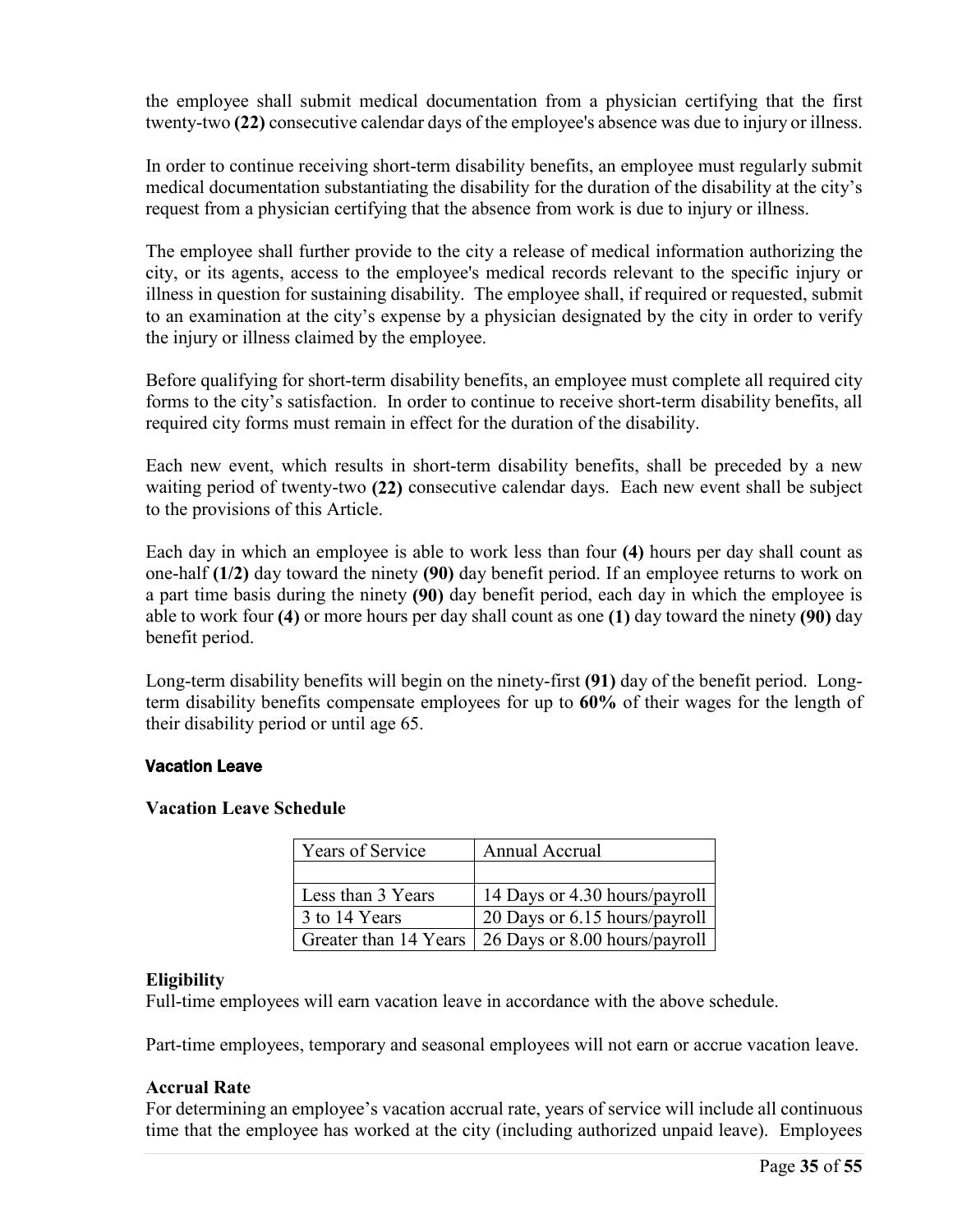who are rehired after terminating city employment will not receive credit for their prior service unless specifically negotiated at the time of hire.

#### **Earnings and Use**

After six months of service, vacation leave may be used as it is earned, subject to approval by the employee's supervisor.

Requests for vacation must be received at least forty-eight (48) hours in advance of the requested time off. This notice may be waived at the discretion of the supervisor and city administrator. Vacation leave with pay may not be taken unless it has been earned. Vacation can be requested in increments as small as quarter hour increments and up to **160** consecutive hours of the total accrued leave balance.

Employees who terminate employment with the city and have vacation leave time remaining shall be paid for their accrued vacation leave, provided they have completed at least two thousand eighty **(2,080)** hours of employment **(one year**), and leave employment in good standing. An employee will not earn any vacation leave for any pay period unless he/she is employed by the city on the last scheduled work day of the pay period. Employees must sign a waiver of claims prior to receiving a payout for accrued vacation time.

For purposes of accumulating additional vacation leave, an employee using vacation, comp time used, or on paid sick leave is considered to be working. If a paid holiday falls during an employee's vacation, the employee will not be charged vacation time for the period of the holiday.

Employees may accrue vacation leave up to a maximum of **twenty-five (25) days** or **200 hours** to be carried over to the next year. Any vacation accrual above the twenty-fives (25) or 200 hours at the end of December 31 of each year will be forfeited, unless employee has received prior authorization of the city council to carry excess over to next year. If approval has been authorized, excess must be used within the first ninety (90) days of the new year. (Union employees refer to union contract) Vacation leave cannot be converted into cash payments except at termination.

#### **Transfer of Accrued Vacation**

The intent of this section is to allow for the transfer of accrued vacation from one employee to the sick leave account of another employee under only that health related, catastrophic circumstances where an employee is incapacitated to the extent of being unable to work. The city reserves the right to determine eligibility for vacation transfer on a case-by-case basis. Any requests to transfer vacation shall be submitted to the department director on forms supplied by the city. The finance director will determine if the request shall be approved. The employee may request that the city administrator may review the decision of the finance director. The decision of the city administrator shall be final. Exercise of the vacation transfer policy shall not establish a precedent or practice and shall not be subject to a grievance procedure. This policy may be suspended or terminated at any time by the motion of the city council.

Employees may transfer vacation to another employee's sick leave account under the following terms and conditions:

• All donations from a donor's accrued vacation leave will be credited to the recipient's sick leave account and use shall be subject to the policies governing the use of sick leave;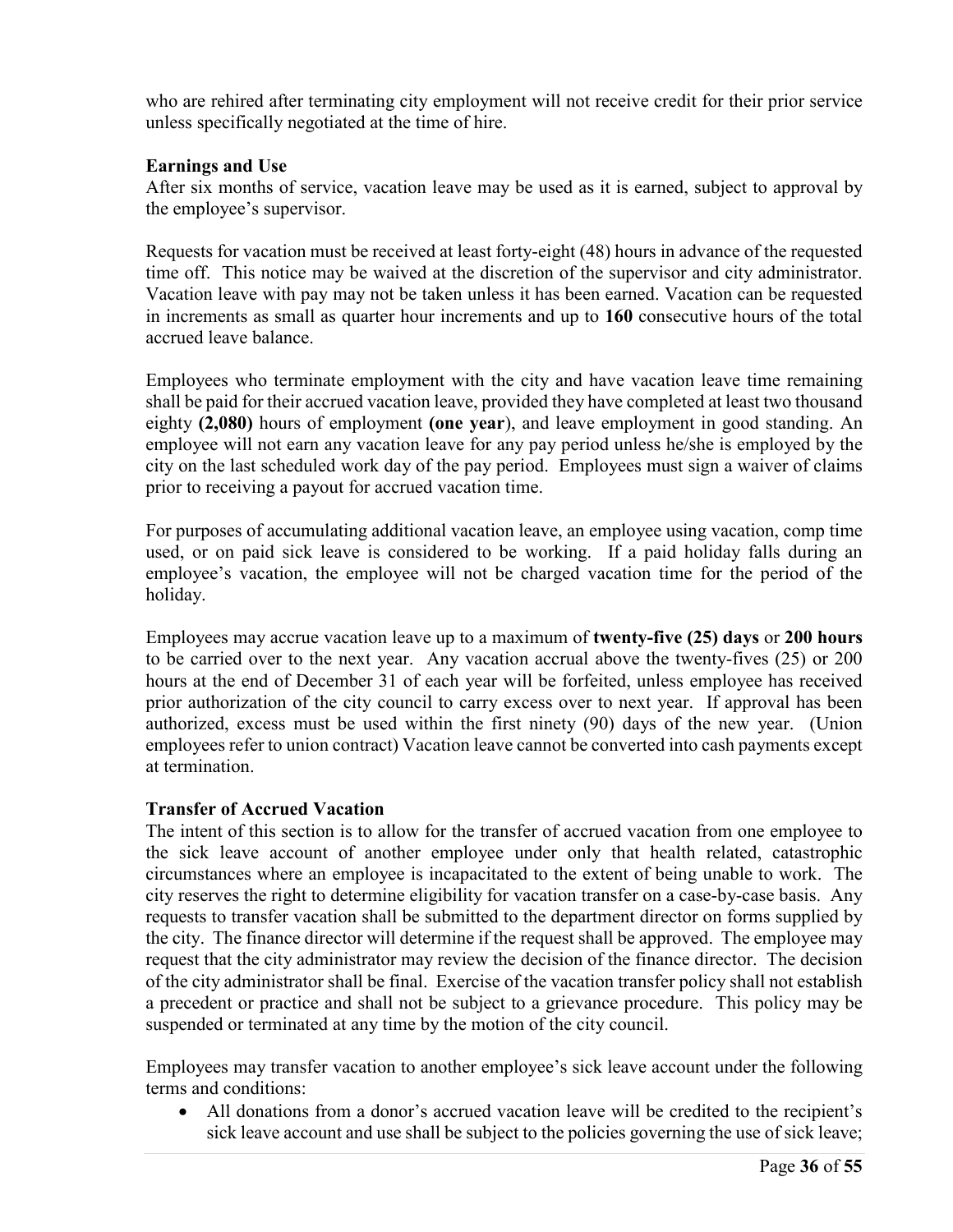- The recipient must first use all accrued sick leave, vacation, compensatory time, and floating holidays before being eligible to receive donated leave;
- An employee receiving worker's compensation indemnity payments, disability benefits, or other similar insurance payments are not eligible to receive donated leave;
- Any donation of leave must be at least 4 hours and not more than 40 hours per year from any one donor;
- The donated leave will be transferred at the donors pay rate and used at the recipients pay rate;
- Donations may be made retroactively, but not more than 60 days retroactively;
- Names of donors will not be revealed to the recipient, if so requested by the donor;
- Under most circumstances, this policy will not affect the department budgets. In those situations, where a donated leave request will require a budget revision (for example, if a replacement worker is required for the worker on leave) than any donated leave requests will be subject to city council review and approval;
- The department director must submit the required Donated Leave Authorization Form to the finance director prior to the transfer of leave.

# <span id="page-36-0"></span>Leave Policy for Exempt Employees

Exempt employees are required to work the number of hours necessary to fulfill their responsibilities including evening meetings and/or on-call hours. Exempt employees are required to use paid leave when on personal business or away from the office for four (4) hours or more, on a given day. Absences of less than four (4) hours do not require use of paid leave as it is presumed that the staff member regularly puts in work hours above and beyond the normal 40 hours a week. In certain circumstances, the city administrator can waive the four (4) hour minimal requirement. Exempt employees shall communicate their absence to the city administrator or his/her designee.

If one of the above employees is regularly absent from work under this policy and it is found that there is excessive time away from work that is not justified, the situation will be handled as a performance issue. If it appears that less than forty (40) hours per week is needed to fulfill the position's responsibilities, the position will be reviewed to determine whether a part-time position will meet the needs of the city. Additional notification and approval requirements may be adopted by the city administrator for specific situations as determined necessary.

All exempt positions, whether or not management, may require work beyond forty (40) hours per week. In recognition for working extra hours, these employees may take some time off during their normal working hours with **supervisory** approval. The time off for extra hours will not always be on a one-for-one basis.

# <span id="page-36-1"></span>Funeral Leave

Employees will be permitted to use up to five (5) consecutive working days, with pay, as funeral leave upon the death of an immediate family member. This paid leave will not be deducted from the employee's vacation or sick leave balance.

The actual amount of time off, and funeral leave approved, will be determined by the supervisor or city administrator depending on individual circumstances (such as the closeness of the relative, arrangements to be made, distance to the funeral, etc.).

Immediate family (for purposes of this section) is defined as an employee's parent, stepparent,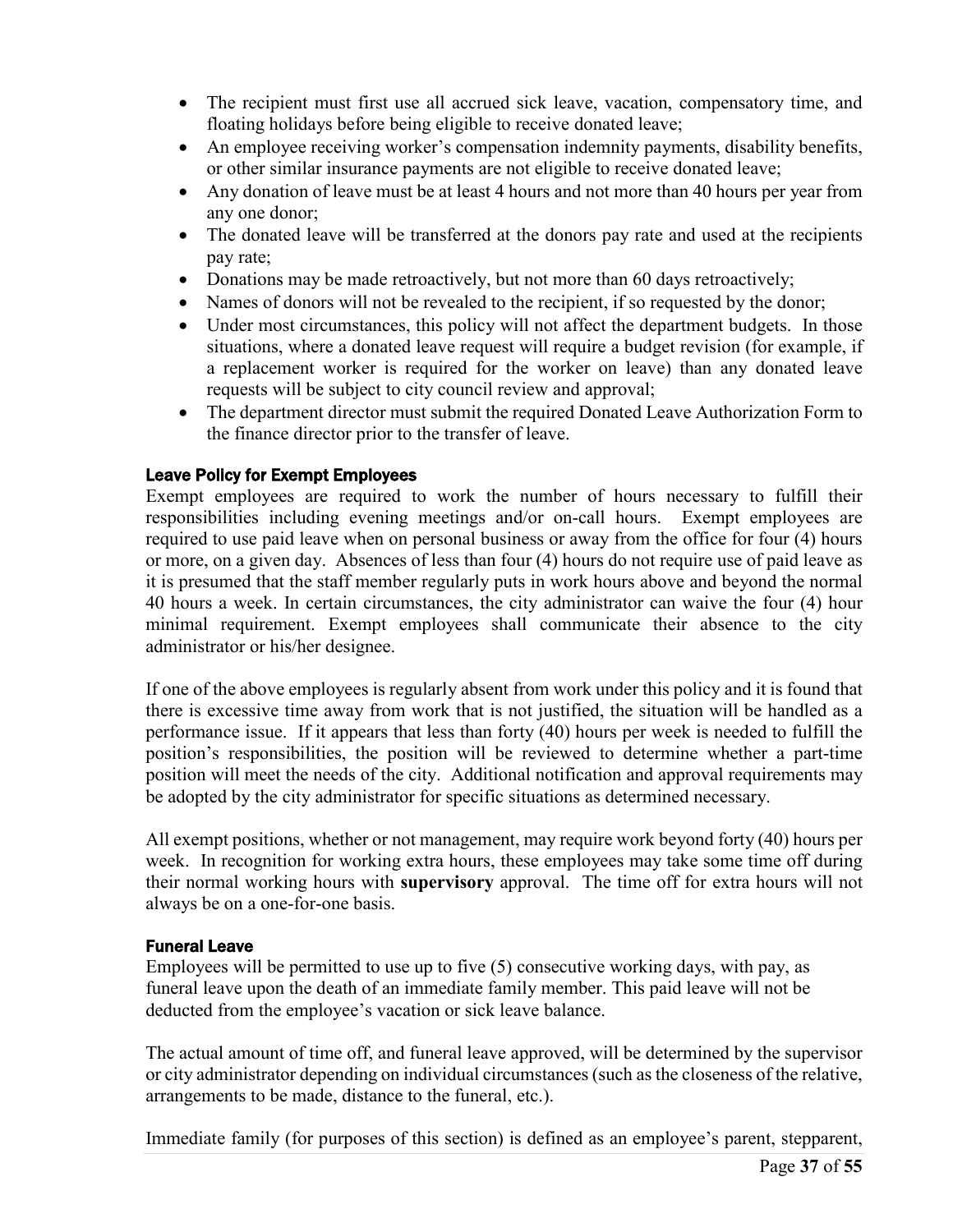spouse, child, stepchild, brother, sister, stepbrother, stepsister, grandparent, grandchild, spouse's parent, brother-in-law, sister-in-law, or member of the immediate household.

#### <span id="page-37-0"></span>Military Leave

State and federal laws provide protections and benefits to city employees who are called to military service, whether in the reserves or on active duty. Such employees are entitled to a leave of absence without loss of pay, seniority status, efficiency rating, vacation, sick leave, or other benefits for the time the employee is engaged in training or active service not exceeding a total of 15 days in any calendar year.

The leave of absence is only in the event the employee returns to employment with the city as required upon being relieved from service, or is prevented from returning by physical or mental disability or other cause not the fault of the employee, or is required by the proper authority to continue in military or naval service beyond the fifteen (15) day paid leave of absence. Employees on extended unpaid military leave will receive fifteen (15) days paid leave of absence in each calendar year, not to exceed five years.

Where possible, notice is to be provided to the city at least ten (10) working days in advance of the requested leave. If an employee has not yet used his/her fifteen (15) days of paid leave when called to active duty, any unused paid time will be allowed for the active duty time, prior to the unpaid leave of absence.

Employees returning from military service will be reemployed in the job that they would have attained had they not been absent for military service and with the same seniority, status and pay, as well as other rights and benefits determined by seniority. Unpaid military leave will be considered hours worked for the purpose of vacation leave and sick leave accruals. Eligibility for continuation of insurance coverage for employees on military leave beyond fifteen (15) days will follow the same procedures as for any employee on an unpaid leave of absence.

# <span id="page-37-1"></span>Jury Duty

Regular full-time and part-time employees will be granted paid leaves of absence for required jury duty. Temporary and seasonal employees are generally not eligible for compensation for absences due to jury duty, but can take a leave without pay. However, if a temporary or seasonal employee is classified as exempt, he/she will receive compensation for the jury duty time.

Employees compensated for jury duty time off will be required to turn over any compensation they receive for jury duty, minus mileage reimbursement, to the city in order to receive their regular wages for the period. Time spent on jury duty will not be counted as time worked in computing overtime.

Employees are required to notify their supervisor as soon as possible after receiving notice to report for jury duty. The employee will be responsible for ensuring that a report of time spent on jury duty and the Clerk of Court completes the pay form so the City will be able to determine the amount of compensation due for the period involved.

#### <span id="page-37-2"></span>Court Appearances

Employees will be paid their regular wage to testify in court for city-related business. Any compensation received for court appearances (e.g. subpoena fees) arising out of or in connection with city employment, minus mileage reimbursement, must be turned over to the city.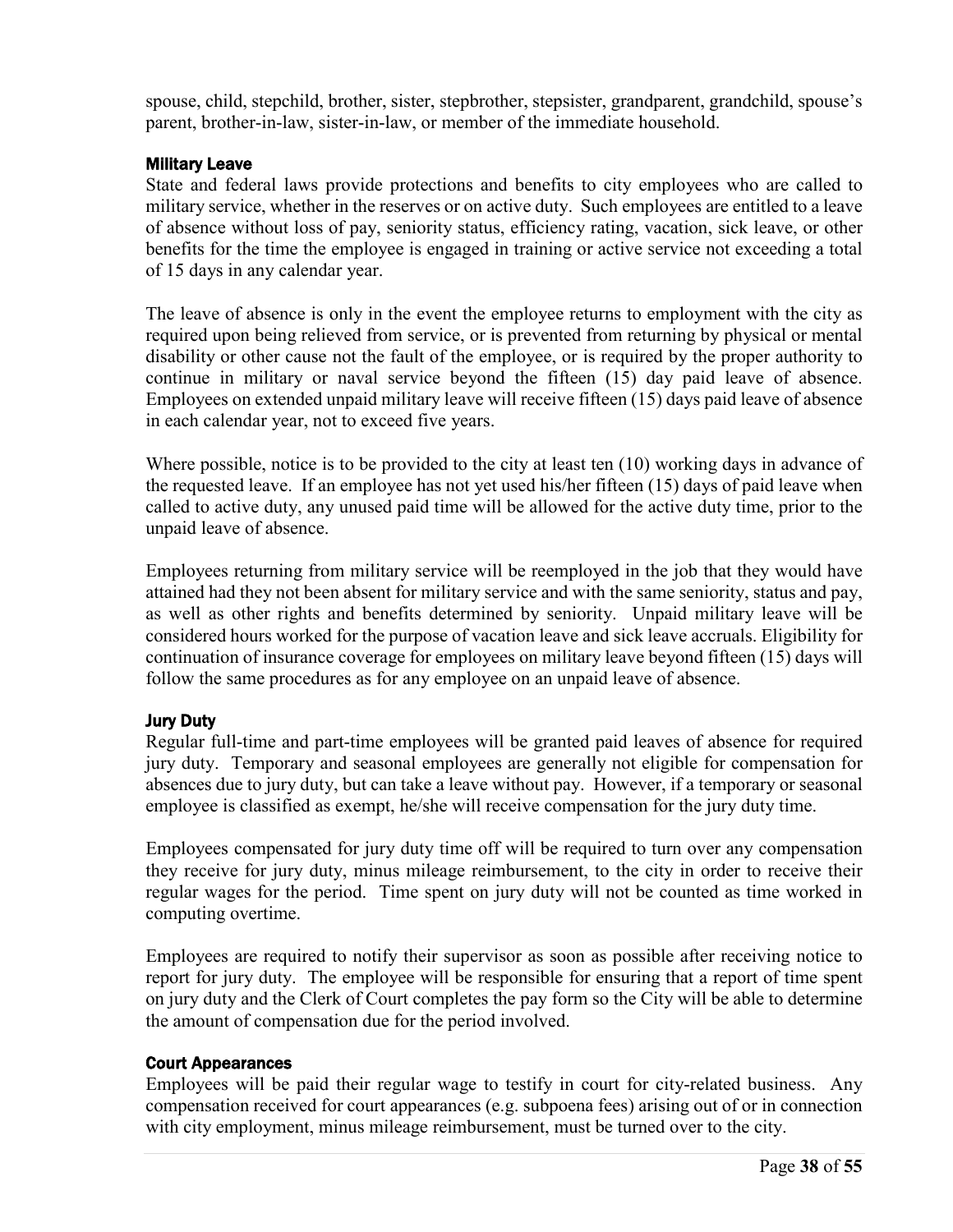#### <span id="page-38-0"></span>Victim or Witness Leave

An employer must allow a victim or witness, who is subpoenaed or requested by the prosecutor to attend court for the purpose of giving testimony, or is the spouse or immediate family member (immediate family member includes parent, spouse, child or sibling of the employee) of such victim, reasonable time off from work to attend criminal proceedings related to the victim's case. [See Safety Leave under the Sick Leave Policy for additional information on leave benefits available to employees and certain family members.]

#### <span id="page-38-1"></span>Job Related Injury or Illness

All employees are required to report any job-related illnesses or injuries to their supervisor immediately (no matter how minor). If a supervisor is not available and the nature of injury or illness requires immediate treatment, the employee is to go to the nearest available medical facility for treatment and, as soon as possible, notify his/her supervisor of the action taken. In the case of a serious emergency, 911 should be called.

If the injury is not of an emergency nature, but requires medical attention, the employee will report it to the supervisor and arrange for a medical appointment.

Worker's compensation benefits and procedures to return to work will be applied according to applicable state and federal laws.

An employee injured in the line of duty, covered by the Workers Compensation Law of the State of Minnesota, and eligible for worker's compensation pay, shall be guaranteed their regular base rate of pay by the Employer for a maximum of ninety **(90) working days**.

Injury on Duty (IOD) pay will start after the employee has been off work due to the injury three (3) working days.

The employer shall pay the difference between the employee's weekly pay and their weekly workers compensation check to the extent that the employee's after-tax net take home does not exceed the employee's after-tax pay earned while working.

When the employee has exhausted the employee's ninety- **(90) day IOD bank**, the employee may then draw on the employee's accumulated sick leave and other leave banks.

No employee may return to duty without medical verification that the employee is capable of returning to work and performing all the regular duties of their job description unless a return to work under light duty can be arranged.

The injured employee will allow the employer access to the employee's medical records on file with the Workers Compensation Insurance Carrier or State Workers Compensation Commission. Additional benefits paid to the employee will not be charged against the employee's annual leave or other accumulated benefits within the sixty- (60) day period.

#### <span id="page-38-2"></span>Pregnancy and Parenting Leave

Employees who work twenty (20) hours or more per week and have been employed more than one year are entitled to take an unpaid leave of absence under the Pregnancy and Parenting Leave Act of Minnesota. Female employees for prenatal care, or incapacity due to pregnancy, childbirth, or related health conditions as well as a biological or adoptive parent in conjunction with after the birth or adoption of a child as eligible for up to 12 weeks of unpaid leave and must begin within twelve (12) months of the birth or adoption of the child. In the case where the child must remain in the hospital longer than the mother, the leave must begin within 12 months after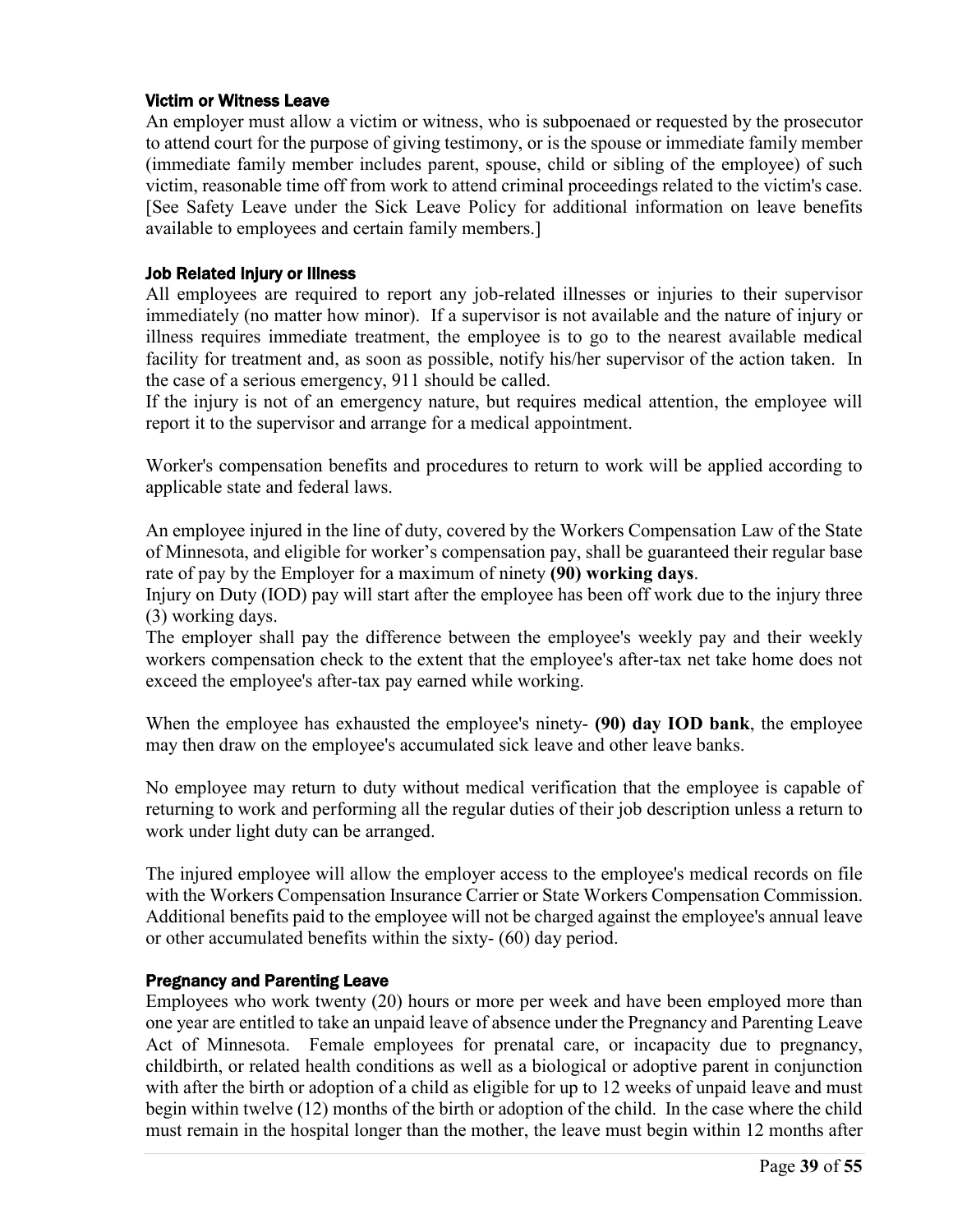the child leaves the hospital. Employee should provide reasonable notice, which is at least **12 days**. If the leave must be taken in less than three days, the employee should give as much notice as practicable.

Employees are required to use accrued leave (i.e., sick leave, vacation leave, etc.) during Parenting Leave If the employee has any FMLA eligibility remaining at the time this leave commences, this leave will also count as FMLA leave. The two leaves will run concurrently.

The employee is entitled to return to work in the same position and at the same rate of pay, the employee was receiving prior to commencement of the leave. Group insurance coverage will remain available while the employee is on leave pursuant to the Pregnancy and Parenting Leave Act, but the employee will be responsible for the entire premium unless otherwise provided in this policy (i.e., where leave is also FMLA qualifying). For employees on an FMLA absence as well, the employer contributions toward insurance benefits will continue during the FMLA leave absence.

#### <span id="page-39-0"></span>Administrative Leave

Under special circumstances, an employee may be placed on an administrative leave pending the outcome of an internal or external investigation. The leave may be paid or unpaid, depending on the circumstances, as determined by the city administrator with the approval of the city council. The city administrator may place an employee on paid administrative leave for up to two weeks without council authorization due to a pending investigation.

#### <span id="page-39-1"></span>Adoptive Parents

Adoptive parents will be given the same opportunities for leave as biological parents (see provisions for Parenting Leave). The leave must be for the purpose of arranging the child's placement or caring for the child after placement. Such leave must begin before or at the time of the child's placement in the adoptive home.

#### <span id="page-39-2"></span>School Conference Leave

Any employee who has worked half-time or more may take unpaid leave for up to a total of sixteen (16) hours during any 12-month period to attend school conferences or classroom activities related to the employee's child (under 18 or under 20 and still attending secondary school), provided the conference or classroom activities cannot be scheduled during non-work hours. When the leave cannot be scheduled during non-work hours and the need for the leave is foreseeable, the employee must provide reasonable prior notice of the leave and make a reasonable effort to schedule the leave so as not to disrupt unduly the operations of the city. Employees may choose to use vacation leave hours for this absence, but are not required to do so.

#### <span id="page-39-3"></span>Bone Marrow Donation Leave

Employees working an average of 20 or more hours per week may take paid leave, not to exceed 40 hours unless agreed to by the city, to undergo medical procedures to donate bone marrow.

The city may require a physician's verification of the purpose and length of the leave requested to donate bone marrow. If there is a medical determination that the employee does not qualify as a bone marrow donor, the paid leave of absence granted to the employee prior to that medical determination is not forfeited.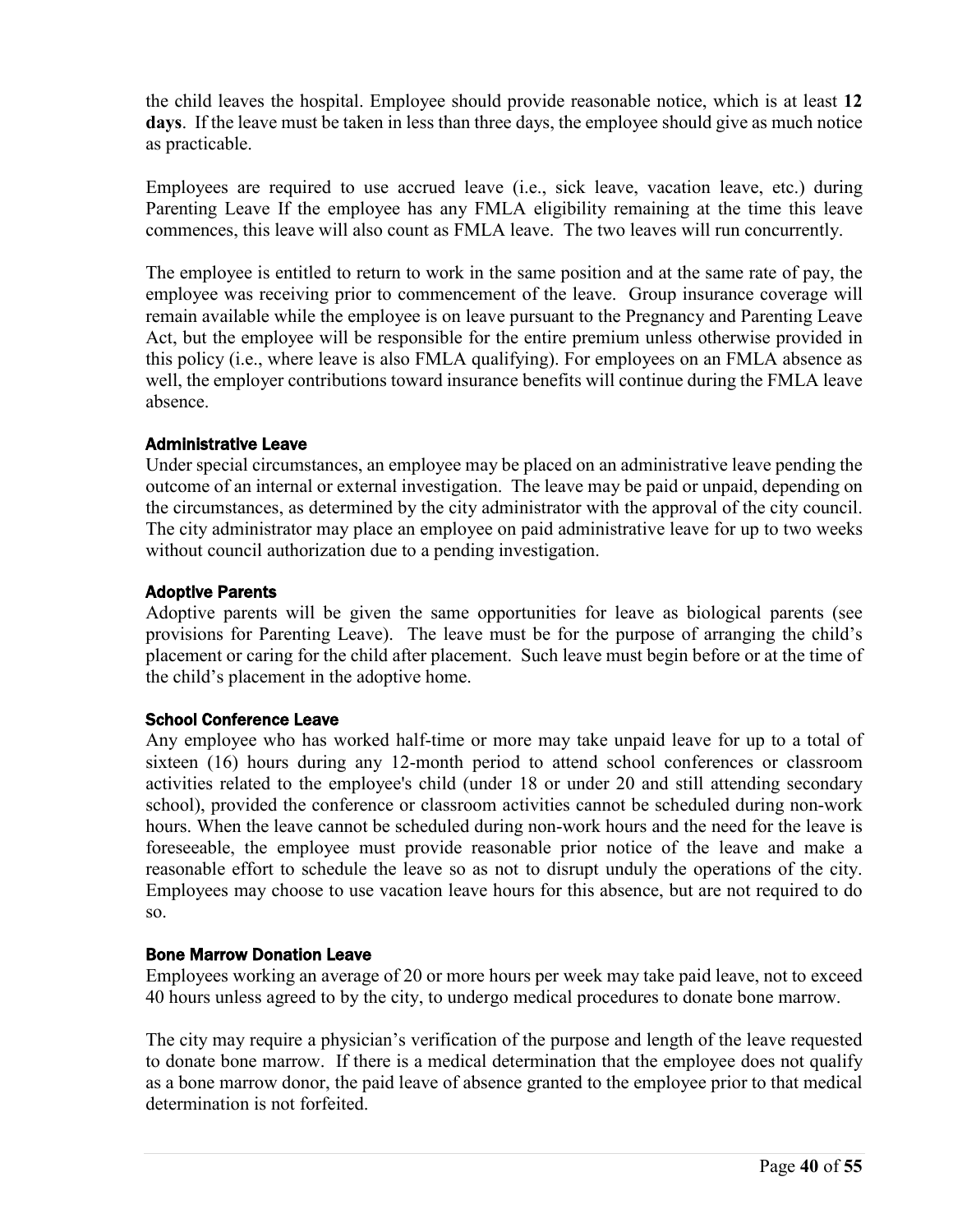# <span id="page-40-0"></span>Elections / Voting

An employee selected to serve as an election judge pursuant to Minnesota law, will be allowed time off without pay for purposes of serving as an election judge, provided that the employee gives the city at least twenty (20) days written notice.

All employees eligible to vote at a State general election, at an election to fill a vacancy in the office of United States Senator or Representative, or in a Presidential primary, will be allowed time off with pay to vote on the election day. Employees wanting to take advantage of such leave are required to work with their supervisors to avoid coverage issues.

#### <span id="page-40-1"></span>Regular Leave without Pay

The city administrator, upon approval of the employee's department director, may authorize leave without pay for up to six (6) months. Leave without pay for greater periods may be granted by the City Council to a maximum of one (1) year.

Normally an employee while on leave without pay will not earn employee benefits. However, the city's contribution toward health, dental and life insurance may be continued, if approved by the city council, for leaves of up to ninety (90) days when the leave is for medical reasons and FMLA has been exhausted.

If an employee is on a regular leave without pay and is not working any hours, the employee will not accrue (or be paid for) holidays, sick leave, or vacation leave (*annual leave*). Employees who are working reduced hours while on this type of leave will receive holiday pay on a prorated basis and will accrue sick leave and vacation leave (*annual leave*) based on actual hours worked.

Leave without pay hours will not count toward seniority and all accrued vacation leave and compensatory time must normally be used before an unpaid leave of absence will be approved. To qualify for leave without pay, an employee need not have used all sick leave earned unless the leave is for medical reasons. (An employee absent for Parenting Leave is not required to use sick leave.) Leave without pay for purposes other than medical leave or work-related injuries will be at the convenience of the city.

Permanent employees returning from a leave without pay for a reason other than a qualified Parenting Leave or FMLA will be guaranteed return to the original position only for absences of thirty (30) calendar days or less.

Employees receiving leave without pay in excess of thirty (30) calendar days, for reasons other than qualified Parenting Leave or FMLA, are not guaranteed return to their original position. If their original position or a position of similar or lesser status is available, it may be offered at the discretion of the city administrator subject to approval of the City Council.

# <span id="page-40-2"></span>Family and Medical Leave

City Employees are subject to the Federal Family and Medical Leave Act. The following section is meant to be a summary of the Act. To the extent that this section differs from the requirements of the Act, the Act controls, FMLA forms may be obtained by contacting the city administrator.

# **Eligibility**

To qualify to take FMLA leave under this policy, an employee must meet all of the following conditions: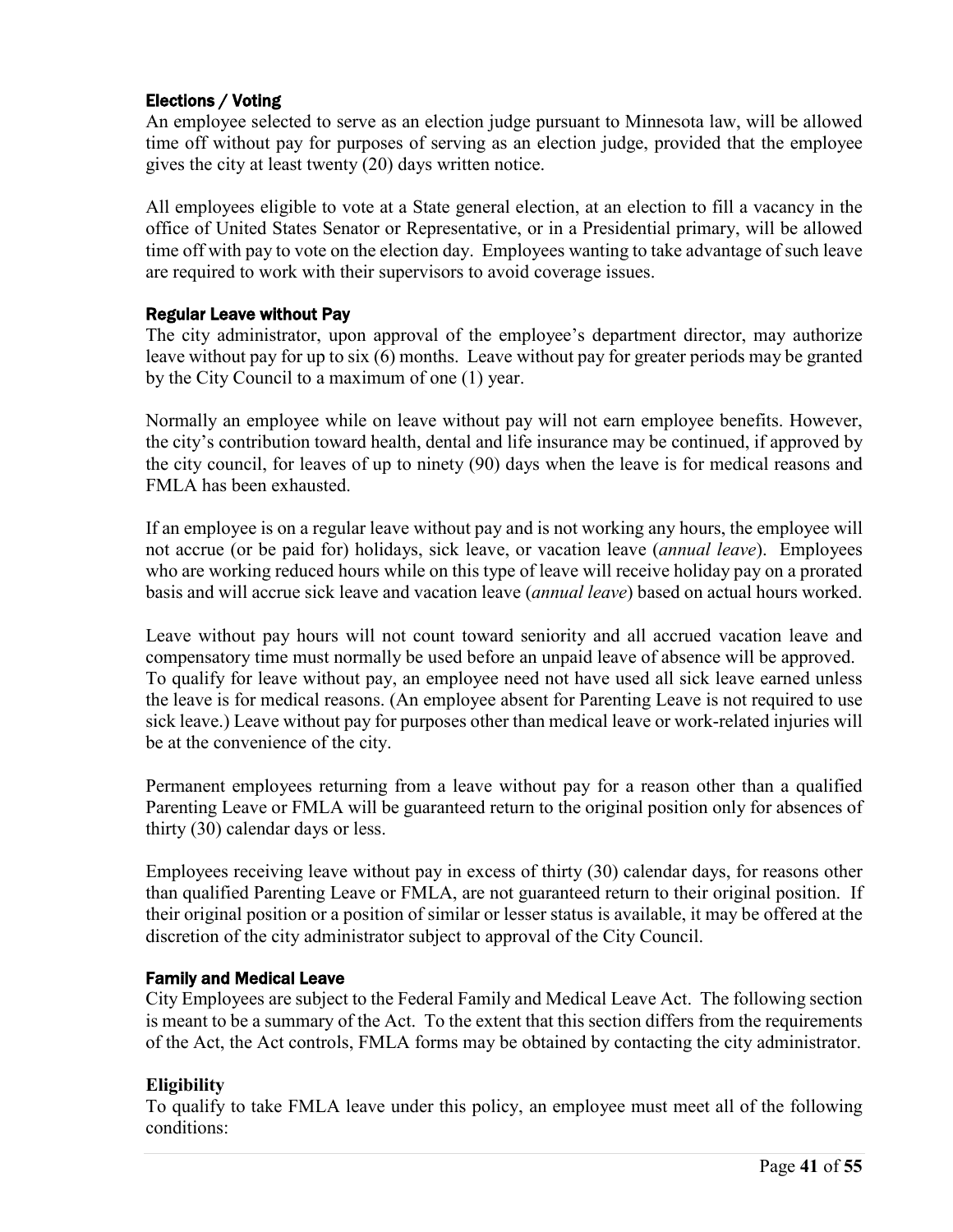- Have worked for the City for 12 months (or 52 weeks) prior to the date the leave is to commence. The 12 months or 52 weeks need not have been consecutive; however, the City generally will not consider any service 7 years prior to the employee's most recent hire date.
- Have worked at least 1,250 hours during the 12-month period prior to the date when the leave is requested to commence.

### **Type of Leave Covered**

Leave will be granted to all eligible employees for any of the following reasons:

- The birth of a child, including prenatal care, or placement of a child with the employee for adoption or foster care (must conclude within 12 months after the birth or placement);
- To care for a spouse, child or parent who has a serious health condition;
- Due to the serious health condition that makes the employee unable to perform the essential functions of the position; and
- For qualifying exigencies arising out of the fact that the employee's spouse, son, daughter or parent is on covered active duty or call to covered active duty status as a member of the National Guard, Reserves, or Regular Armed Forces.

#### **Length and Amount of Leave**

The length of FMLA leave is not to exceed twelve (12) weeks in any twelve (12) month period. The leave year is calculated based on a calendar year.

An eligible employee who is the spouse, son, daughter, parent or next of kin of a covered service member shall be entitled to 26 workweeks of leave during a 12-month period to care for the service member with a serious active-duty-related illness or injury. The leave is allowed once per service member and once per injury.

#### **How Leave May be Taken**

FMLA leave may be taken in 12 (or less) consecutive weeks, may be used intermittently (a day periodically when needed) or may be used to reduce the workweek or workday, resulting in a reduced hour schedule. In all cases, the leave may not exceed 12 workweeks. Intermittent/reduced scheduled leave may be taken to care for a newborn or newly placed adopted or foster care child only with the City's approval.

#### **Notice**

All employees requesting FMLA leave must provide written or verbal notice of the need for the leave to the city administrator. When the need for the leave is foreseeable, the employees must give verbal or written notice to his/her supervisor at least thirty (30) days prior to the date on which leave is to begin. If thirty (30) days' notice cannot be given, the employee is required to give as much notice as practicable, including following required call-in procedures. If an employee fails to give thirty (30) days' notice for a foreseeable leave with no reasonable explanation for the delay, the leave may be denied until thirty (30) days after the employee provides notice.

#### **Certification and Documentation Requirements**

For leave due to an employee's serious health condition or a family member's, the city will require the completion of a Medical Certification form by the attending physician or practitioner.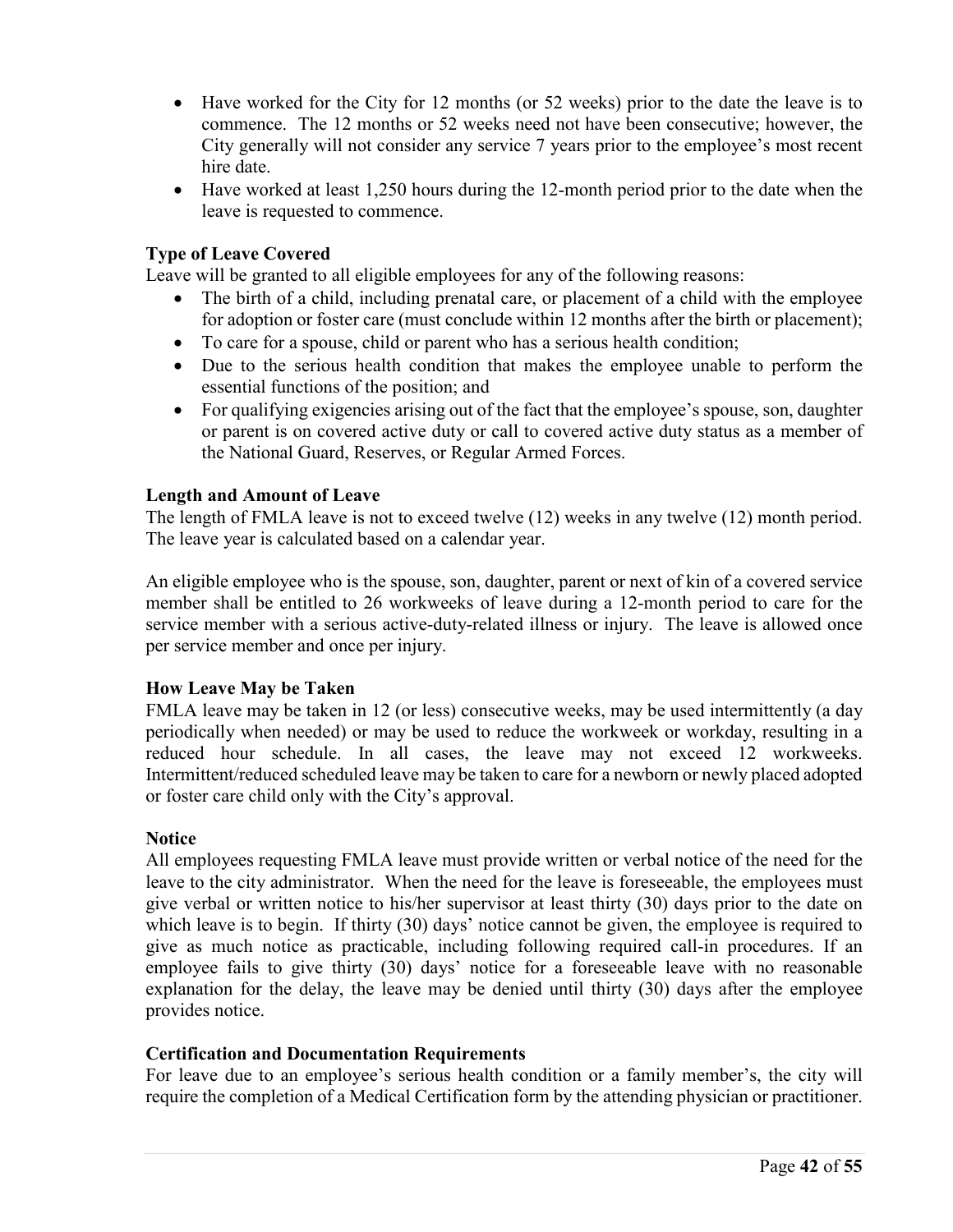The form must be submitted to the city administrator within fifteen (15) calendar days after requested. If the form is not submitted in a timely fashion, the employee must provide a reasonable explanation for the delay. Failure to provide medical certification may result in a denial or delay of the leave.

The City may require an employee to obtain a second opinion from a provider, which the City selects. If necessary to resolve a conflict between the original certification and the second opinion, the City may require the opinion of a third doctor. The third opinion will be considered final. An employee will be provisionally entitled to leave and benefits under the FMLA pending the second and/or third opinion.

When leave is due to an employee's own serious health condition, a fitness for duty certification (FFD) may be required before an employee can return to work. Failure to provide such certification, in a timely manner, may eliminate or delay an employee's right to reinstatement under the FMLA.

If an employee s using intermittent leave and reasonable safety concerns exist regarding the employee's ability to perform his or her duties, a FFD certificate may be required as frequently as every 30 days during periods when the employee has used intermittent leave.

#### **Recertification**

Recertification of the need for leave may be required if the employee requests an extension of the original length approved by the City or if the circumstances regarding leave have changed. Recertification may also be required if there is a question as to the validity of the certification or if the employee is unable to return to work due to the serious health condition.

#### **Reinstatement**

Employees returning from Family and Medical Leave will be reinstated in the same position or a position equivalent in pay, benefits and other terms and conditions of employment. An employee's reinstatement rights are the same as they would have been had the employee not been on leave. Thus, if an employee's position would have been eliminated or an employee would have been terminated but for the leave, the employee would not have the right to be reinstated upon return from leave.

#### **Notice of Intent to Return from FMLA Leave**

The City requires an employee on FMLA leave to report periodically on the employee's status and intent to return to work.

# **Effect on Benefits**

An employee granted leave under this policy would continue to be covered under the City's group health and dental insurance plan under the same conditions and at the same level of city contribution as would have been provided had they been continuously employed during the leave period. All paid benefits run concurrently with unpaid FMLA benefits. If there are changes in the city's contribution levels while the employee is on leave, those changes will take place as if the employee were still on the job. The employee will be required to continue payment of the employee portion of group insurance coverage while on leave. The employee must arrange with the City for payment of the employee's portion of premiums.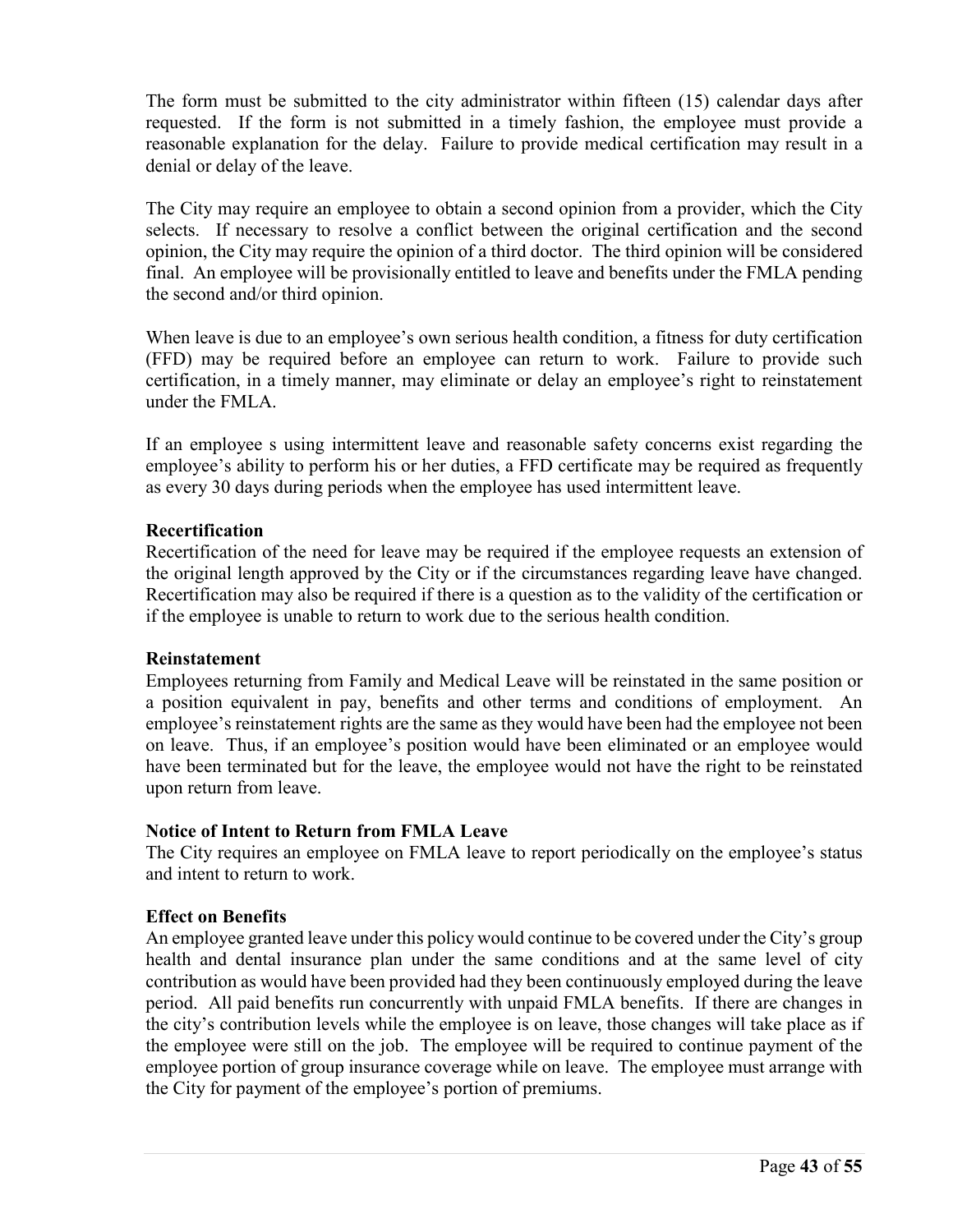# **Activities Prohibited During FMLA**

While on leave, an employee may not engage in activities (including employment) which have the same or similar requirements and essential functions of an employee's current position. While on leave, an employee must abide by all rules of conduct set forth in this Policy. Failure to do so will result in disciplinary action up to and including termination of employment.

# **Seniority**

Seniority does not accrue during any period of unpaid FMLA except as allowed when the leave is covered by worker's compensation. However, seniority accrued prior to commencement of FMLA leave will not be lost.

# **Use of Accrued Paid Leave or Compensatory Time during Family and Medical Leave**

Prior to taking FMLA leave employees must use all accrued sick leave, vacation leave, (annual leave) and compensatory time unless their medical condition/injury is covered by worker's compensation or the absence qualifies under state Parental Leave Law. Any paid disability leave benefits or other paid leave will run concurrently with FMLA when applicable.

# **Additional Leave**

Employees who cannot return from an approved FMLA leave at the end of the approved leave period my request an extension (up to the maximum of twelve (12) weeks allowed under FMLA). If the twelve (12) FMLA weeks have already been used, the employee can request to go on a regular unpaid leave of absence. If approved, before unpaid leave begins the employee must use any accrued sick leave, compensatory time or vacation leave (annual leave) that remains. If the leave is approved and unpaid, the employee will be required to pay the full cost of all group insurance, as provided under COBRA, in order to continue coverage.

If the unpaid leave of absence is not approved or the employee fails to request additional leave, the employee will be considered to have voluntarily resigned. If circumstances beyond the employee's control prevented the employee from requesting additional leave, a retroactive leave request may be allowed, subject to the city council's approval.

# <span id="page-43-0"></span>Reasonable Unpaid Work Time for Nursing Mothers

Nursing mothers will be provided reasonable unpaid break time to express milk for nursing her child. The city will provide a room (other than a bathroom) as close as possible to the employee's work area, that is shielded from view and free from intrusion from coworkers and the public and includes access to an electrical outlet, where the nursing mother can express milk in private.

# <span id="page-43-1"></span>Light Duty/Modified Duty Assignment

This policy is to establish guidelines for temporary assignment of work to temporarily disabled employees who are medically unable to perform their regular work duties. The city administrator on a case-by-case basis evaluates light duty. This policy does not guarantee assignment to light duty.

Such assignments are for short-term, temporary disability-type purposes; assignment of light duty is at the discretion of the city administrator. The city administrator reserves the right to determine when and if light duty work will be assigned.

When an employee is unable to perform the essential requirements of his/her job due to a temporary disability, he/she will notify the supervisor in writing as to the nature and extent of the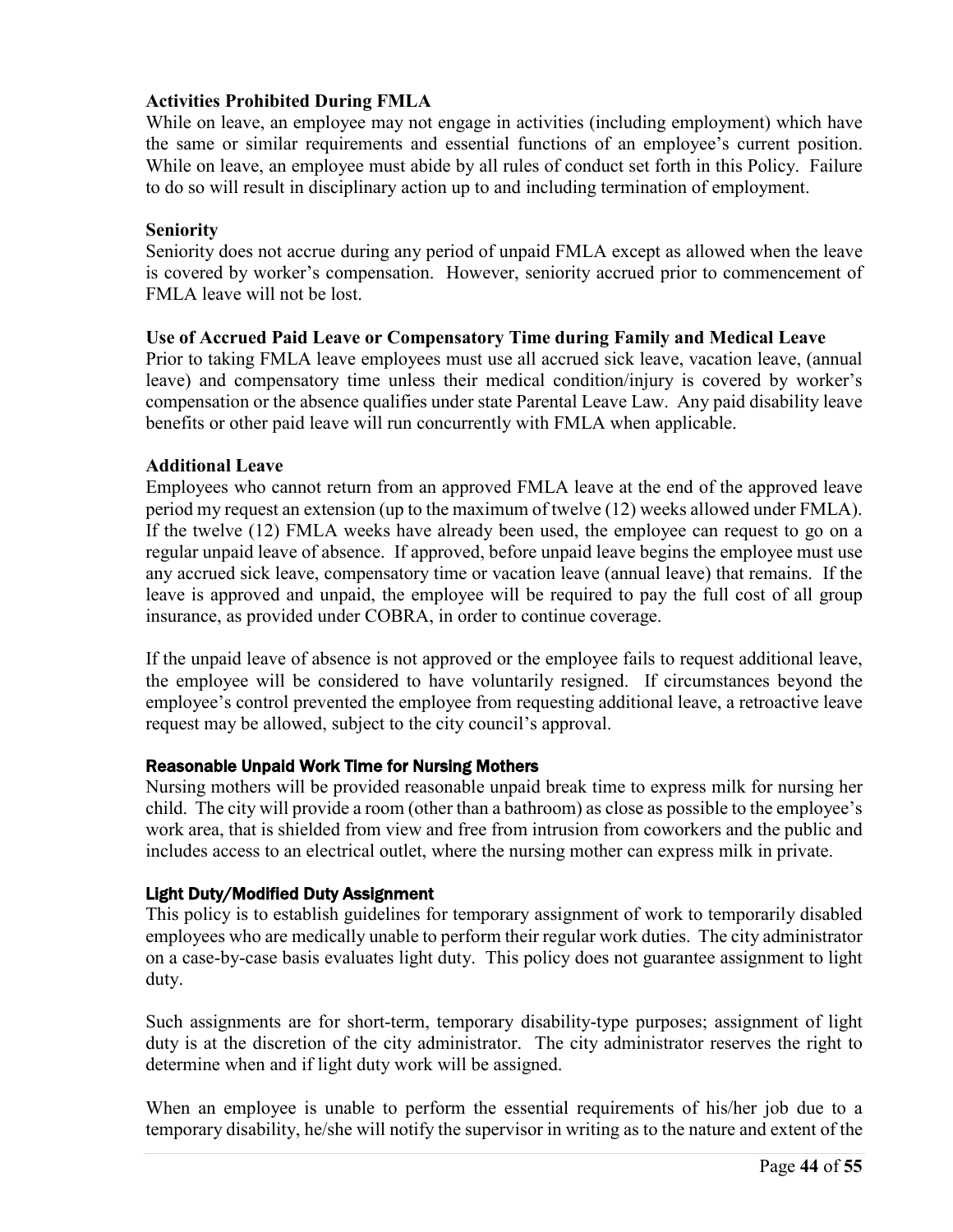disability and the reason why he/she is unable to perform the essential functions, duties, and requirements of the position. This notice **must** be accompanied by a physician's report containing a diagnosis, current treatment, and any work restrictions related to the temporary disability. The notice must include the expected time frame regarding return to work with no restrictions, meeting all essential requirements and functions of the city's job description along with a written request for light duty. Upon receipt of the written request, the supervisor is to forward a copy of the report to the city administrator.

The city may require a medical exam conducted by a physician selected by the city to verify the diagnosis, current treatment, expected length of temporary disability, and work restrictions.

It is at the discretion of the city administrator whether to assign light duty work to the employee. Although this policy is handled on a case-by-case basis, light duty will not generally be approved beyond six months (6).

If the city offers a light duty assignment to an employee who is out on worker's compensation leave, the employee may be subject to penalties if he/she refuses such work. The city will not, however, require an employee who is otherwise qualified for protection under the Family and Medical Leave Act to accept a light duty assignment.

The circumstances of each disabled employee performing light duty work will be reviewed regularly. Any light duty/modified work assignment may be discontinued at any time.

# <span id="page-44-0"></span>Reasonable Accommodations to an Employee for Health Conditions Relating to Pregnancy

The city will attempt to provide a female employee who requests reasonable accommodation with the following for her health conditions related to her pregnancy or childbirth.

- more frequent restroom, food, and water breaks;
- seating;
- limits on lifting over 20 pounds and/or
- temporary transfer to a less strenuous or hazardous position, should one be available.

Unless such accommodations impose an undue hardship on the city, the city will engage in an interactive process with respect to an employee's request for a reasonable accommodation.

# <span id="page-44-1"></span>EMPLOYEE EDUCATION & TRAINING POLICY

The city promotes staff development as an essential, ongoing function needed to maintain and improve cost effective quality service to residents. The purposes for staff development are to ensure that employees develop and maintain the knowledge and skills necessary for effective job performance and to provide employees with an opportunity for job enrichment and mobility.

# <span id="page-44-2"></span>**Policy**

The city will pay for the costs of an employee's participation in training and attendance at professional conferences, if attendance is approved in advance under the following criteria and procedures:

# <span id="page-44-3"></span>Job-Related Training & Conferences

The subject matter of the training session or conference is directly job-related and relevant to the performance of the employee's work responsibilities. Responsibilities outlined in the job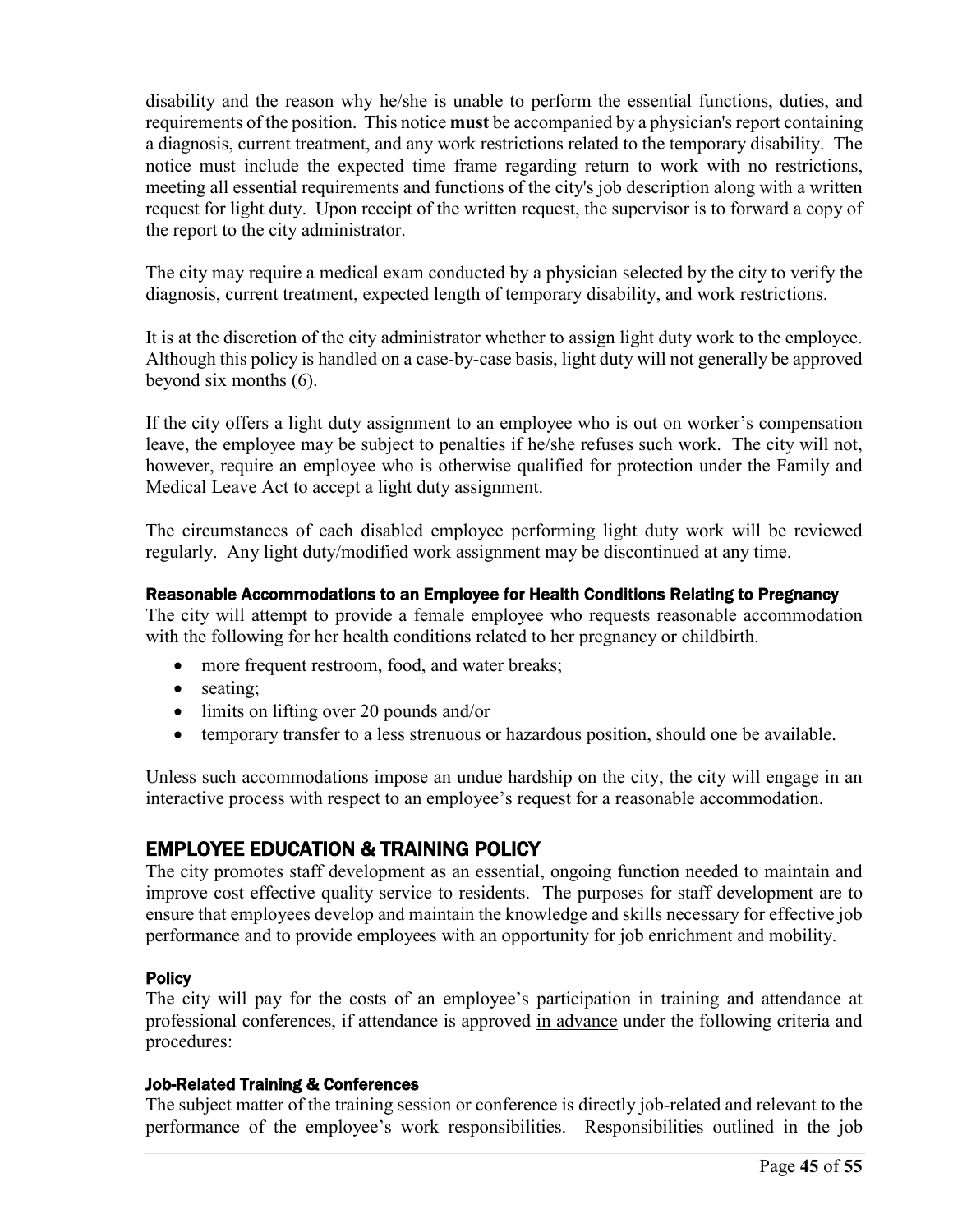description, annual work program requirements and training goals and objectives that have been developed for the employee will be considered in determining if the request is job-related. CLE or similar courses taken by an employee in order to maintain licensing or other professional accreditation will not be eligible for payment under this policy unless the subject matter relates directly to the employee's duties, even though the employee may be required to maintain such licensing or accreditation as a condition of employment with the city. The supervisor and the city administrator are responsible for determining job-relatedness and approving or disapproving training and conference attendance.

#### <span id="page-45-0"></span>Job-Related Meetings

Attendance at professional meetings costing \$500 or less and directly related to the performance of the employee's work responsibilities does not require the approval of the city administrator. Advance supervisor approval is required to ensure adequate department coverage.

#### <span id="page-45-1"></span>Request for Participation in Training & Conferences

The request for participation in a training session or conference must be submitted in writing to the employee's supervisor on the appropriate form- **see addendum**. All requests must include an estimate of the total cost (training session, travel, meals, etc.) and a statement of how the education or training is related to the performance of the employee's work responsibilities with the city. The employee's supervisor and the city administrator must approve requests totaling more than \$500. Documentation approving conference or training attendance will be provided to the employee with a copy placed in the employee's personnel file.

Payment information such as invoices, billing statements, etc., regarding the conference or training should be forwarded to accounting for prompt payment.

#### <span id="page-45-2"></span>Out of State Travel

Attendance at training or conferences out of state is approved only if the training or conference is not available locally. Please refer to travel policy in financial policies. **The city administrator reviews all requests for out of state travel for approval/disapproval.**

#### **Not to Exceed Figure**

Payment of training and/or conference expenses must not exceed \$5,000 per employee per fiscal year, excluding travel and subsistence costs. Exceptions must receive approval by the city administrator and/or city council.

# <span id="page-45-3"></span>Compensation for Travel & Training Time

Time spent traveling to and from, as well as time spent attending a training session or conference, will be compensated in accordance with the federal Fair Labor Standards Act.

Travel and other related training expenses will be reimbursed subject to the employee providing necessary receipts and appropriate documentation.

#### <span id="page-45-4"></span>Memberships and Dues

The purpose of memberships to various professional organizations must be directly related to the betterment of the services of the city. Normally, one city membership per agency, as determined by the city administrator is allowed, providing funds are available. Upon separation of employment, individual memberships remain with the city and are transferred to another employee by the supervisor.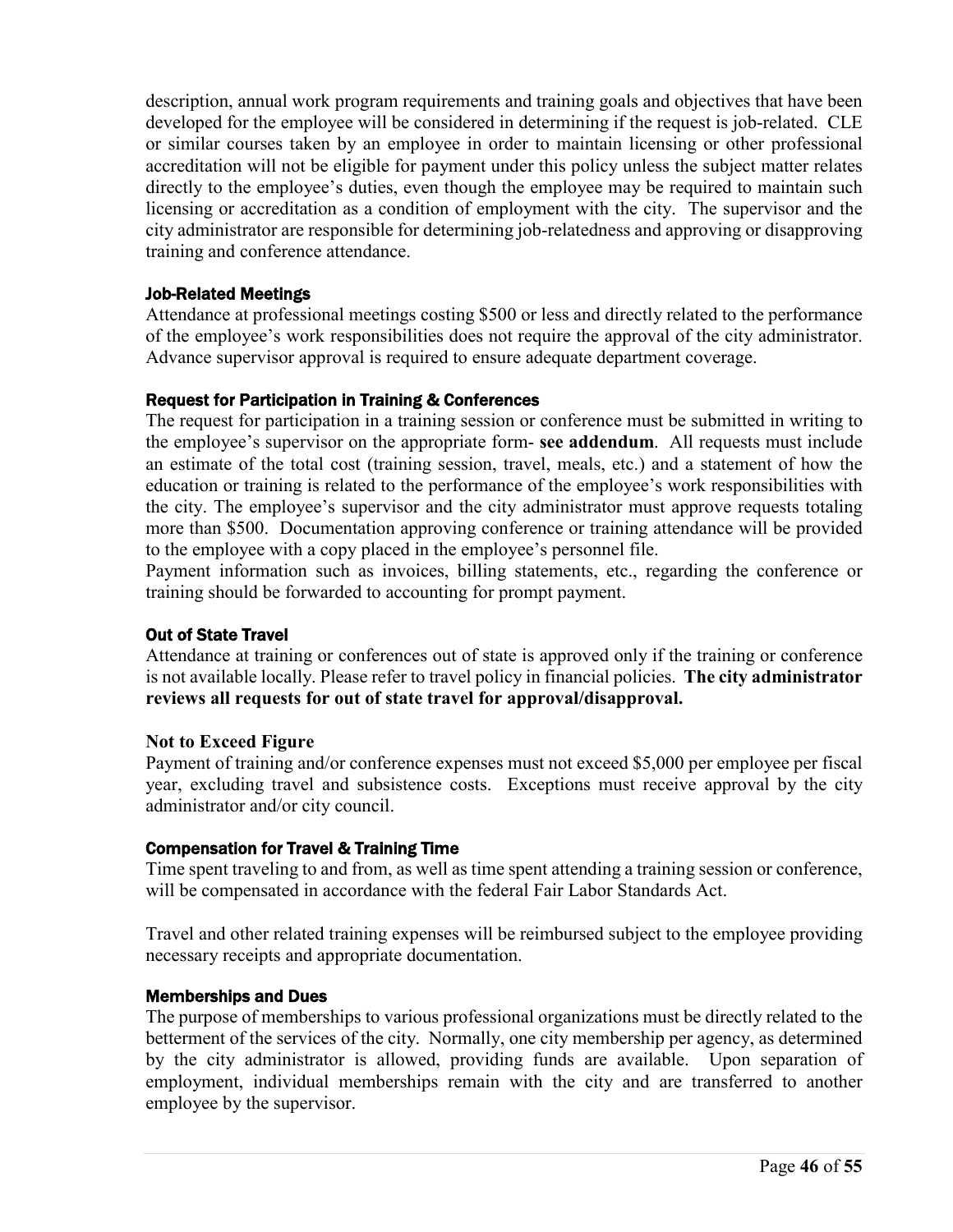# <span id="page-46-0"></span>Meeting Food/Meals

The city council recognizes that situations in which city business needs to be discussed can and does occur during meal hours (i.e. luncheon meetings). In addition, there are public and employee meetings and events in which reasonable refreshments may add to the success of the meeting and/or event and create a more productive work force. The following items are deemed to meet the council definition of public purpose expenditures in regards to food and meals:

- Meals and/or refreshments are allowed at employee meetings and events that have a purpose of discussing city issues or are a part of an employee training. These meetings would normally have a pre-planned agenda. This does not include routine staff meetings.
- Meals and/or refreshments are allowed when they are part of a breakfast/lunch/dinner meeting for official city business when it is the only practical time to meet. Usually these meals involve meeting with council members, committee/commission members or local business/service organizations.
- During official meetings of the city council, council committees, advisory boards/commissions and taskforces.
- Welcome break, open to staff several times per year, to allow employees time to network and meet new staff members.

The cost of these meals is included in the department's meal line item in the city budget. These line items are approved annually by the city council as part of the overall budget approval process which includes a public hearing on the proposed budget.

#### <span id="page-46-1"></span>Travel & Meal Allowance

If employees are required to travel outside of the area in performance of their duties as a city employee, they will receive reimbursement of expenses for meals, lodging and necessary expenses incurred. However, the city will not reimburse employees for meals connected with training or meetings within city limits, unless the training or meeting is held as a breakfast, lunch or dinner meeting.

Employees who find it necessary to use their private automobiles for city travel because a city vehicle is not available and who do not receive a car allowance will be reimbursed at the prevailing mileage rate as established by the city council, not to exceed the allowable IRS rate. Mileage will be calculated at the lessor of:

- 1. Miles actually driven to and from a meeting, training, or temporary work location or
- 2. The miles that would have been driven had the employee traveled directly from and returned directly to their workspace.

Expenses for meals, including sales tax and gratuity, will be reimbursed according to this policy. No reimbursement will be made for alcoholic beverages. Meal expenses of GSA or per diem per day will be allowed.

A full reimbursement, over the maximum defined, may be authorized if a lower cost meal is not available when attending banquets, training sessions, or meetings of professional organizations.

# <span id="page-46-2"></span>EMPLOYEE SERVICE RECOGNITION PROGRAM

The City of Big Lake will recognize the longevity of its employees by presenting awards for years of service. The Employee Service Recognition Program will recognize all regular, permanent part-time employees who work 20 or more hours a week, year around, and the Volunteer Fire Fighters for the City of Big Lake.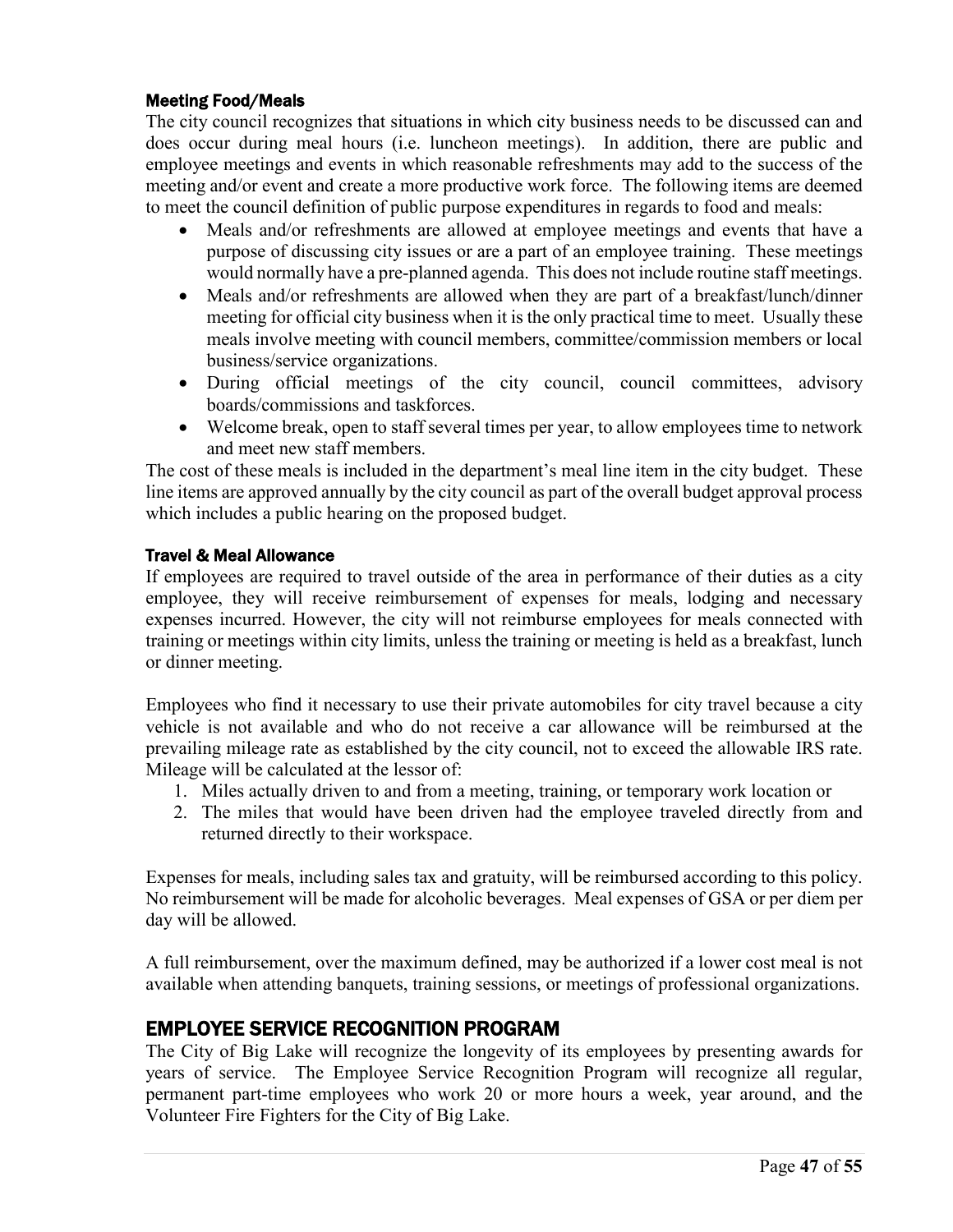The city administrator and the department director at a city council meeting will present awards to employees during the month of their employment anniversary. The department director will arrange a meeting to present the Service Award to the employee. Employees will receive the following awards in recognition to their years of service with the city:

- 5 yrs. Awards such as City sweatshirts, an engraved pen, or an engraved coffee mug and a personalized letter given to the employee (expense ranging from \$12 - \$30 or \$30 gift certificate)
- 10 yrs. Awards such as an engraved paperweight or engraved key chain and a personalized letter given to the employee (expense ranging from \$30 - \$40 or \$40 gift certificate)
- 15 yrs. Awards such as an engraved letter opener, pocket knife or desk clock and a personalized letter given to the employee (expense ranging from \$40 - \$50 or \$50 gift certificate)
- 20 yrs. Awards such as a larger desk clock, stein, or a gift of employee's choice and a personalized letter given to the employee (expense ranging from \$50 - \$60 or \$60 gift certificate)
- 25 yrs. Awards such as an engraved wall clock, wrist or pocket watch or a gift of employee's choice and a personalized letter given to the employee (expense ranging from \$60 - \$70 or \$70 gift certificate)
- 30 yrs. Awards such as those presented for 25 years of service and a personalized letter given to the employee or an \$80 gift certificate
- $\bullet$  35+ yrs. Awards such as those presented for 30 years of service and a personalized letter given to the employee or an \$90 gift certificate

An employee is given the option of choosing a gift from the category of their appropriate years of service or a gift from any category for lesser years of service, or a gift certificate in the amount listed. All gift certificates will be from a local City of Big Lake Business, excluding Lake Liquors.

# <span id="page-47-0"></span>OUTSIDE EMPLOYMENT POLICY

The potential for conflicts of interest is lessened when individuals employed by the City of Big Lake regard the city as their primary employment responsibility. All outside employment is to be reported to the employee's immediate supervisor, for the city administrator all outside employment must be approved by the personnel committee. All employees must sign documentation of any outside employment yearly to be filed in the individual's personnel file. If a potential conflict exists based on this policy or any other consideration, the supervisor will consult with the city administrator. For the city administrator, the City Council will need to approve any outside employment. Any city employee accepting employment in an outside position that is determined by the city administrator to be in conflict with the employee's city job will be required to resign from the outside employment or may be subject to discipline up to and including termination.

For the purpose of this policy, outside employment refers to any non-city employment or consulting work for which an employee receives compensation, except for compensation received in conjunction with military service or holding a political office or an appointment to a government board or commission that is compatible with city employment. The following is to be considered when determining if outside employment is acceptable: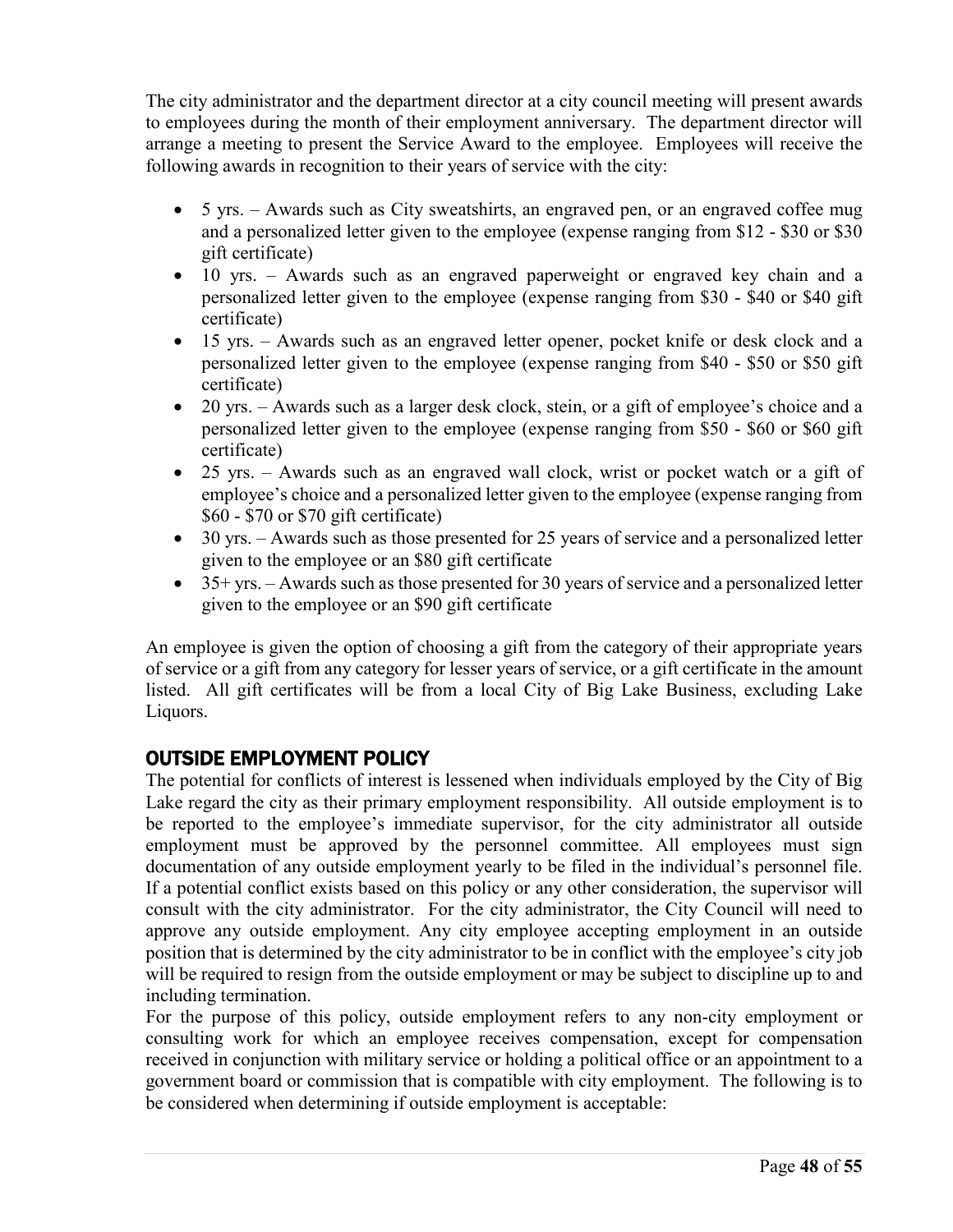- Outside employment must not interfere with a full-time employee's availability during the city's regular hours of operation or with a part-time employee's regular work schedule.
- Outside employment must not interfere with the employee's ability to fulfill the essential requirements of his/her position.
- The employee must not use city equipment, resources or staff in the course of the outside employment.
- The employee must not violate any city personnel policies because of outside employment.
- The employee must not receive compensation from another individual or employer for services performed during hours for which he/she is also being compensated by the city. Work performed for others while on approved vacation or compensatory time is not a violation of policy unless that work creates the appearance of a conflict of interest.
- No employee will work for another employer, or for his/her own business, while using paid sick leave from the city for those same hours.
- Departments may establish more specific policies as appropriate, subject to the approval of the city administrator.

City employees are not permitted to accept outside employment that creates either the appearance of or the potential for a conflict, with the development, administration or implementation of policies, programs, services or any other operational aspect of the city.

# <span id="page-48-0"></span>SAVINGS CLAUSE

This policy is subject to the laws of the United States and the State of Minnesota; in the event that any provision shall be held to be contrary to law by a court of competent jurisdiction from whose final judgment or decree no appeal has been taken within the time provided, such provision shall be void. All other provisions of the policy shall continue and remain in full force and effect.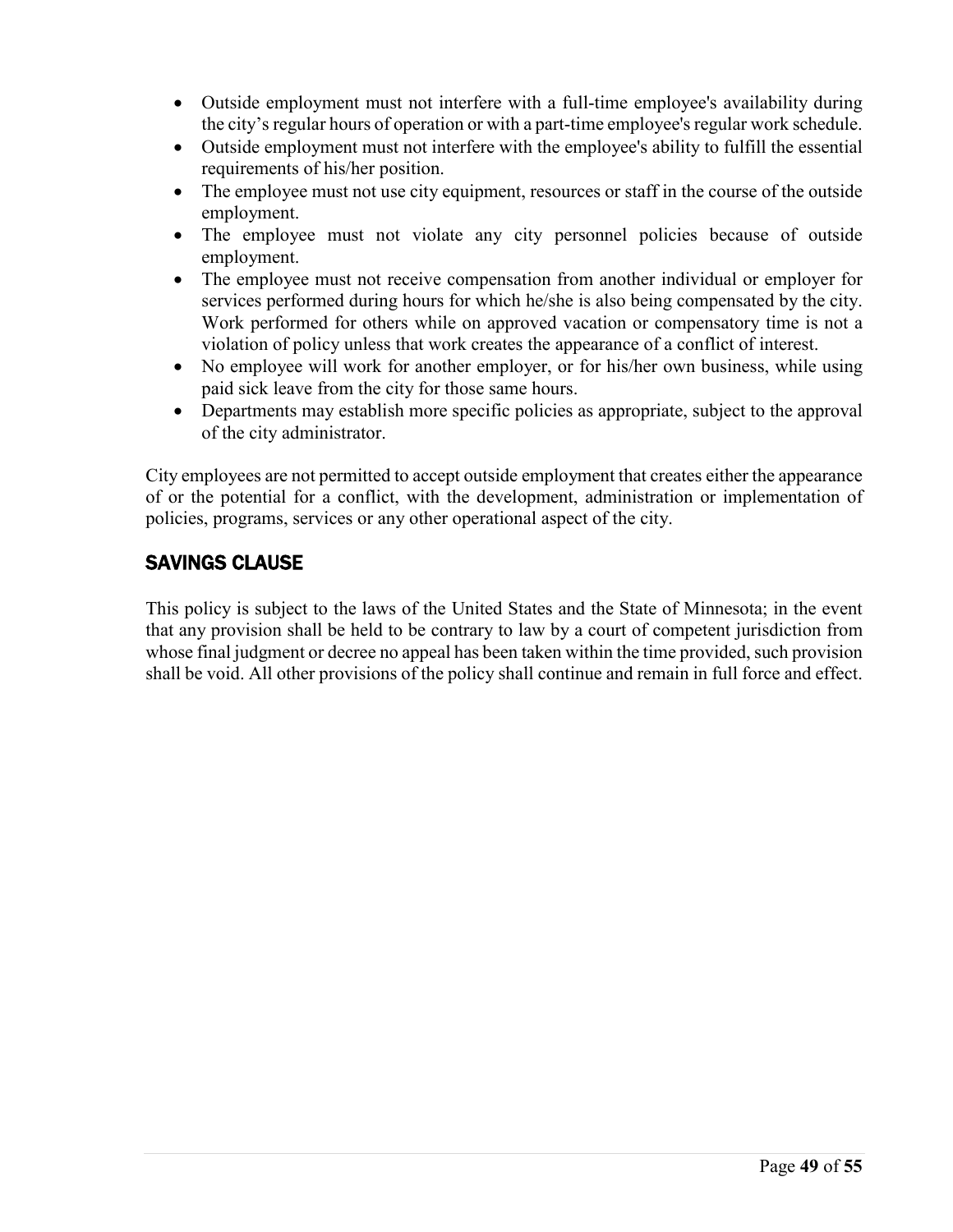# <span id="page-49-0"></span>DEFINITIONS

For purposes of these policies, the following definitions will apply:

#### **Authorized Hours**

The number of hours an employee was hired to work. Actual hours worked during any given pay period may be different than authorized hours, depending on workload demands or other factors, and upon approval of the employee's supervisor.

#### **Benefits**

Privileges granted to qualified employees in the form of paid leave and/or insurance coverage

#### **Core Hours**

The core hours that all employees (exempt and non-exempt) are expected to work are 7:30 a.m. to 5:00 p.m., Monday through Thursday and 7:30 a.m. to 11:30 p.m. on Fridays. Police, fire, liquor and public works employees do not have core hours and work the schedules established by their supervisors.

#### **Compensatory Time**

For non-exempt employees, time off work at one-and-one-half times the number of overtime hours worked.

#### **Demotion**

The movement of an employee from one job class to another within the city, where the maximum salary for the new position is lower than that of the employee's former position.

#### **Department**

A branch of city administration with responsibilities for one or several assigned functions.

#### **Direct Deposit**

As permitted by state law, all city employees can be required to participate in direct deposit.

#### **Employee**

An individual who has successfully completed all stages of the selection process including the training period

#### **Exempt Employee**

Employees who are not covered by the overtime provisions of the federal or state Fair Labor Standards Act

#### **FICA (Federal Insurance Contributions Act)**

FICA is the federal requirement that a certain amount be automatically withheld from employees' earnings. Specifically, FICA requires an employee contribution of 6.2% for Social Security and 1.45% for Medicare. The City contributes a matching 7.65% on behalf of each employee. Certain employees are exempt or partially exempt from these withholdings (e.g., police officers).

#### **Fiscal Year**

The period from January 1 to December 31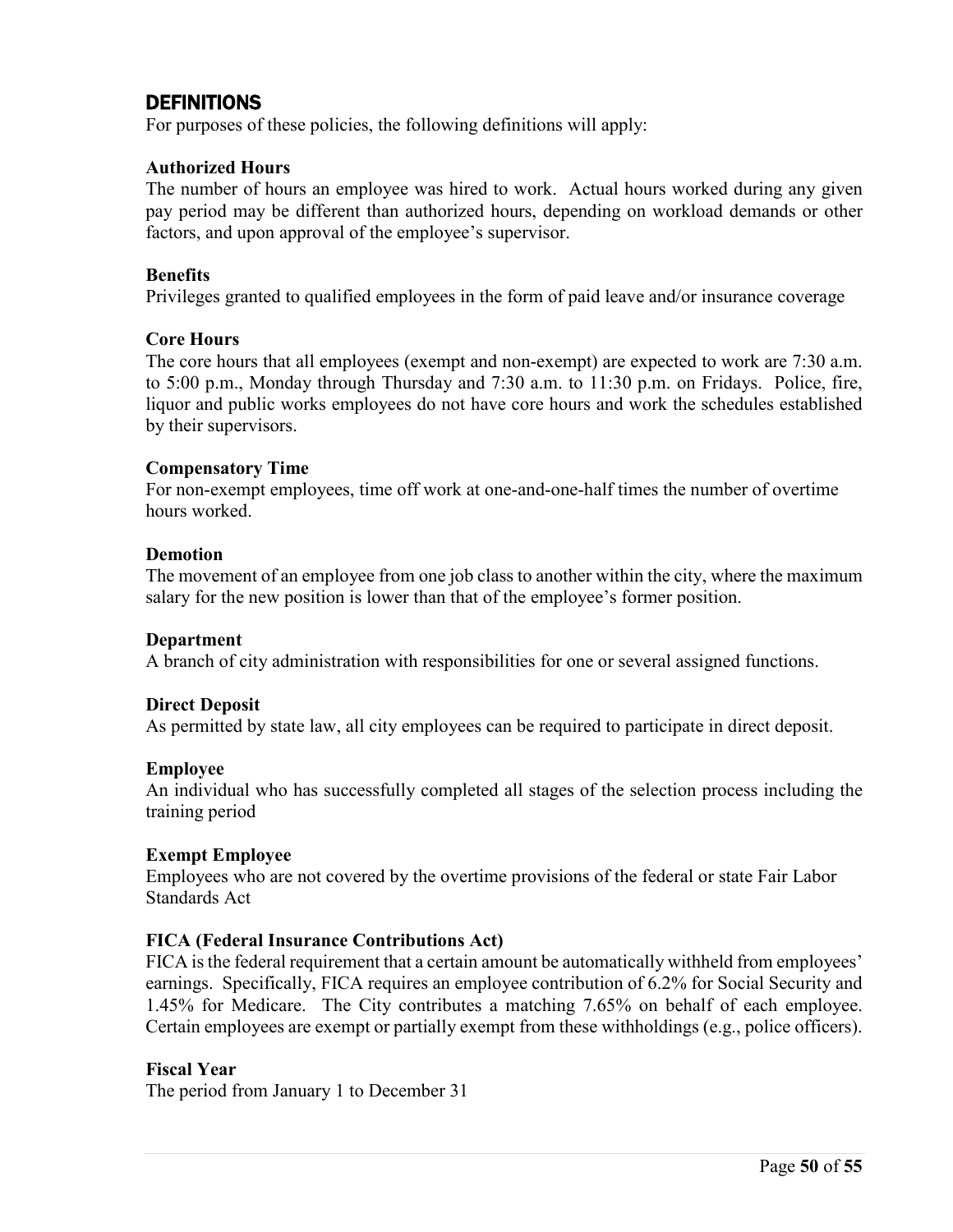# **Full-time Employee**

Employees who are required to work forty (40) or more hours per week year-round in an ongoing position.

#### **Hours of Operation**

The city's regular hours of operation are Monday through Friday, from 8:00 a.m. to 4:30 p.m.

#### **Immediate Family Member**

The following persons related to the employee shall constitute an immediate family member spouse, child, parent, grandparent, sibling, parent-in-law, grandparent-in-law and sibling-in-law.

#### **Inter-jurisdictional Transfer**

A transfer of a qualified person to the city from another local, state, federal or other governmental agency. The person to be transferred holds a position that is the same or equivalent to the vacancy in the city and/or meets the relevant minimum qualifications for the city's position.

#### **Job Classification**

A group of positions sufficiently alike in duties, qualifications, authority and responsibility to warrant the same job title, grade and pay schedule.

#### **Job Description**

The written description of a job containing a title, a statement of duties, authority, responsibilities and the qualifications deemed necessary and/or desirable for the satisfactory performance of the duties of the job.

#### **Lay-off**

The separation of an employee from employment due to elimination of a position.

#### **Management Employee/Department Director**

An employee who is responsible for managing a department or division of the city.

#### **Non-exempt Employee**

Employees who are covered by the federal or state Fair Labor Standards Act. Such employees are normally eligible for overtime at 1.5 times their regular hourly wage for all hours worked over forty (40) in any given workweek.

#### **Overtime**

Time worked in excess of forty (40) hours per week or in excess of the employee's normal work schedule as established by the employer.

#### **Part-time Employee**

Employees who are required to work less than forty (40) hours per week year-round in an ongoing position. In accordance with federal health care reform laws and regulations, part-time employees will be scheduled with business needs and in a manner that ensures positions retain part-time status as intended.

#### **Pay Period**

A fourteen (14) day period beginning at 12:00 a.m. (midnight) on Sunday through 11:59 p.m. on Saturday, fourteen (14) days later.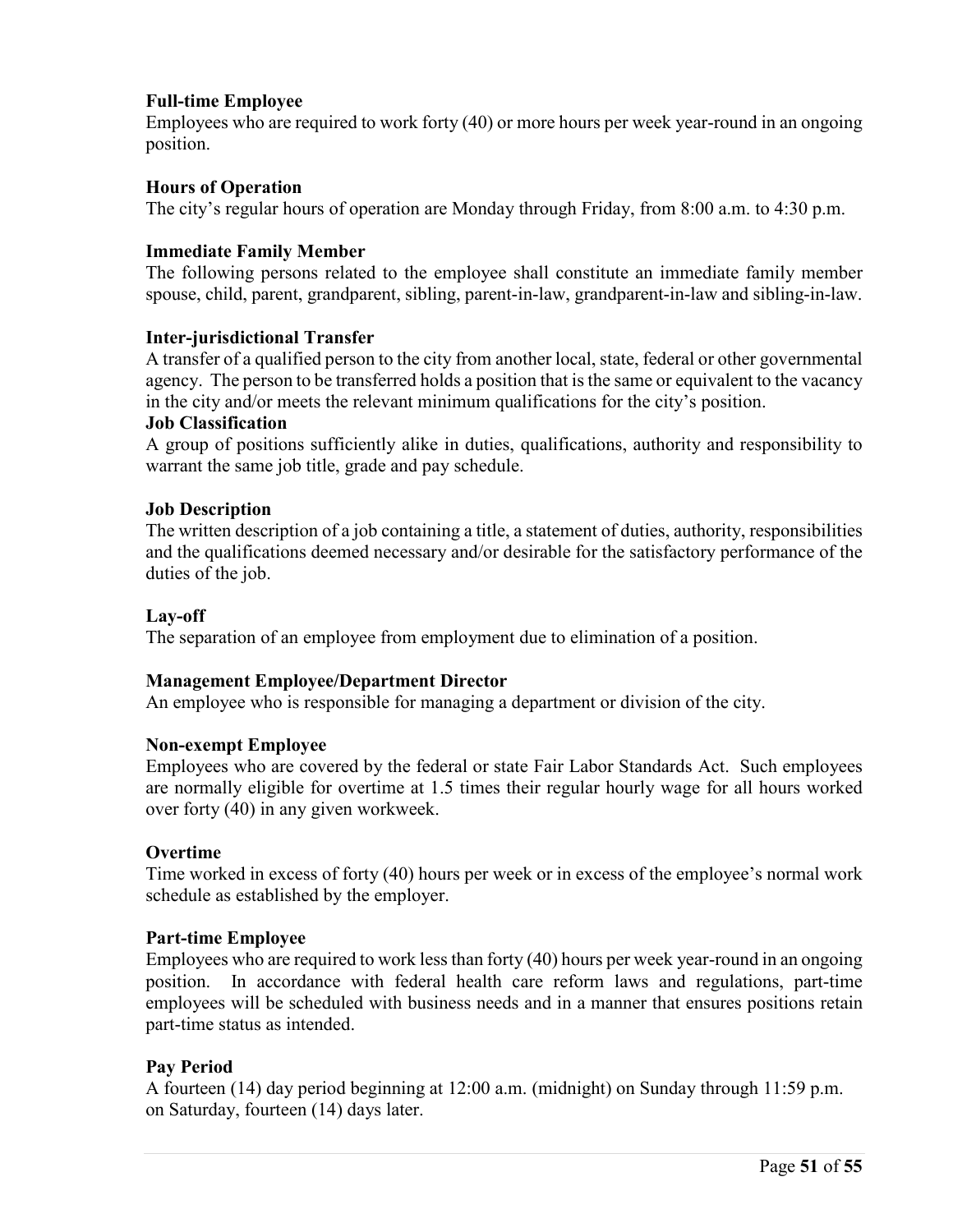### **Performance Report**

A review of an employee's performance by the employee's supervisor to communicate an employee's strengths or deficiencies, as well as expectation for improvement.

#### **PERA (Public Employees Retirement Association)**

Statewide pension program in which all city employees meeting program requirements must participate in accordance with Minnesota law. The city and the employee each contribute to the employee's retirement account.

#### **Probationary Employee**

Any employee who is working in a position for the initial six-month period of employment (does not include union employees). The probationary period can be extended by up to six months with approval of the City Administrator.

#### **Promotion**

Movement of an employee from one job class to another within the city, where the maximum salary for the new position is higher than that of the employee's former position.

#### **Reclassify**

Movement of a job from one classification to another classification because of a significant change in the position's duties and responsibilities.

#### **Seasonal Employee**

Employees who work only part of the year (100 days or less) to conduct seasonal work. Seasonal employees may be assigned to work a full-time or part-time schedule. Seasonal employees do not earn benefits or credit for seniority.

#### **Service Credit**

Time worked for the city. An employee begins earning service credit on the first day worked for the city. Some forms of leave will create a break in service.

#### **Temporary Employee**

Employees who work in temporary positions. Temporary jobs might have a defined start and end date or may be for the duration of a specific project. Temporary employees may be assigned to work a full-time or part-time schedule. Temporary employees do not earn benefits or credit for seniority.

#### **Training Period/Probationary Period**

A six-month period at the start of employment with the city (or at the beginning of a promotion, reassignment or transfer) that is designated as a period within which to learn the job. The training period is the last part of the selection process. The training period/probationary period can be extended by up to six months with approval of the City Administrator.

#### **Transfer**

Movement of an employee from one city position to another of equivalent pay.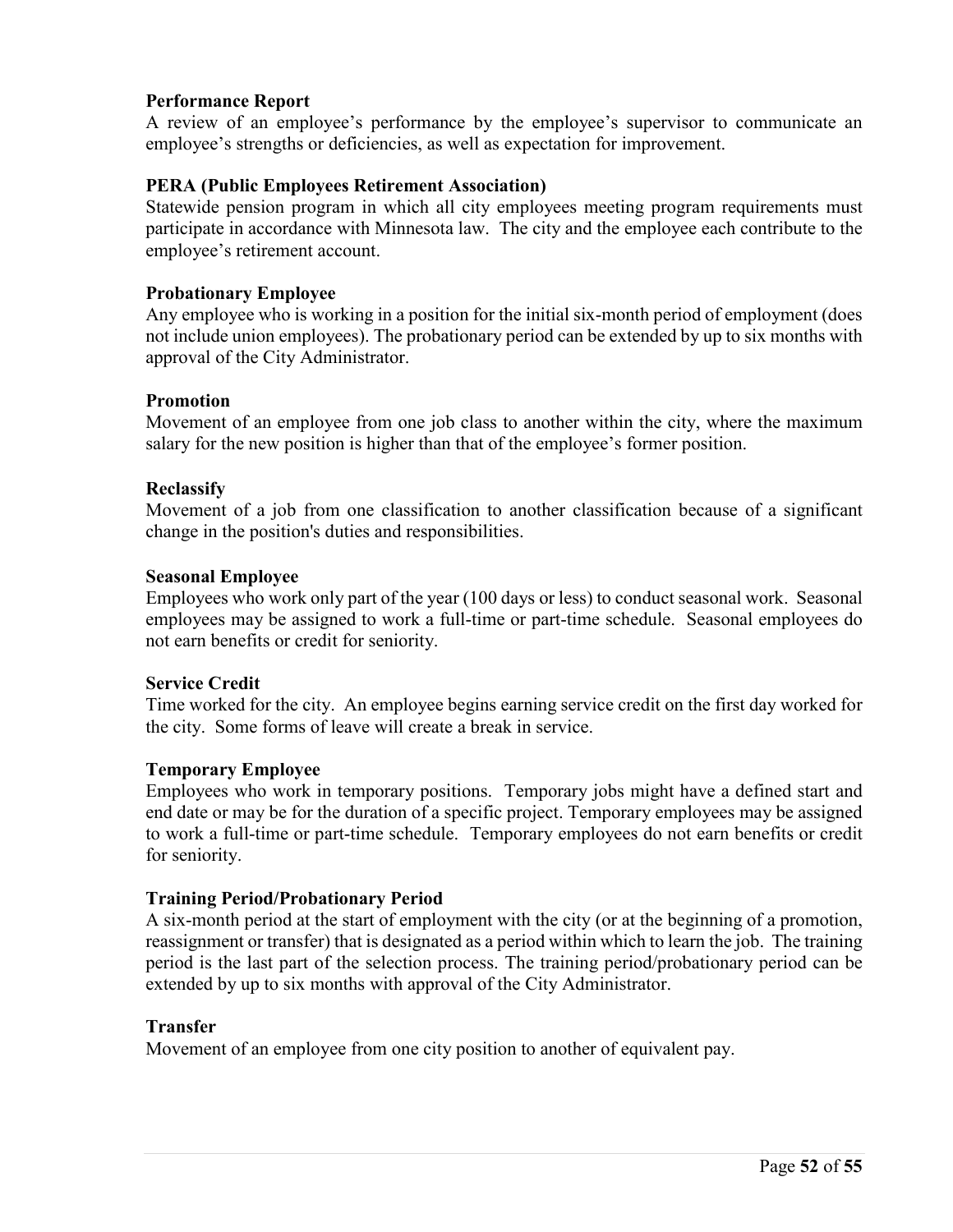# **Weapons**

Weapons are defined to include all legal or illegal firearms, switchblade knives, or any other object that has been modified to serve as a weapon or that has the primary purpose of serving as a weapon.

# **Workweek**

A workweek is seven consecutive 24-hour periods. For most employees the workweek will run from Sunday through the following Saturday. With the approval of the city administrator, departments may establish a different workweek based on coverage and service delivery needs (e.g., police department, fire department, park and recreation department).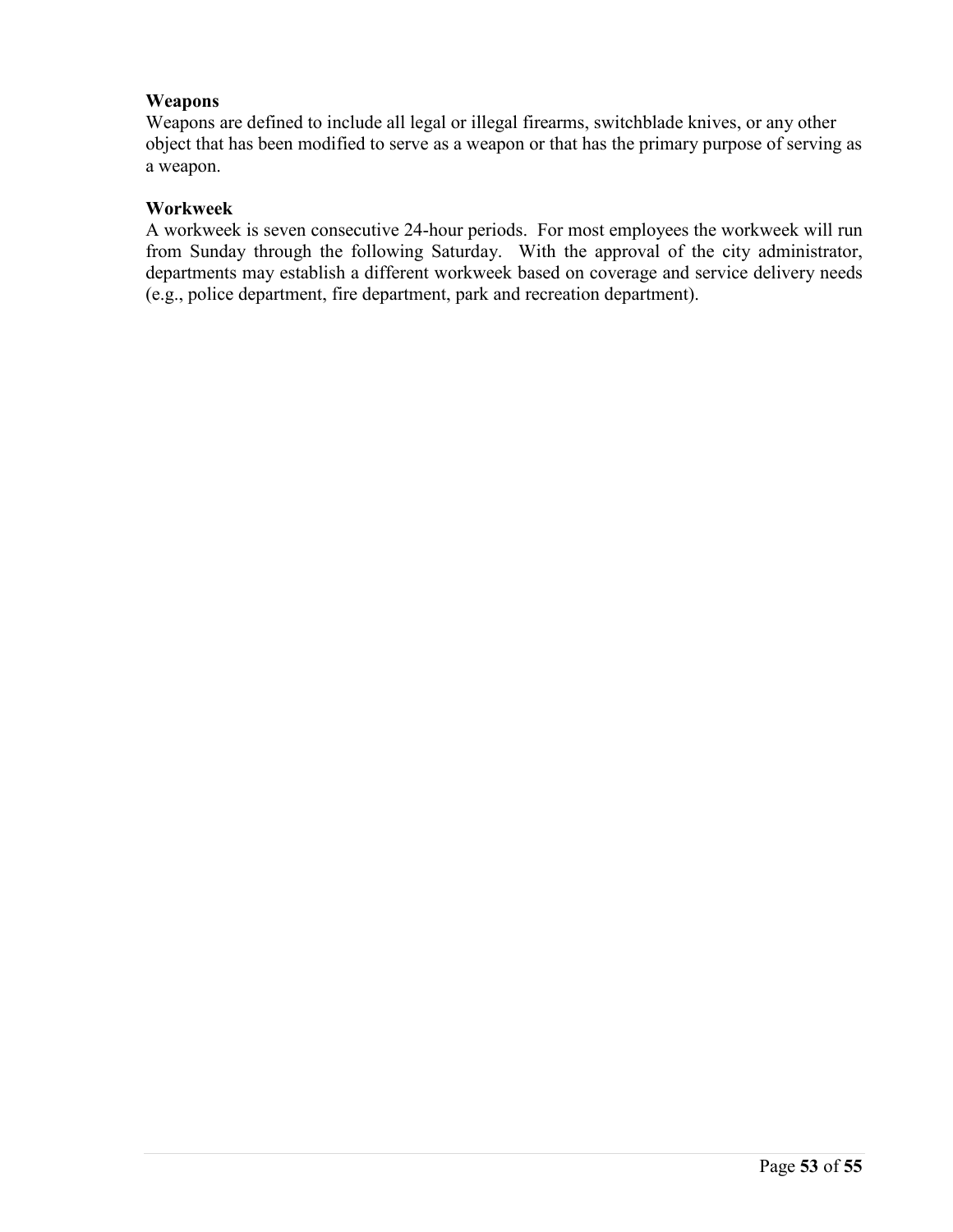# **PERSONNEL POLICY ADOPTION**

<span id="page-53-0"></span>The Personnel Policies shall be adopted by the City Council. The policies shall be reviewed by the Administration Department staff on an ongoing basis and any modifications made thereto must be approved by the City Council.

New Personnel Policies Adopted by City Council December 9, 2015 beginning 2016 Revisions: September 1, 2016 December 14, 2016 beginning Calendar Year 2017 May 24, 2017 October 11, 2017 July 25, 2018 October 24, 2018 February 27, 2019 April 23, 2019 August 28, 2019 April 8, 2020 September 23, 2020 May 11, 2022